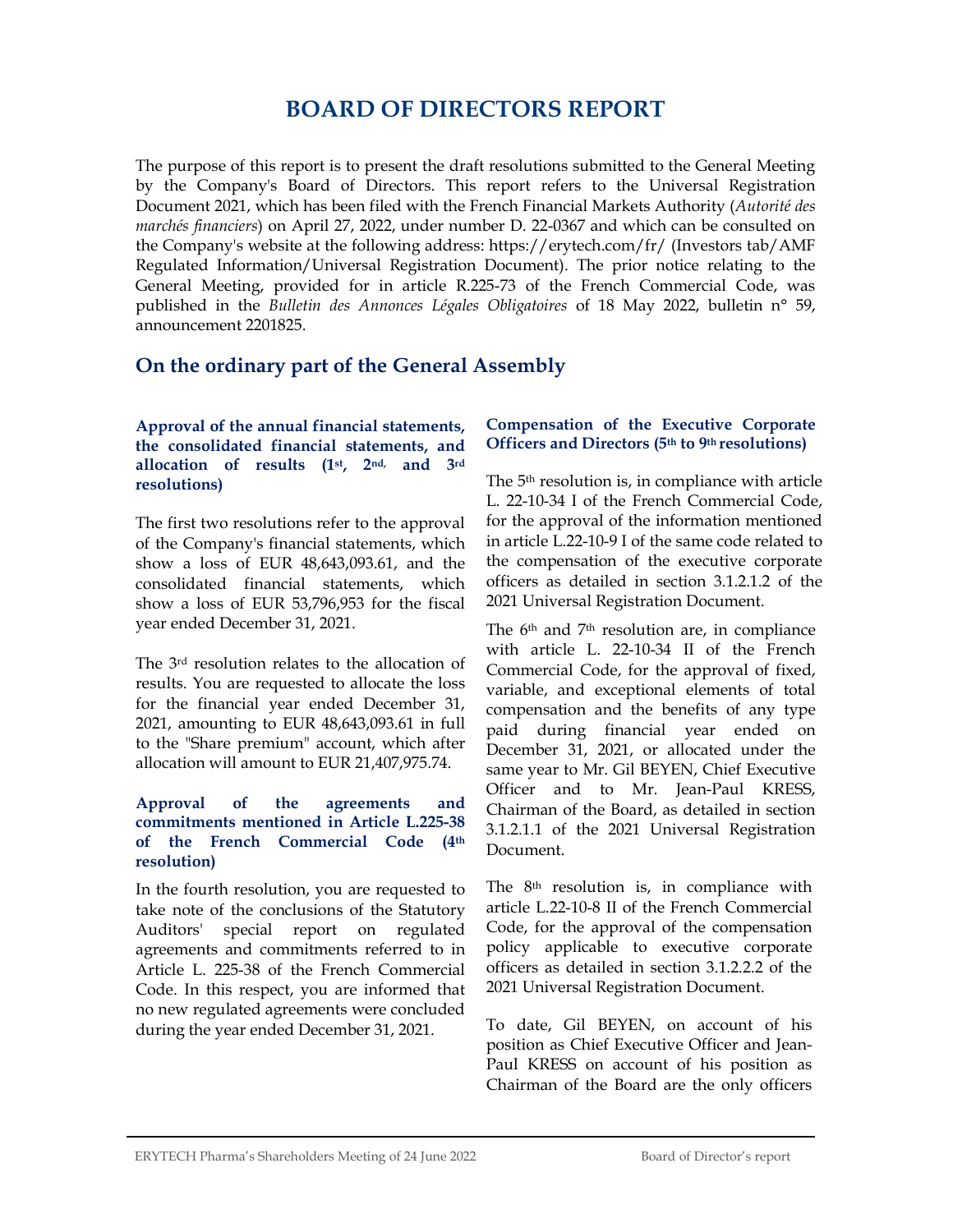concerned by this vote. The Deputy General Managers, Jérôme BAILLY and Eric SOYER, receive compensation under their employment contracts only, for their respective roles as Director of Pharmaceutical Operations and Chief Financial Officer/Chief Operating Officer, and therefore do not receive any compensation for their term of corporate office.

The 9<sup>th</sup> resolution is, in compliance with article L.22-10-8 II of the French Commercial Code, for the approval of the compensation policy applicable to Board Members as detailed in section 3.1.2.2.3 of the 2021 Universal Registration Document.

The Board of Directors, on the recommendation of the compensation and appointments committee has established the compensation policy applicable to executive corporate officers and board members and the compensation of each of them, as detailed in section 3.1.2.2 of the 2021 Universal Registration Document.

# Composition of the Board of Directors (10th to 15th resolutions)

You are requested in the 10<sup>th</sup> to 13<sup>th</sup> resolutions, to renew the following terms of office as directors for a three-year term, that will end at the close of the Ordinary General Meeting of Shareholders to be held in 2025 to approve the financial statements for the year ending December 31, 2024:

- o Jean-Paul KRESS, residing 50 Gray Street Boston MA 02116 (United States);
- o Gil BEYEN, residing 96 South ST #4, Boston, MA 02111 (United States);
- o Philippe ARCHINARD, residing 47 rue Professeur Deperet, 69160 Tassin-la-Demi-Lune (France);
- o Luc DOCHEZ, residing 8 Klein Vilvoordestraat 3078 Meerbeek (Belgium).

In the  $14<sup>th</sup>$  and  $15<sup>th</sup>$  resolutions, you are invited to ratify the appointment by cooptation of Sven ANDRÉASSON, residing 3528 Reservoir Road NW, Washington D.C 20007 (United States), following his provisional appointment by the Board of Directors on 4 January 2022, and to decide on the renewal of his term of office as Director for a period of three years, which will expire at the end of the Ordinary Shareholders' Meeting to be held in 2025 to approve the financial statements for the year ending December 31, 2024.

The background and professional qualifications of each Director proposed for reappointment are presented below.

# Terms of office of joint statutory and alternate auditors  $(16<sup>th</sup>$  and  $17<sup>th</sup>$  resolutions)

You are requested in the 16<sup>th</sup> resolution to renew the terms of office for a six-year term of KPMG S.A, with its registered office located 2 Avenue Gambetta Tour Eqho, Paris la Défense 92066 Nanterre Cedex (France), registered under number 775 726 417 RCS Nanterre, as joint statutory auditor of the Company, that will end at the close of the ordinary general meeting of shareholders to be held in 2028 to approve the financial statements for the year ending December 31, 2027.

Following the entry into force of the law n°2016-1691 of December 9, 2016 (Loi Sapin 2), the appointment of one or several alternate auditors in order to replace the statutory auditor in the cases provided for by law is only required if the appointed statutory auditor is a natural person or a single member company (article L.823-1 paragraph 2 of the French Commercial Code). As the joint statutory auditors of the Company are legal and multi-partners entities, you are requested in the 17th resolution not to renew the terms of office of SALUSTRO REYDEL, with its registered office located Tour Eqho 2 Avenue Gambetta Paris la Défense 92066 Nanterre Cedex (France), registered under number 652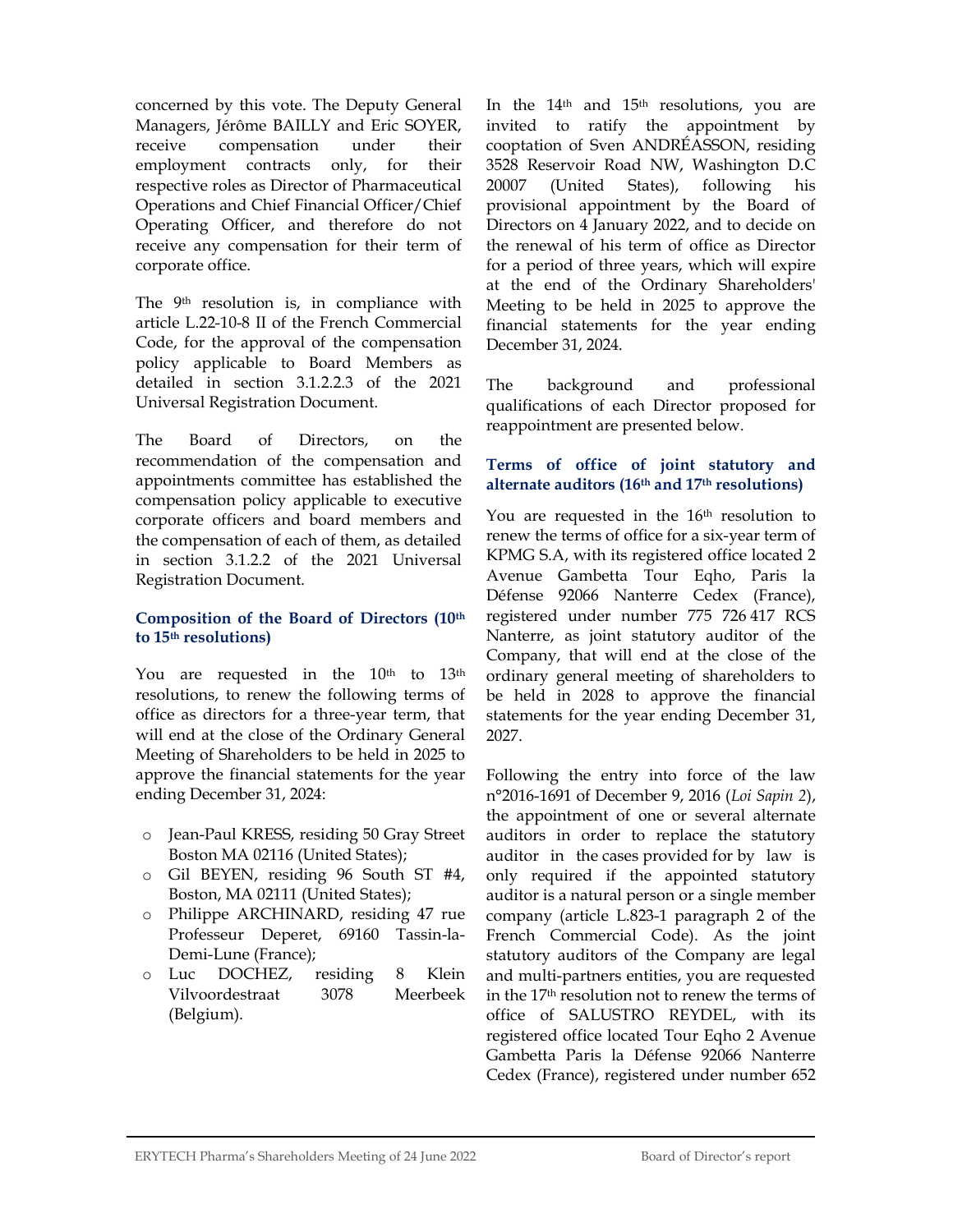044 371 RCS Nanterre, as alternate auditor of the Company.

#### Approval of the regulations of the share subscription or purchase option plan (18th resolution)

We remind you that the General Shareholders' Meeting of June 25, 2021, authorized the Board of Directors, pursuant to Article L. 225–177 et seq of the French Commercial Code, to grant, to the benefit of employees and/or corporate officers, options for subscription or purchase of shares of the Company.

As required under Section 422 of the US Internal Revenue Code, to allow the issue of incentive stock option specified in the 2021 Options plan, for employees who are US residents for tax purposes, we indicate that the 2021 Options plan must be approved by the General Shareholders' Meeting of the Company within one year as from its adoption by the Board of Directors at its meeting on July 27, 2021.

#### Authorization granted to the Board of Directors to proceed with buying back Company shares (19th resolution)

The purpose of the 19th resolution is to renew the authorization granted to the Board of Directors by the Combined General Shareholders' Meeting of June 25, 2021, to buy back shares of the Company, that will expire at the end of a period of 18 months.

This delegation of authority to the Board of Directors, with the option to sub-delegate, would allow it to buy or have bought shares of the Company as part of the implementation of a share buyback program that cannot exceed 5 % of the amount of equity capital existing on the day of this General Shareholders' Meeting. The share buyback program will be framed within the following financial limits:

- The maximum purchase price may not exceed ten (10) euros per share, or its equivalent in foreign currency, with the understanding that this maximum price may be adjusted in the event of capital transactions such as the capitalization of reserves and award of bonus shares, and/or the splitting or grouping of shares;

Maximum volume: the Company shall refrain from purchasing beyond the maximum daily volume of shares authorized by laws and regulations in place at the time this authorization is used (currently, 25% of the average daily number of shares traded on the regulated Euronext Paris stock market).

The objectives of these share buybacks would be the following:

- the allocation of shares to employees or corporate executives of the Erytech Pharma Group;
- the stimulation of the market liquidity for the share by the intermediary of one or more investment services providers;
- the reduction of the capital of the Company by the cancellation of shares; and
- the allocation of shares to cover debt securities that are convertible or that can be exchanged against Company shares or any other type of securities giving access to shares of the Company, by conversion, presentation of a warrant, reimbursement or exchange.

This program would also be intended to allow the Company to trade in its shares in order to carry out any transaction authorized by law, or any market practice allowed by the market authorities, with the understanding that the Board of Directors cannot, unless there is prior authorization by the General Shareholders' Meeting, make use of this authorization in a public offering period initiated by a third-party targeting the shares of the Company, until the end of the offering period.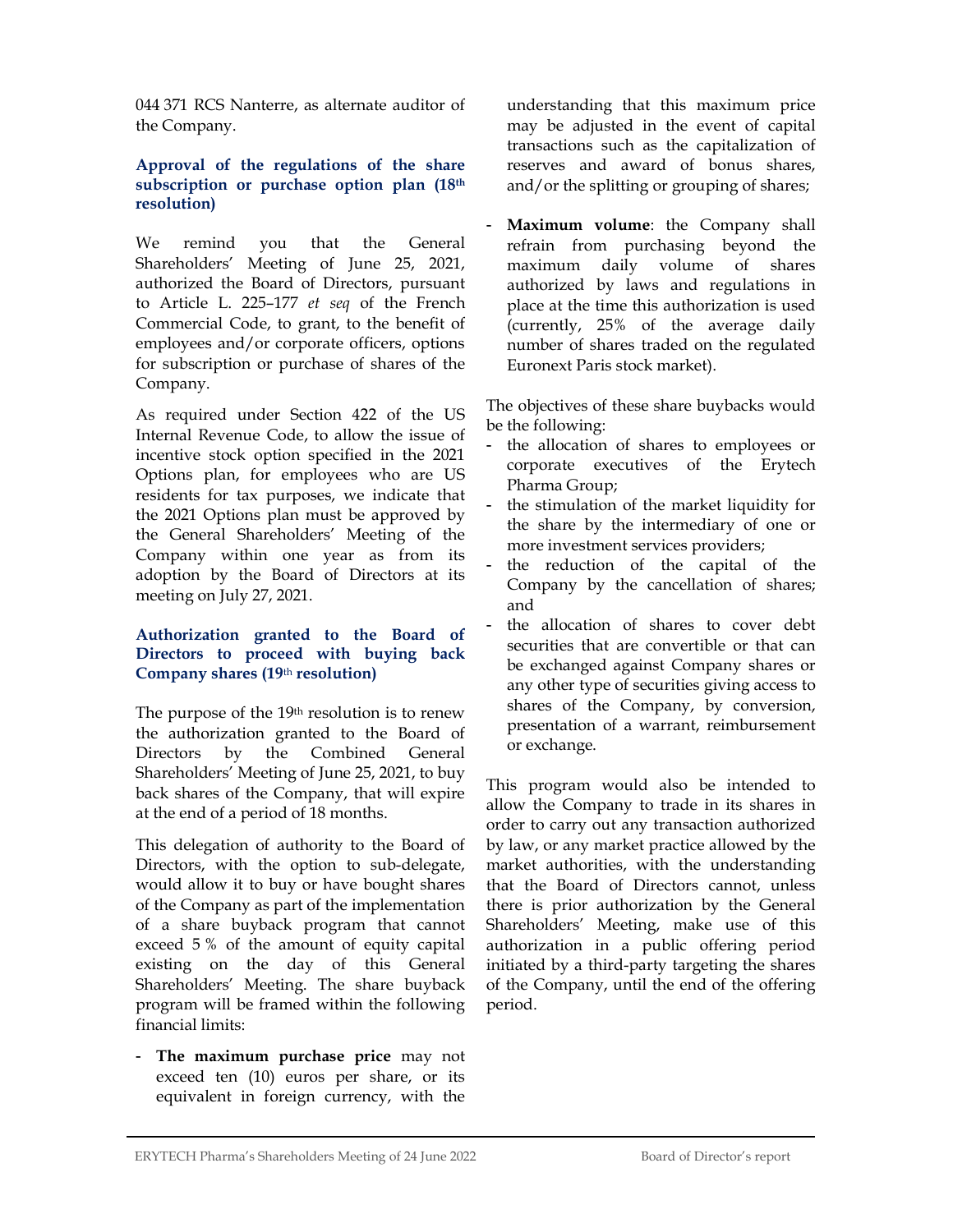# On the Extraordinary part of the General Assembly

## Authorization to the Board of Directors to reduce the Company's share capital by canceling the treasury shares held by the Company (20th resolution)

Subject to the adoption of the 19<sup>th</sup> resolution on the authorization to be granted to the Board of Directors to proceed with the share buyback, you are asked to authorize the Board of Directors to proceed with the cancellation of all or part of the common shares of the company acquired as part of the share buyback program authorized by the 19th resolution or other share buyback programs authorized previously or subsequently, and to reduce the equity by the overall nominal amount of the shares thus canceled, limited to 10% of the capital of the Company by periods of 24 months.

The Board of Directors cannot, unless previously approved by the General Shareholders' Meeting, make use of this authorization starting from the deposit by a third-party of a public offering targeting the shares of the Company and until the end of the offering period.

Any positive difference between the purchase price and the nominal value of the common shares would be recognized in "issue premiums" or to any other available reserves item, including the legal reserve, limited to 10% of the capital reduction made.

The authorization thereby granted to the Board of Directors is valid for a period of 18 months from the date of this General Shareholders' Meeting.

"Financial" delegations of authority to the Board of Directors to issue of shares and/or other marketable securities convertible to the shares to be issued immediately or in the future by the Company, with or without the preferential subscription rights of the shareholders (21st to 30th resolutions)

To allow your Board of Directors to seize the opportunity of equity financing that would present to the Company, it is proposed to the General Shareholders Meeting, of June 24, 2022 to renew the financial delegations adopted by the General Shareholders' Meeting of June 25, 2021 in its 21st to 30th resolutions for a period of 26 months starting from the General Shareholders' Meeting, i.e., until August 24, 2024 (except for the delegation that would be granted by the 26<sup>th</sup> and 27th resolution for a period of 18 months, i.e., until December 24, 2023).

The renewal of all of these financial delegations is to allow the Company to have the flexibility and responsiveness necessary to allow it to strengthen its own equity and seize the strategic opportunities that arise by authorizing the Board of Directors to choose, depending on changes in market conditions and its financing needs, the most adequate resources for financing the Erytech Pharma Group, at the times and according to the methods that seem the most appropriate to it. The financial delegations that we are asking you to renew, could in particular enable us to implement different financing possibilities (including the issue of convertible bonds, the issue of shares carrying warrants, a capital increase with preferential subscription rights for shareholders or financing by way of an issue of common shares with the waiver of preferential subscription rights, including in the form of American Depositary Shares, primarily or only on the US market through an offering reserved for specific categories of persons). In this view, the Board of Directors proposes to the General Shareholders' Meeting to increase the ceilings adopted last year concerning capital increases and debt securities.

In addition, given the liquidity conditions observed during the past year on the Nasdaq in the biotechnology sector, the Board of Directors is proposing to the General Meeting a new resolution (27th resolution) in order to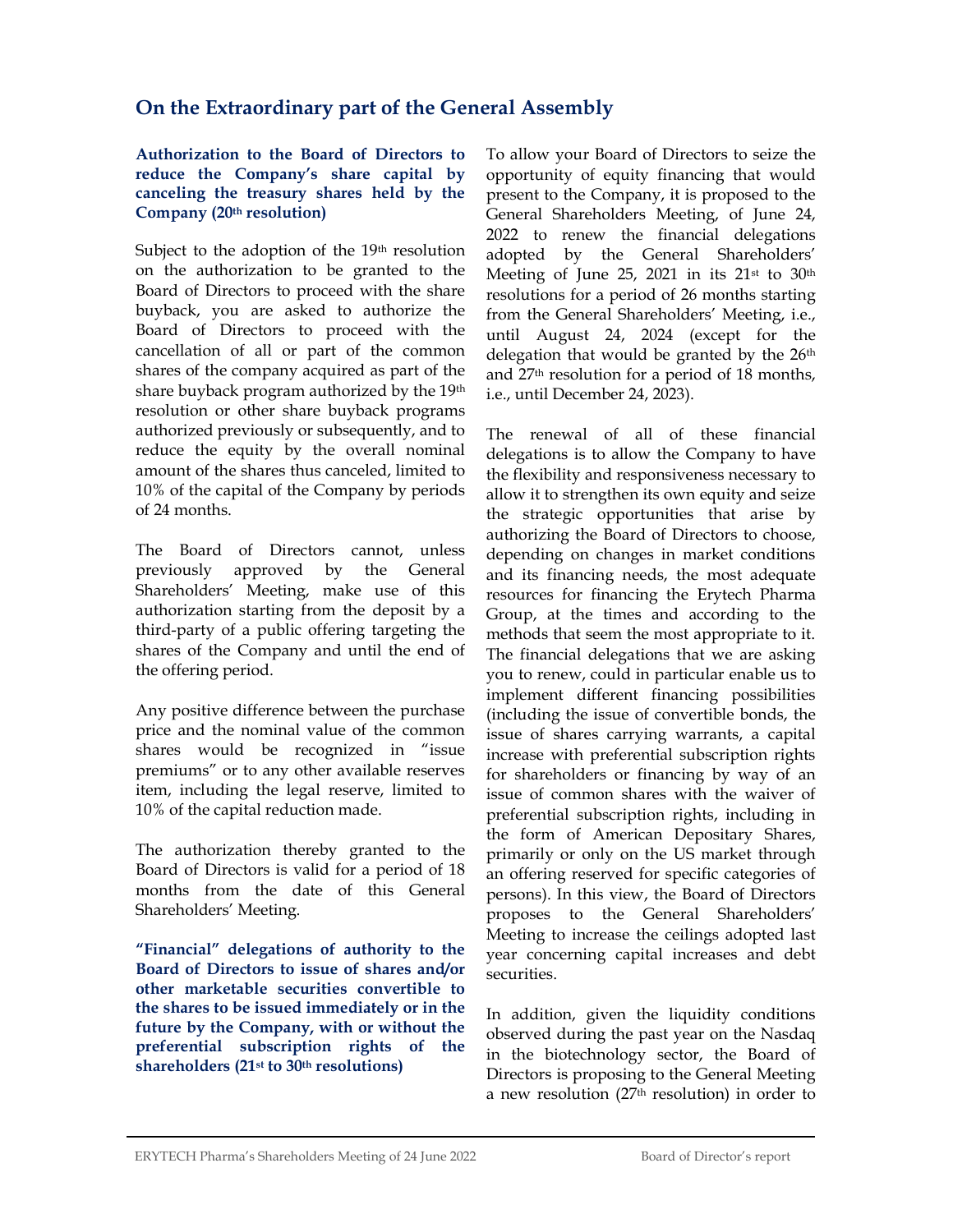extend the use of the At-the-Market equity financing program ("ATM Program") and thus provide additional flexibility. This delegation and its use within the framework of the ATM Program set up by the Company, as well as the envisaged discount, would enable the Company to broaden the number of investors likely to subscribe to the Company's shares, to implement a specific placement method and to have, once again, increased flexibility in the issue of shares and in the setting of the issue price of the securities.

The new delegations of authority mentioned in the 21st to 30th resolutions would cancel and replace the authorizations with the same purpose. The maximum nominal amount of the capital increases to take place immediately or in the future, that can be carried out by virtue of the delegations mentioned in the 21st to 29th resolutions cannot exceed the overall nominal ceiling of the capital increase of EUR 3,000,000 and a cumulative sub-ceiling of EUR 3,000,000 for the authorizations for issues with preferential subscription rights waived as specified in the 22nd to 29th resolutions, indicated in the table attached to this report.

In order to give the Company the needed flexibility in case of market transactions, the Board of Directors proposes to the General Assembly to give the Board of Directors the possibility to choose between two methods in order to fix the price for capital increases by public offering within the limit of 10% of the share capital per year (resolution n°24) and for capital increases through an issue reserved for certain categories of investor (resolution n°26 and n°27), the issue price will at least be equal, at the discretion of the Board:

- Either to the Company's closing share price on the regulated Euronext Paris stock market during the previous trading session prior to the setting of the price;
- Or to the volume weighted average prices of the Company's share on the regulated Euronext Paris stock market in the three

previous trading sessions prior to its being set;

In both cases, possibly discounted by a maximum of 20%.

The Board of Directors may, within the limits that it sets in advance, delegate to the Chief Executive Officer or, with the agreement of the latter, to one or more Chief Operating Officers, the powers that are granted to it under this resolution.

If you approve these resolutions, the Board of Directors will establish, each time these authorizations are used, in compliance with applicable legislative and regulatory provisions, a report for the shareholders describing the final conditions of the transaction and indicating (i) the potential dilutive effect of the issue of marketable securities on the situation of each shareholder, (ii) the potential impact of the issue of marketable securities on the share of equity of the Company and (iii) the potential theoretical impact of the issue of the marketable securities on the market value of the share of the Company.

Authorization granted to the Board of Directors to issue common shares of the Company and/or securities convertible to common shares to be issued immediately or in the future by the Company, with existing shareholders' preferential subscription rights maintained (21st resolution).

In the 21st resolution, the Board of Directors proposes to the General Shareholders' Meeting to grant it the authority to issue, on one or more occasions, in France and/or abroad, free of charge or for a price, maintaining the shareholders' preferential subscription right, of (i) common shares of the Company, and (ii) marketable securities convertible by any means, immediately or in the future, to common shares existing or to be issued, by the Company, the subscription for which may be settled either in cash or by offsetting receivables, limited to a ceiling in the nominal amount of EUR 3,000,000 with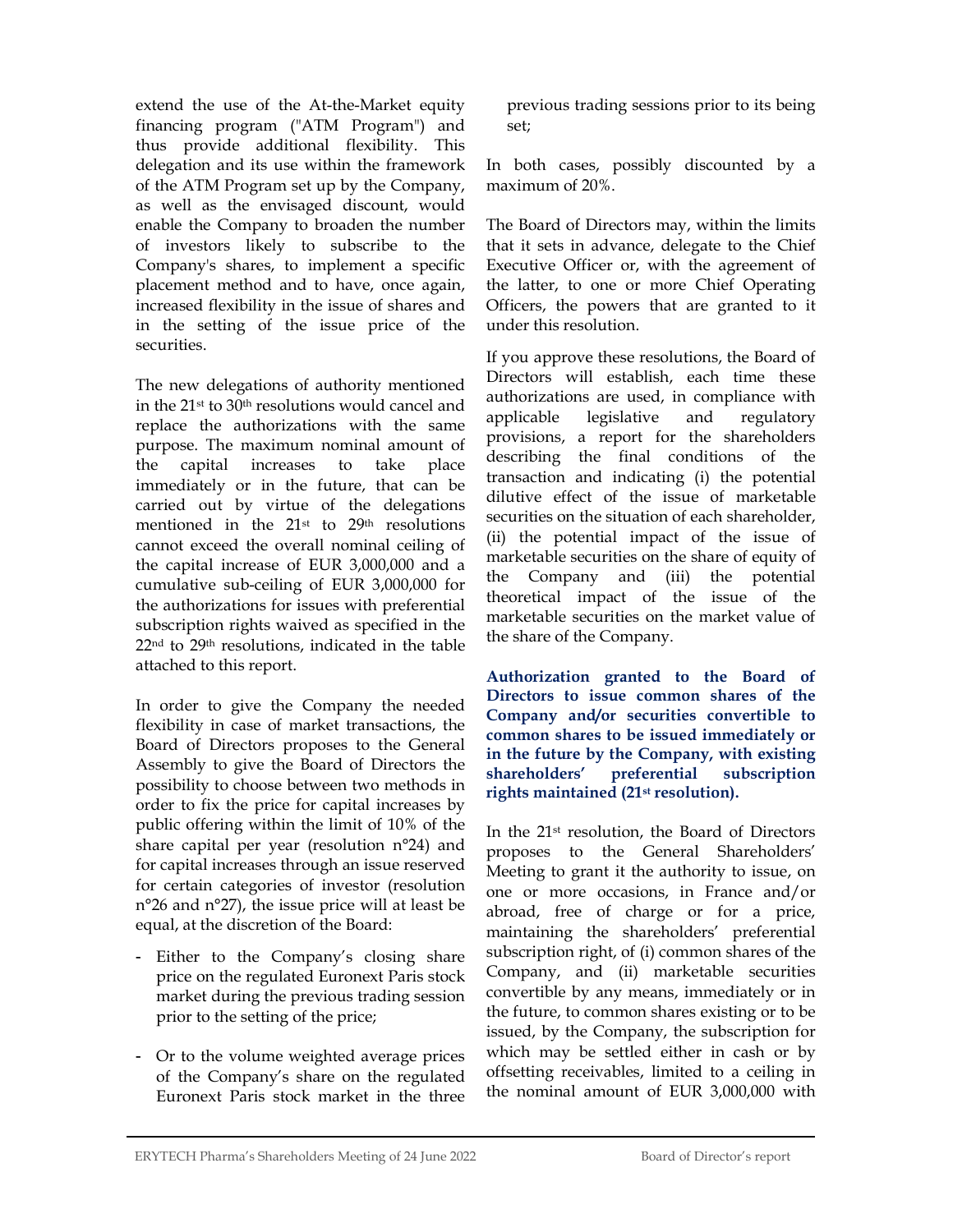the understanding that the ceiling is a common overall ceiling applicable to all financial delegations referred to in the 21st to 29th resolutions:

- the marketable securities convertible to the common shares to be issued by the Company immediately or in the future thus issued may include debt securities or warrants, or be related to the issue of such securities, or allow the issue thereof as intermediate securities;
- they may take the form of subordinated or unsubordinated securities, with a fixed or indefinite term, and be issued either in euros or in other currencies, or in any monetary units established by reference to several currencies;
- the nominal amount of debt securities thus issued by virtue of this delegation of authority cannot exceed EUR 150,000,000 and this common ceiling applies to all of financial delegations referred to in the 21st to 29th resolutions;
- the maturity of the borrowings (convertible to the common shares to be issued by the Company), other than those represented by perpetual securities, may not exceed 50 years. Borrowings (convertible to the common shares to be issued by the Company) may be interest bearing at a fixed- and/or floating rate, with or without capitalization of interest, be covered by guarantees or collateral, be redeemable, with or without premium, or be amortizable, on the basis that the securities may also be purchased on the stock market or included in a public offering or exchange bid by the Company;
- shareholders have a preemptive subscription right, on an irreducible basis, to a fixed number of common shares and marketable securities issued under this delegation, in proportion to their shareholding;

the Board of Directors may institute for shareholders a right to subscribe, on a reducible basis, for an additional number of common shares or marketable securities to be issued, which will be exercised in proportion to their subscription rights and subject to the limit of their requests;

- if the irrevocable subscriptions and, if applicable, reducible subscriptions, do not result in the purchase of the entire issue, the Board of Directors may use all or some of the powers provided for, in the order it so determines, to: (i) limit the issue to the amount of subscriptions received, provided that it is at least three-quarters of the issue decided upon, (ii) freely allocate all or some of the unsubscribed securities to the investors of its choice, or (iii) offer all or some of the unsubscribed securities to the public on the French and/or international markets;
- issues of subscription warrants for shares of the Company can be made by subscription offering, but also by free allocation to the owners of old shares, and in the case of free allocation, of share subscription warrants;
- the Board of Directors would have the power to decide whether the allocation rights forming fractions would not be traded and that the corresponding shares would be sold.

Delegation of authority to the Board of Directors to issue common shares of the Company and/or securities convertible to common shares to be issued immediately or in the future by the Company, with shareholders' preferential subscription rights waived by public offering other than the public offerings referred to in section 1° of article L.411-2 of the French monetary and financial Code (22nd resolution)

In the 22nd resolution, the Board of Directors proposes to the General Shareholders' Meeting to grant it the authority to decide to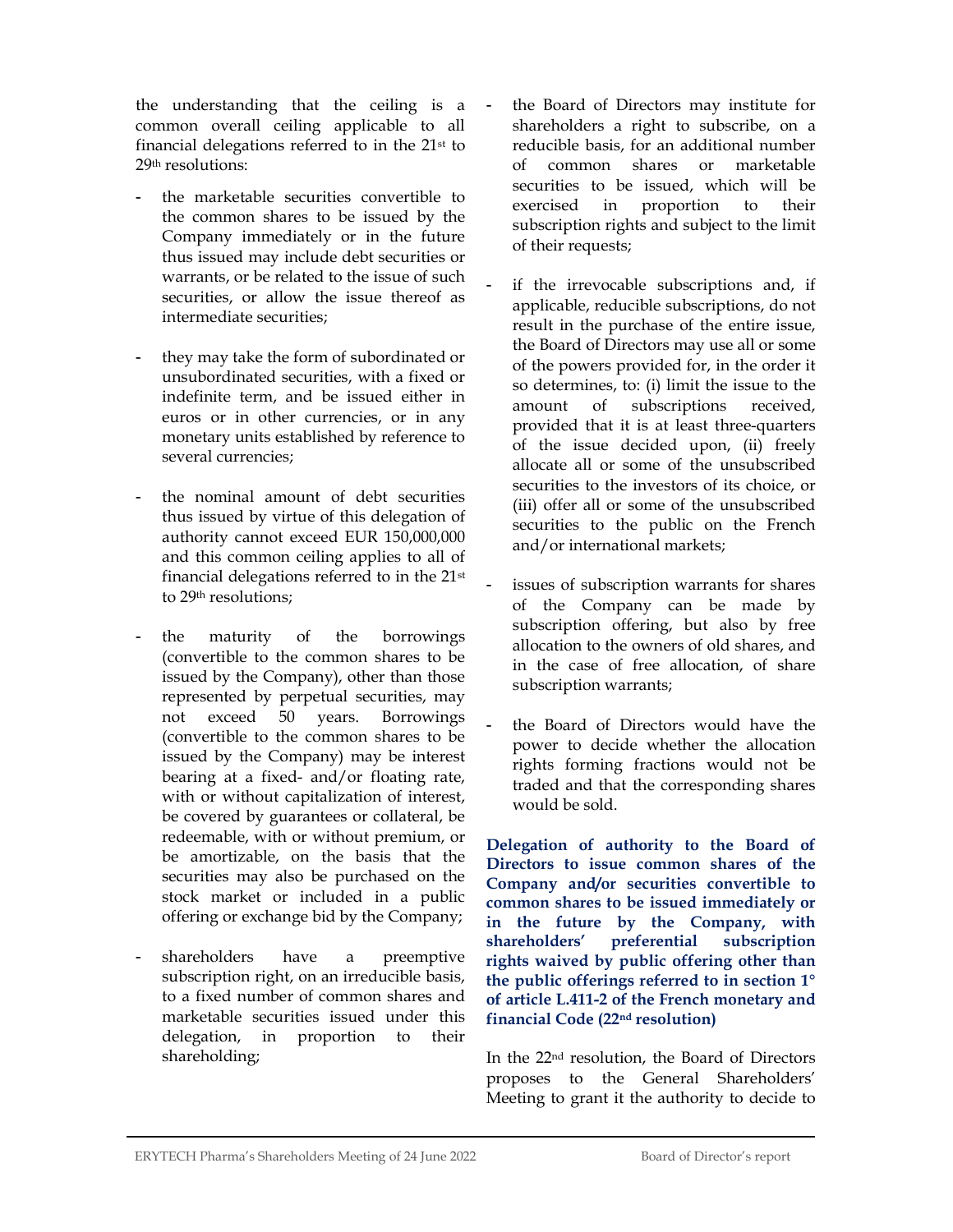issue, with shareholders' preferential subscription rights waived, in a public offering, other than the public offerings referred to in the 1° of article L.411-2 of the Monetary and Financial Code once or several times, in the proportions and at the times it deems fit, both in France and abroad, of (i) common shares of the Company, and/or (ii) securities convertible, by any means, immediately or in the future to common shares existing or to be issued, by the Company, the subscription for which may be settled either in cash or by offsetting receivables.

Public offerings made under this resolution may be combined, as part of one or more simultaneous issues, with offerings within the provisions in section 1° of Article L.411-2 of the Monetary and Financial Code.

As part of this delegation of authority:

- the preferential subscription rights of the shareholders are waived;
- the ceiling of the nominal amount of capital increase, immediately or in the future, resulting from all the issues carried out by virtue of this delegation of authority is set at EUR 3,000,000 and on condition that the nominal overall ceiling of EUR 3,000,000 specified in the 21st resolution is not reached;
- the nominal amount of the debt securities thus issued by virtue of this delegation of authority cannot exceed EUR 150,000,000 and this common ceiling applies to all financial delegations referred to in the 21st to 29th resolutions;
- The marketable securities convertible to the common shares to be issued by the Company immediately or in the future thus issued may include debt securities or warrants, or be related to the issue of such securities, or allow the issue thereof as intermediate securities;
- the Board of Directors may establish a priority right, which is irreducible and, where applicable, reducible for all or part of the issue, for shareholders to subscribe for common shares or marketable securities for which the Board sets the terms of exercise in the conditions set forth by Law, without giving rise to the creation of transferable rights;
- if the subscriptions, including any made by shareholders, do not result in the purchase of the entire issue, the Board of Directors may limit the issue to the amount of subscriptions received, provided that it is at least three-quarters of the decided issue, and/or freely allocate all or some of the unsubscribed shares to the investors of its choice;
- the issue price for common shares is at least equal to the minimum provided for by the laws and regulations prevailing at the time this delegation is used (currently the weighted average share price over the previous three trading days on the regulated Euronext stock market prior to the date preceding the beginning of the public offering, less a maximum discount of 10%);
- the issue price of the marketable securities is such that the sum immediately received by the Company, increased, as necessary, by the sum that may be subsequently collected by the Company, is at least equal to the issue price referred to above, for each ordinary share issued because of the issue of these marketable securities.

Delegation of authority to the Board of Directors to issue common shares of the Company and/or securities convertible to common shares to be issued by the Company immediately or in the future, with preferential subscription rights waived, by public offering referred to in section 1° of Article L.411-2 of the Monetary and Financial Code (23rd resolution)

In the 23rd resolution, the Board of Directors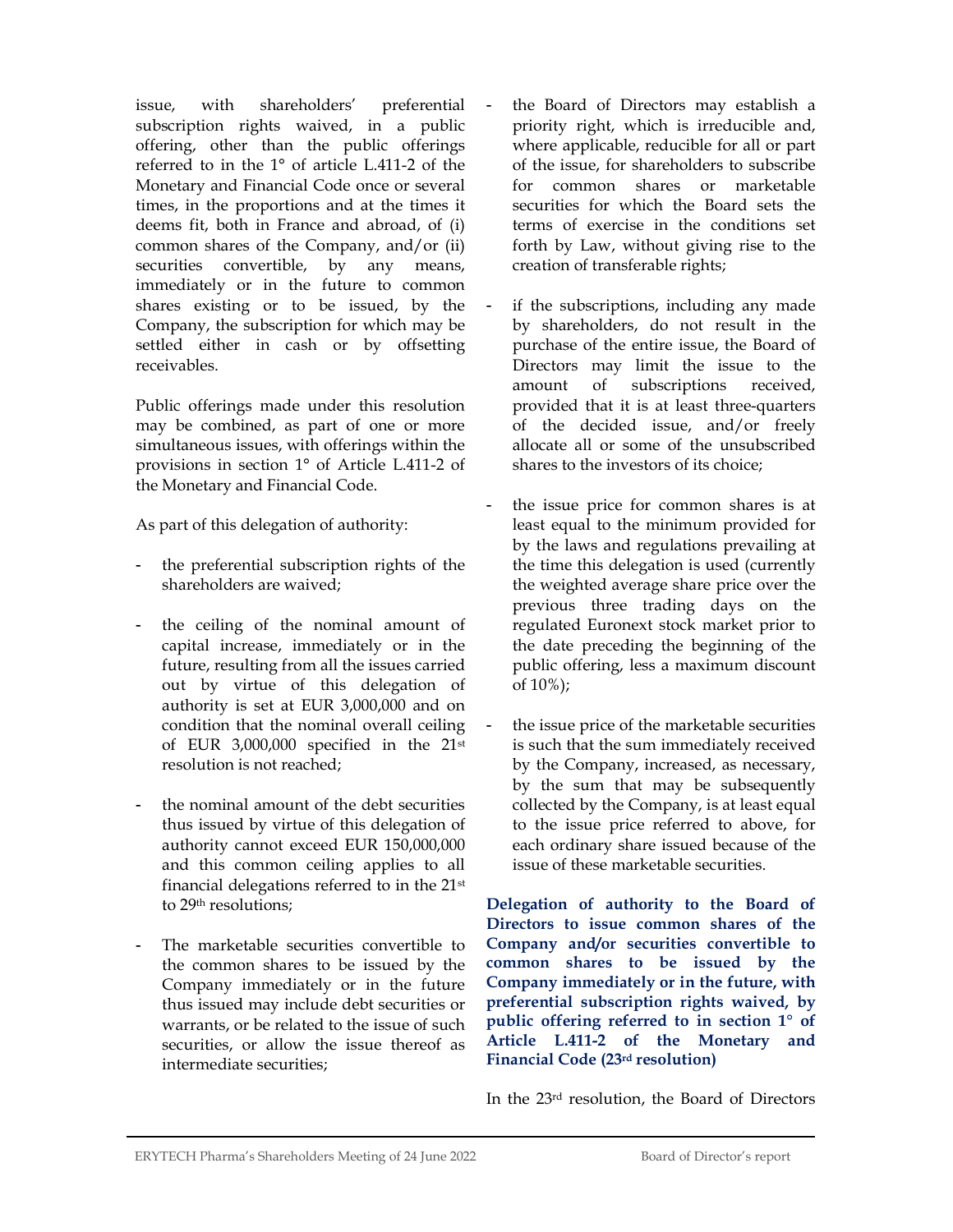Proposes to the General Shareholders Meeting to grant it the authority to decide on the issue, through a public offering in the meaning of the 1° of Article L.411-2 of the Monetary and Financial Code (i) of common shares of the Company, and/or (ii) marketable securities convertible, by any means, to the common shares to be issued immediately or in the future by the Company, with shareholders' preemptive subscription rights waived.

As part of this delegation of authority:

- the preferential subscription rights of the shareholders are waived;
- in any event, in accordance with the Law, the nominal amount of the capital increases carried out by virtue of this resolution may not exceed 20% of the share capital per year at the time of the issue;
- the ceiling of the nominal amount of capital increase carried out, immediately or in the future, resulting from all issues carried out pursuant to this delegation of authority would be set at EUR 3,000,000 and this ceiling is common to the one mentioned in the 22nd resolution and provided that the overall nominal ceiling of EUR 3,000,000 specified in the 21st resolution is not reached;
- the nominal amount of the debt securities thus issued by virtue of this delegation of authority cannot exceed EUR 150,000,000 and this common ceiling applies to all financial delegations referred to in the 21st to 29th resolutions;
- The securities convertible to the common shares to be issued by the Company immediately or in the future thus issued may include debt securities or warrants, or be related to the issue of such securities, or allow the issue thereof as intermediate securities;
- if the subscriptions do not absorb the entire issue of shares and/or marketable securities giving entitlement to the Company's share capital under this resolution, the Board of Directors may limit the issue to the amount of subscriptions received, if it is at least three-quarters of the decided issue, and/or to freely allocate all or some of the unsubscribed shares to the investors of its choice;
- the issue price for common shares is at least equal to the minimum provided for by the laws and regulations prevailing at the time this delegation is used (currently the weighted average share price over the previous three trading days on the regulated Euronext stock market prior to the beginning of the public offering less a maximum discount of 10%);
- the issue price of the marketable securities is such that the sum immediately received by the Company, increased, as necessary, by the sum that may be subsequently collected by the Company, is at least equal to the issue price referred to above, for each ordinary share issued because of the issue of these marketable securities.

Authorization to the Board of Directors, in the case of an issue, with existing shareholders' preferential subscription rights waived by public offering, of common shares of the Company and/or securities convertible to common shares to be issued by the Company, to set the issue price in accordance with the terms and conditions set by the General meeting, of up to 10% of the share capital per year (24<sup>th</sup> resolution)

This authorization is granted to the Board of Directors, in compliance with the provisions of Articles L.225-136 and L.22-10-52 of the French Commercial Code, for a term of 26 months starting from the day of this Extraordinary General Shareholders' Meeting, for each of the issues decided upon in accordance with resolutions 22nd and 23rd, limited to 10% of the Company's capital (in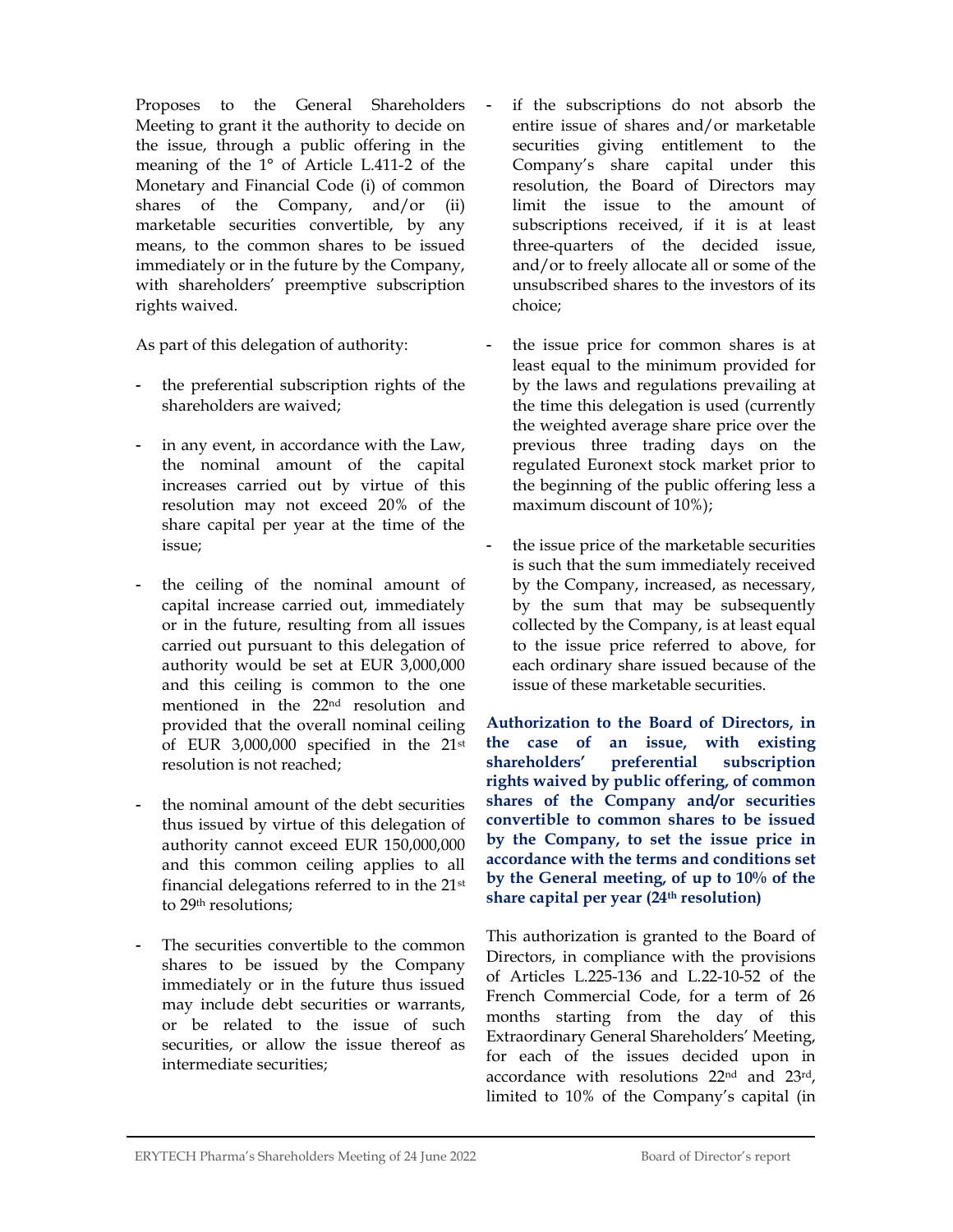existence on the date that this delegation is used) per 12-month period at the time of issue, to waive the price-setting terms and conditions defined in resolutions 22nd and 23rd mentioned above, and to set the issue price of common shares and/or marketable securities issued according to the following terms and conditions:

- a) the issue price of the common shares will be determined by the Board of Directors and will be at least equal, at the discretion of the Board:
- either to the Company's closing share price on the regulated Euronext Paris stock market during the previous trading session prior to the setting of the price,
- or to the volume weighted average prices of the Company's share on the regulated Euronext Paris stock market in the three previous trading sessions prior to its being set,

and possibly discounted by a maximum of 20%;

b) the issue price of marketable securities convertible to common shares to be issued shall be the amount received immediately by the Company, plus any amount likely to be received later by the Company, where applicable, i.e., for each ordinary share issued as a result of these marketable securities being issued, at least equal to the amount mentioned in paragraph "a)" above.

The total nominal amount of the Company's capital increase and the total amount of debt securities resulting from the issues carried out under this delegation shall be deducted from the capital increase ceiling and from the debt securities ceiling set forth in accordance with the resolution relating to the issue approved.

We specify that a possibility of a discount as high as 20% aims to facilitate the transaction depending on market conditions.

Authorization for the Board of Directors, in the case of a capital increase with existing shareholders' preferential subscription rights maintained or waived, to increase the number of shares to be issued (25<sup>th</sup>) resolution)

This authorization gives the Board of Directors the authority to carry out additional capital increases in conditions identical to those of the initial issue. This allows the exercise of overallocation options, options that allow to increase the size of issues in the case of excess demands.

This authorization would be given to the Board of Directors, for a period of 26 months from the date of this General Meeting (except for the 26th and 27th resolutions for which this delegation would be valid for a period of 18 months), to decide within thirty days of the closing of the subscription period for the initial issue, for each of the issues with or without maintenance of preferential subscription rights decided pursuant to the 21st, 22nd and 23rd resolutions presented above and the 26th and 27th resolutions presented below, to increase the number of securities to be issued, within the time limits and within the limits provided for by the law and regulations applicable on the date of issue, by up to 15% of the initial issue and at the same price as that used for the initial issue, subject to the ceiling provided for in the resolution pursuant to which the issue is decided.

### Delegation of authority to the Board of Directors, with shareholders' preferential subscription rights waived, to increase the Company's share capital through an issue reserved for certain categories of investors (26th resolution)

In the 26th resolution, the Board of Directors proposes to the General Shareholders' Meetings to delegate it the authority to decide on the capital increase on one or more occasions, at the time or times that it would determine and in the proportion that it would decide, to specific categories of investors.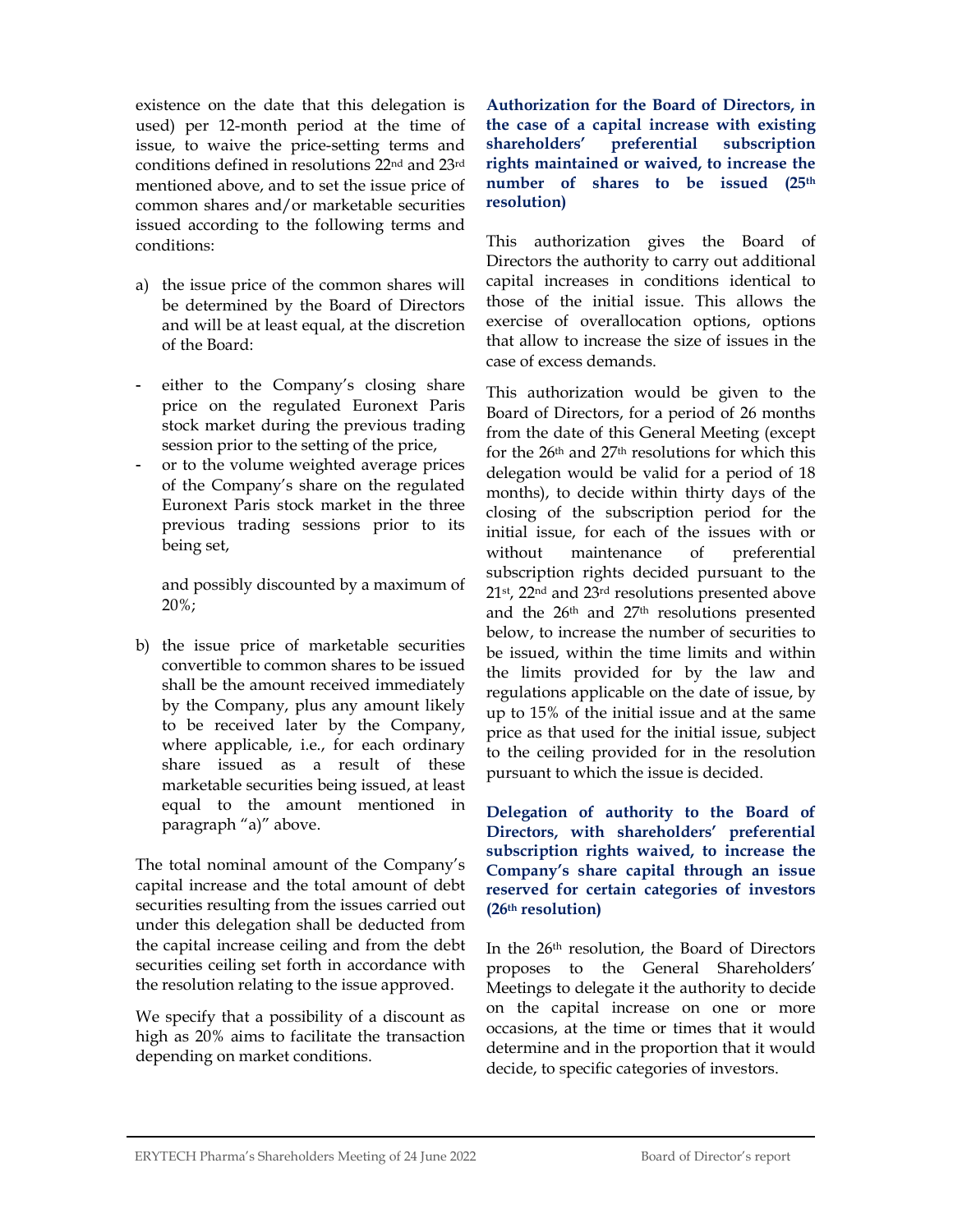We propose to the General Shareholders' Meeting to cover the following categories, identical to those proposed to the General Shareholders Meeting of June 25, 2021:

- i. physical and legal persons, including companies, trusts or investment funds, organized under French or foreign law, that habitually invest in the pharmaceutical, biotechnological, or medical technology sector; and/or
- ii. companies, institutions, or entities of any type, French or foreign, that exercise a significant part of their business in the pharmaceutical, cosmetic, chemical, or medical devices and/or technologies or research in these sectors; and/or
- iii. French or foreign investment services companies, or any foreign firm with an equivalent status, that could guarantee to carry out an issue to be placed with the persons described in (i) and/or (ii) above, and, in this context, to subscribe to securities that are issued.
- the ceiling of the nominal amount of capital increase carried out, immediately or in the future, resulting from all issues carried out pursuant to this delegation of authority would be set at EUR 3,000,000 and this ceiling is common to the one mentioned in the 22nd resolution and provided that the overall nominal ceiling of EUR 3,000,000 specified in the 21st resolution is not reached;
- if the subscriptions do not absorb the entire issue of shares and/or marketable securities giving entitlement to the Company's share capital under this resolution, the Board of Directors may limit the issue to the amount of subscriptions received, provided that the amount is at least three-quarters of the decided issue, and/or to freely allocate all or part of the unsubscribed shares to the individuals of its choice;
- the marketable securities convertible to the common shares to be issued by the Company immediately or in the future

thus issued may include debt securities or warrants, or be related to the issue of such securities, or allow the issue thereof as intermediate securities;

the nominal amount of debt securities thus issued by virtue of this delegation of authority cannot exceed EUR 150,000,000 and this common ceiling applies to all financial delegations referred to in the 21st to 29th resolutions;

The Board of Directors will have full authority to implement this resolution, and in particular determine the list of beneficiaries from within the aforementioned category of investors who will benefit from the waiver of preferential subscription rights, including the features, amount and terms and conditions of any issue as well as the type of securities to be issued. In particular, it can determine the number to issue for each beneficiary and set, taking into consideration the indications contained in its report, the price of subscription of the said securities, their entitlement date as well as, if applicable, the duration, or the ways in which the marketable securities issued on the basis of this resolution are convertible to common shares to be issued by the Company, further specified that the amount received, or that will be receivable, by the Company for each of the shares issued as part of this delegation are determined by the Board of Directors and are be at least equal:

- a) for ordinary shares issued under this authorization, at the choice of the Board of Directors:
- either to the closing price of the share of the Company on the regulated Euronext Paris stock exchange at the time of the last trading session preceding its being set
- or equal to the volume weighted average of prices of the share of the Company on the regulated Euronext Paris exchange in the three previous trading sessions prior to the setting of the issue price,

possibly reduced by a maximum discount of 20%.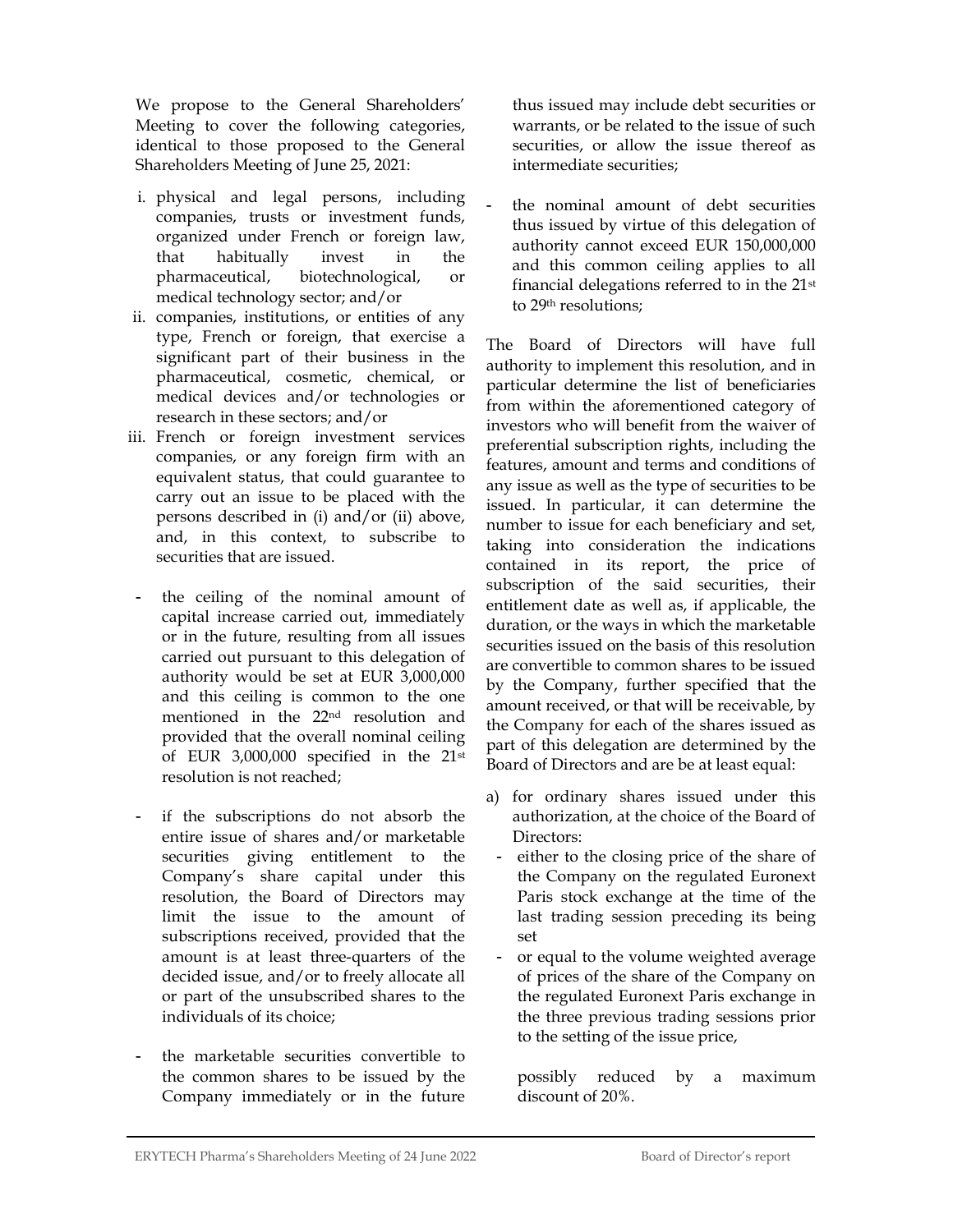b) For marketable securities issued under this authorization other than shares, equal to the amount received immediately by the Company, plus any amount likely to be received later by the Company, where applicable, i.e., for each ordinary share issued as a result of these marketable securities being issued, at least equal to the amount mentioned in paragraph "a)" above.

We specify that a possibility of a discount as high as 20% aims to facilitate the transaction depending on market conditions.

This resolution may also be used in connection with the ATM Program set up by the Company on the U.S. market and registered with the Securities Commission Exchange (the "SEC") by the Company in September 2020 for the issuance of ordinary shares in the form of ADSs reserved for specialized investors falling within the abovementioned categories, in particular following inquiries by such investors to the Company or to the bank in charge of the ATM Program (the "Sales Agent") ("reverse inquiries"), which was used for the first time in February 2021.

Shareholders are reminded that they may consult the Company's website to obtain information on the ATM Program and its use.

The delegation thus conferred to the Board of Directors is valid for an 18-month period starting from the date of this General Shareholders' Meeting.

Delegation of authority to the Board of directors, with shareholders' preferential subscription rights waived, to increase the Company's share capital through an issue reserved for certain categories of investors as part of an At-the-market equity financing program (27th resolution)

In the 27th resolution, the Board of Directors proposes that the Shareholders' Meeting delegate to it the authority to decide to increase the share capital, on one or more occasions, at the time or times it determines, and, in the proportions, it determines, by issuing ordinary shares in the form of American Depositary Shares or American Depositary Receipts.

We propose to the Shareholders' Meeting to reserve the right to subscribe for them to any credit institution or any investment services provider, French or foreign, or any foreign institution with an equivalent status, intervening within the framework of an ATM program set up by the Company (or any equity financing program of the same nature which would replace it) and providing, within this framework, for the subscription of securities issued by the Company.

The purpose of this new authorization is to allow the extension of the ATM Program to the placement by the Sales Agent of new shares in the form of ADSs sold directly on the U.S. market, in accordance with the terms and conditions of trading of orders applicable to the market in concerned (dribble out method).

Such sales would be made at market price, in as many transactions as necessary, during one or more trading days, at the request of the Company, within the limit of the total amount, the duration and the minimum price indicated by the Company to the Sales Agent and within the limits provided for in this resolution.

The use of this resolution, which is subject to obtaining the necessary regulatory approvals, would enable the Company to issue to the Sales Agent the number of shares sold by the Sales Agent during the period in question (e.g. one trading day), at a subscription price corresponding to their weighted average price on the market. The Company retains full control over the activation or deactivation of the ATM Program, including during its execution.

The ceiling on the nominal amount of the capital increase resulting from all the issues carried out by virtue of the present delegation would be set at EUR 1,500,000 (which represents 15,000,000 shares representing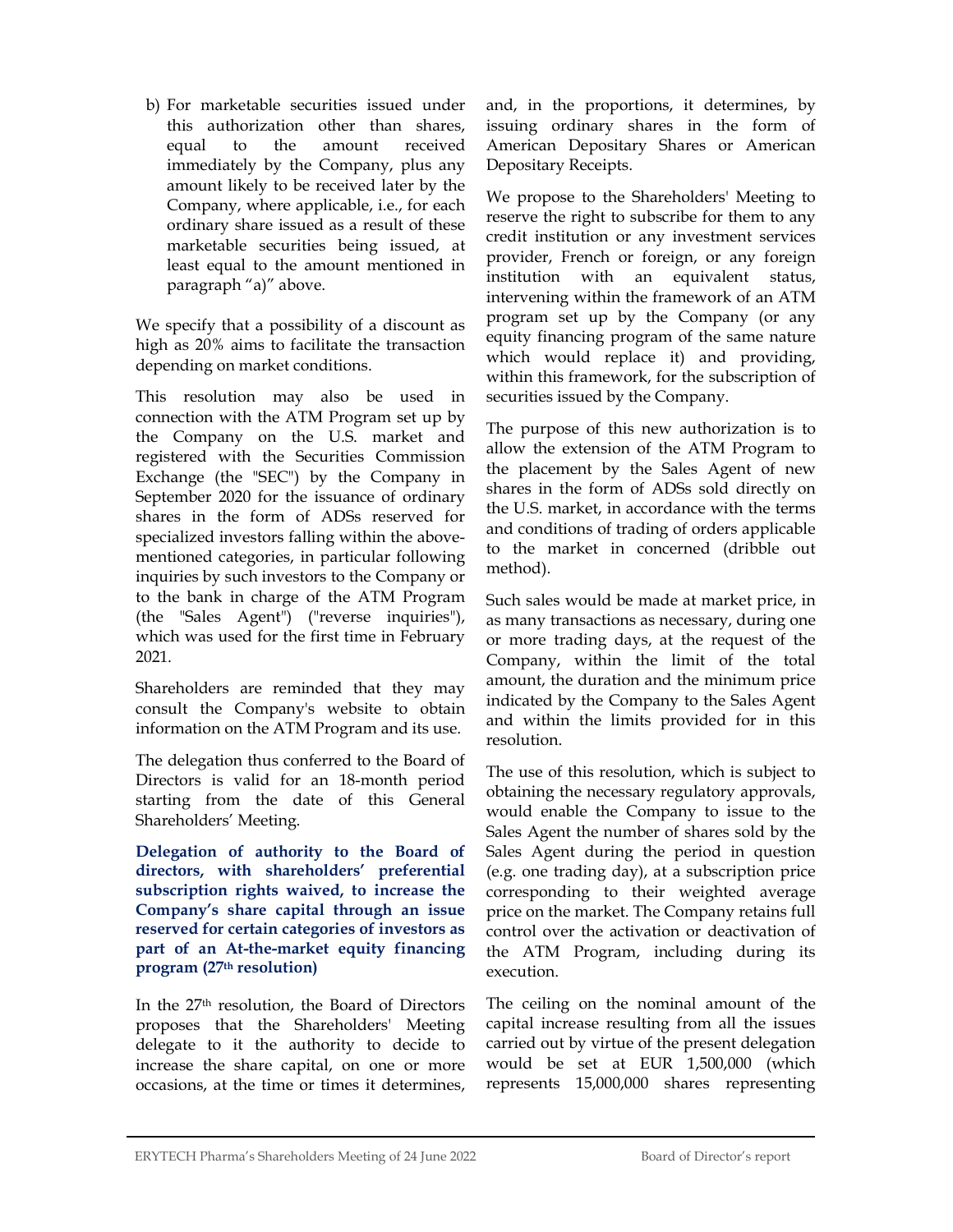48.4% of the share capital as of 30 April 2022), subject to the overall nominal ceiling of 3,000,000 euros provided for in the 21st resolution not being reached.

In addition, the issues carried out under the ATM Program, in the form of "reverse enquiries" (under resolution 25) as well as "dribble outs" (under this resolution) are not subject to a Prospectus and therefore remain limited by the legal constraint of 20% of the share capital per 12-month period (cumulatively with the other eligible issues that would be carried out by the Company, if any) assessed at the date of implementation of the delegation by the Board of Directors in accordance with point 5 of Article 1 of Regulation (EU) 2017/1129 of June 14, 2017.

If subscriptions do not absorb the entire issue of shares issued under this resolution, the Board of Directors may limit the issue to the amount of subscriptions received, provided that this amount reaches at least three quarters of the issue decided upon, and/or freely allocate all or part of the unsubscribed securities among the persons of its choice.

The Board of Directors shall have full powers to implement the resolution and, in particular, to determine the list of beneficiary(ies) within the aforementioned category(ies) of beneficiaries in whose favor the preferential subscription right has been waived, and may determine the number of securities to be issued in favor of each beneficiary and to set, in the light of the indications contained in its report, the subscription price of the said securities, it being stipulated that the issue price of the ordinary shares and/or of the securities issued must be at least equal to :

- or the closing price of the Company's shares on the regulated market Euronext Paris during the last trading session prior to its determination,

- or the volume-weighted average (in the central order book and excluding off-market blocks) of the Company's share price on the regulated market Euronext Paris during the last three trading sessions preceding the setting of the issue price;

possibly reduced by a maximum discount of 20%.

The delegation thereby granted to the Board of Directors would be valid for a period of 18 months from the date of this Meeting.

Delegation of authority to the Board of Directors to issue common shares of the Company and/or securities convertible to common shares to be issued by the Company in the event of a public exchange offer initiated by the Company, with shareholders' preemptive subscription rights waived (28th resolution).

We propose that you grant to the Board of Directors a delegation of authority to decide based on and in the conditions proposed in the 22nd resolution, on the issue of common shares of the Company or of marketable securities convertible to shares, immediately or in the future, by the Company, as compensation for the securities contributed in a public offering as part of an exchange component initiated in France or abroad, according to local rules, by the Company on the securities of a company whose shares are admitted for trading on a regulated market in the meaning of Article L. 22-10-54 of the French Commercial Code.

As part of this delegation of authority:

- the preferential subscription rights of the shareholders are waived;
- the ceiling of the nominal amount of capital increase carried out, immediately or in the future, resulting from all of the issues carried out by virtue of this delegation of authority is set at EUR 3,000,000 and this ceiling is common to the one set in the 22nd resolution and provided that the overall nominal ceiling of EUR 3,000,000 specified in the 21st resolution is not reached;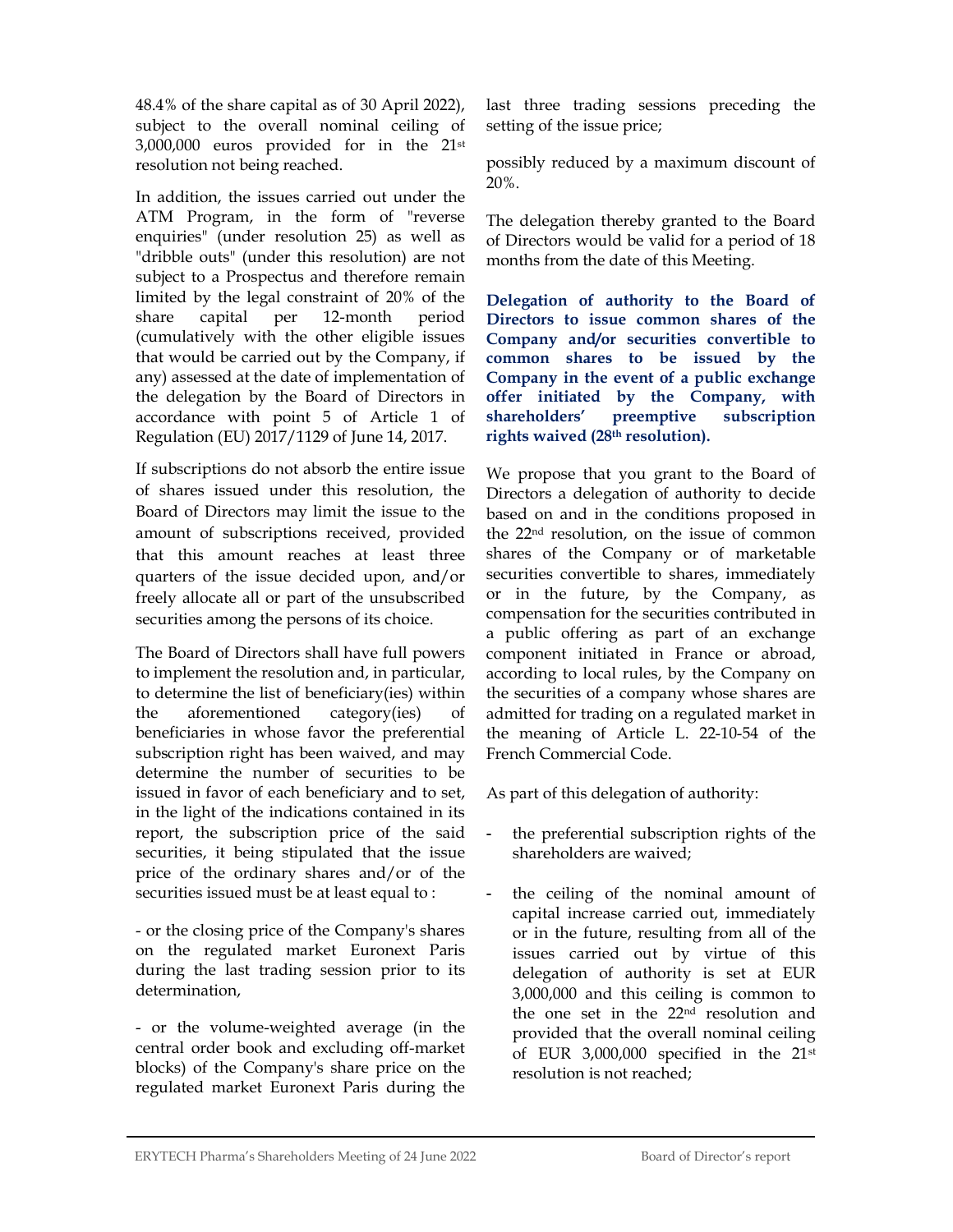the nominal amount of the debt securities thus issued cannot exceed EUR 150,000,000 and this common ceiling applies to all financial delegations referred to in the 21st to 29th resolutions.

Authorization for the Board of Directors to issue with existing shareholders' preferential subscription rights waived, common shares and/or securities convertible to common shares to be issued, to be used as payment for in-kind contributions to the Company consisting of equity securities or other securities convertible to shares (29th resolution)

We propose that you grant to the Board of Directors the delegation of authority to proceed, on the report of the Statutory Auditors, with the contributions to the issue of common shares of the Company and/or of marketable securities convertible to common shares to be issued immediately or in the future by the Company, in consideration of the in-kind contributions made to the Company and composed of capital securities and/or marketable securities convertible to the capital when the provisions of Article L.22-10-54 of the French Commercial Code are not applicable.

This delegation of authority would allow the Board of Directors to finance most efficiently, by issuing securities, acquisitions of securities of companies, whose shares are either not listed, or whose shares are listed (i) if they are not listed on a regulated market or (ii) if the transaction is not carried out as part of the public exchange offering. As part of this delegation of authority:

- The preferential subscription rights of shareholders may be, as needed, waived for the holders of shares or marketable securities, that are the object of in-kind contributions;
- the ceiling of the nominal amount of capital increase carried out, immediately or in the future, resulting from all of the issues carried out by virtue of this

delegation of authority is set at 10% of the capital of the Company (as existing at the date of this General Shareholders' Meeting) and this ceiling is applied against that of the EUR 3,000,000 set in the 22nd resolution and provided that the nominal overall ceiling of EUR 3,000,000 specified in the 21st resolution is not reached;

the nominal amount of the debt securities thus issued cannot exceed EUR 150,000,000 and this common ceiling applies to all financial delegations referred to in the 21st to 29th resolutions.

# Authorization to the Board of Directors to increase the Company's capital by incorporating reserves, profits, or premiums (30th resolution)

We propose that you delegate to the Board of Directors the authority to decide to increase the share capital on one or more occasions, at the time(s) and according to the terms and conditions that it determines, by successively or simultaneously incorporating reserves, profits, or premiums in the share capital, or any other amounts whose capitalization would be permitted by Law and under the Company's articles of incorporation, followed by the creation and allocation of bonus shares or by raising the nominal value of existing common shares, or by using a combination of these two methods.

The Board of Directors has the option to decide whether fractional rights will neither be traded nor sold and that the corresponding securities will be sold. The amounts arising from the sale shall be allocated to the rights holders within the time frame set forth by regulations.

The ceiling of the maximum nominal amount of the capital increase, immediate or future, resulting from all of the issues carried out under this delegation is set at EUR 1,300,000 provided that this ceiling is set autonomously and separately from the capital increase ceilings resulting from issues of common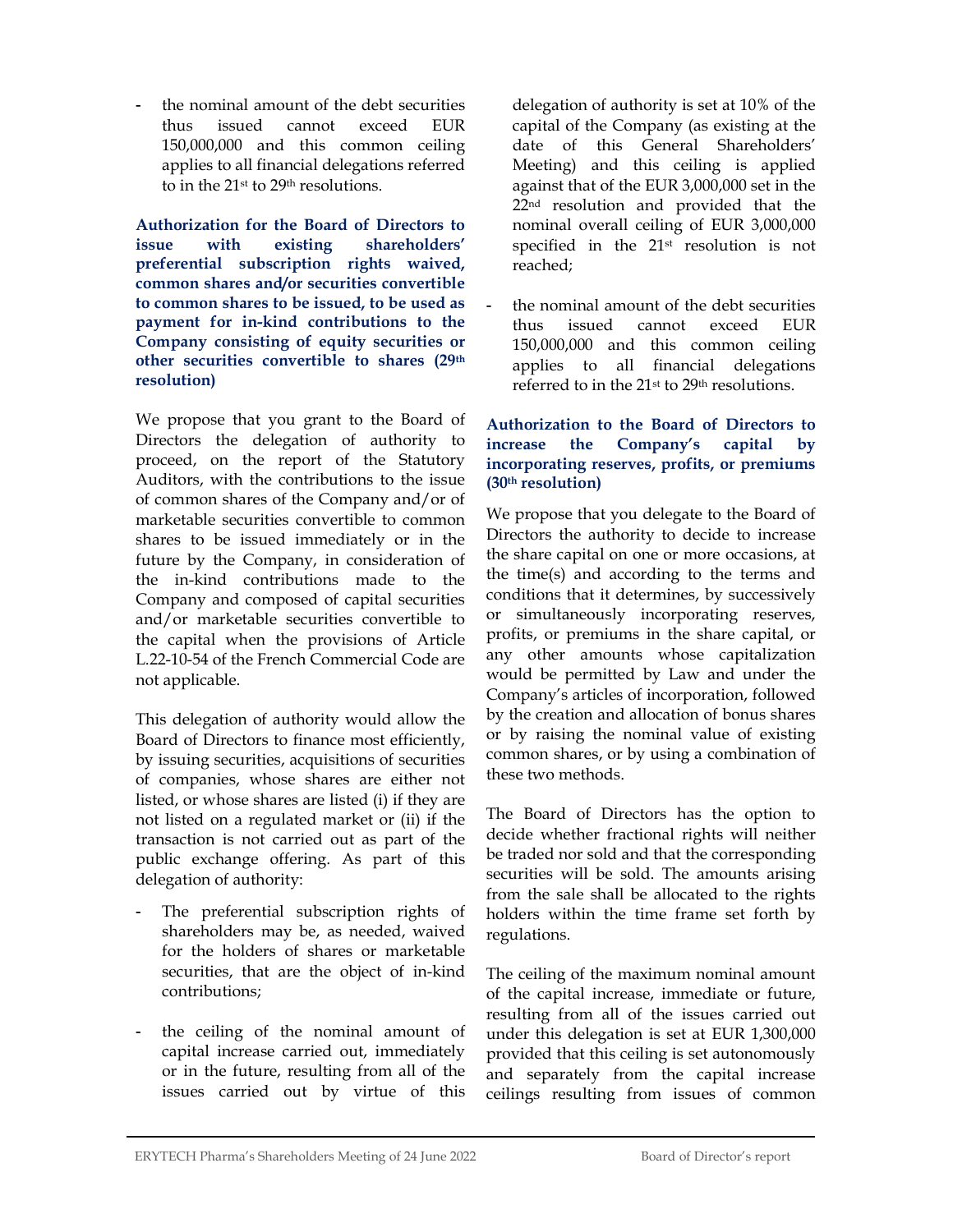shares and/or marketable securities authorized under other resolutions submitted to this General Shareholders' Meeting.

# Employee and manager shareholders (30th to 34th resolutions)

These delegations of authority, detailed hereinafter, are intended to delegate to the Board of Directors the authority to issue and to retain the proceeds of issuing bonus shares (32nd resolution), share subscription or purchase options (33rd resolution) or detachable share subscription warrants (34<sup>th</sup> resolution) in order to recruit and to retain the talent that is essential to the growth of the Erytech Pharma Group. These delegations are granted for a duration of 38 months starting from the General Shareholders' Meeting (except for the delegation that is granted by the 34th resolution, which is for a duration of 18 months).

The General Shareholders' Meeting of June 25, 2021, adopted delegations with characteristics and durations similar to those which will be submitted to you at this General Shareholders' Meeting. The overall ceiling of these delegations has been set at 900,000 shares.

The Company's listing on Nasdaq, wished to align itself with the market standards and practices of this life sciences companies of this Exchange, particularly in terms of its policy on the allocation of equity incentive instruments. The equity compensation is indeed commonly used in the life science industry to compensate employees and attract key talent.

A study conducted by an external consultant indicated that the number of the Company's equity incentives instruments in circulation was less than that in common practice among companies listed on the Nasdaq. This study has further shown that, on an annual basis, US and European companies are granting around 5% of dilutive equity instruments and around 2% of shares and maintain a total overhang of approximately 17% and 6%, respectively.

We believe that equity compensation has been, and will continue to be, a critical component of our compensation package because it (i) contributes to a culture of ownership among our employees, directors, and officers, (ii) aligns our employees' interests with the interests of our other stockholders and (iii) preserves our cash resources. We therefore propose to increase the overall combined ceiling for any issues that may be made under the 32nd to 34th resolutions to 1,500,000 shares, which would represent approximately 5% of the Company's share capital.

In addition, the new delegations referred to in the 32nd to 34th resolutions may not exceed the sub-ceilings specific to each instrument, i.e. 800,000 shares for bonus shares, 1,200,000 shares for share subscription and/or share purchase options and 200,000 shares for detachable share subscription warrants, as indicated in the table attached to this report.

The Board of Directors may, within the limits that it sets in advance, delegate to the Chief Executive Officer or, with the agreement of this latter, to one or more Deputy Chief Operating Officers, the power that is granted to it under this resolution.

Delegation of authority to the Board of Directors to carry out capital increases reserved for employees enrolled in an Erytech Pharma Group savings plan, with shareholders' preferential subscription rights waived (31st resolution)

Article L. 225-129-6 para. 1 of the French Commercial Code specifies that for any delegation of authority to carry out a capital increase pursuant to Article L. 225-129-2 of the French Commercial Code, the Extraordinary General Shareholders' Meeting must approve a draft resolution for a capital increase to be made in the conditions specified in Articles L. 3332-18 et seq. of the French Labor Code.

With respect to the agenda of the Combined General Shareholders' Meeting, it is thus your duty to decide on such a proposal and to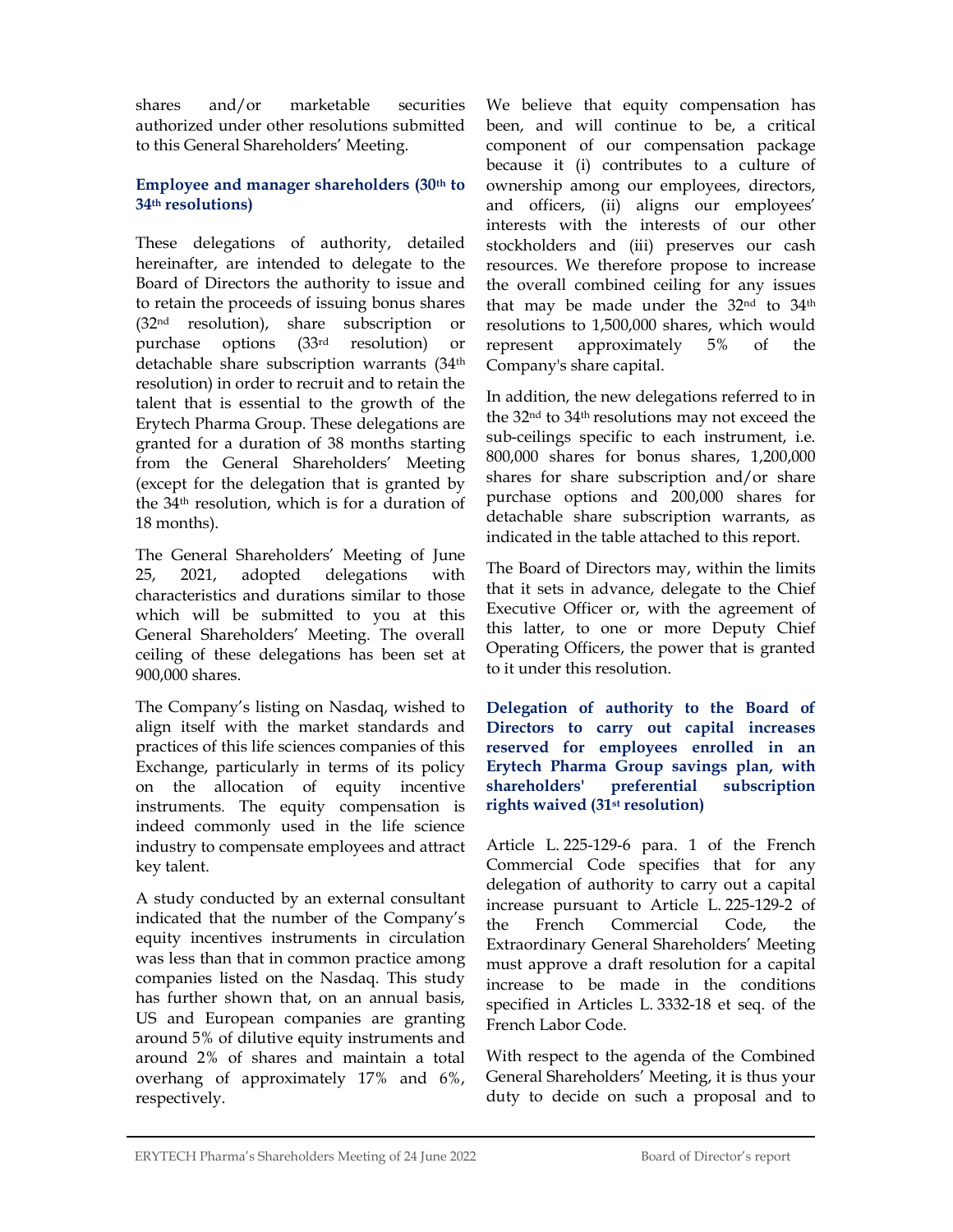resolve to delegate full authority to the Board of Directors to carry out the said capital increase reserved for employees enrolled in a company savings plan pursuant to the terms and conditions specified in Articles L. 3332-18 et seq. of the French Labor Code.

For this authorization to comply with the provisions of Article L. 225-129-6 of the French Commercial Code with respect to the delegations proposed in the 21st to 29th and 32nd to 33rd resolutions, it is necessary to:

- resolve to waive the shareholders' preferential subscription rights for new shares to be issued to employees of the Company and its affiliates who are enrolled in a company savings plan;
- resolve that the issue price for new shares shall be set by the Board of Directors by referencing the Company's share prices on the Euronext Paris stock market, with the understanding that this price cannot be greater than the average price over the past twenty (20) trading sessions preceding the day of the Board of Directors' decision to set the opening date for the subscription period, nor be more than 30% lower than this average price, or 40% when the lock-up period defined by the company savings plan is greater than or equal to 10 years;
- limit the maximum nominal amount of the capital increase that can be carried out by the Board of Directors, which may not increase the amount of said employees' equity investment (including the equity investment already held) to more than 3% of the total amount of share capital on the day that the Board of Directors decides to implement this authorization;
- resolve that the new shares will be subject to all provisions of the articles of association, and will be considered the same as old shares and will bear rights as of the first day of the year in which the capital increase took place;
- delegate full authority to the Board of Directors to decide upon and carry out this capital increase once pursuant to the terms set forth above, define the terms and conditions that the beneficiaries must meet, under the agreement that these terms and conditions can include employee seniority conditions, provided that the time period does not exceed six months, set the terms and conditions under which the shares will be issued and paid up, amend the by-laws, and generally take any additional steps that may be required;
- resolve that the capital increase authorized under this resolution will be carried out within one year starting from this General Shareholders' meeting.

This is the meaning of the resolution that we submit for your consideration, but that we propose to reject since, on the one hand, it is mandatory by law and, on the other hand, our Company has already put in place mechanisms for employee profit sharing.

Authorization for the Board of Directors to award bonus shares, existing or to be issued, with existing shareholders' preferential subscription rights waived, to corporate officers or employees of the Company or related companies (32nd resolution)

We propose that you authorize the Board of Directors, in compliance with Article L.225- 197-1 et seq. and L. L.22-10-59 et seq. of the French Commercial Code and the provisions of the MiddleNext Code of Corporate Governance, for a duration of 38 months starting from the Extraordinary General Shareholders' Meeting, to carry out, on one or more occasions, for the employees of the Company or related companies or of certain categories of employees, as well as for the executive officers as defined by law, allocations of bonus shares or existing shares or shares to be issued by the Company, subject to the abstention periods required by law and in the conditions mentioned here below: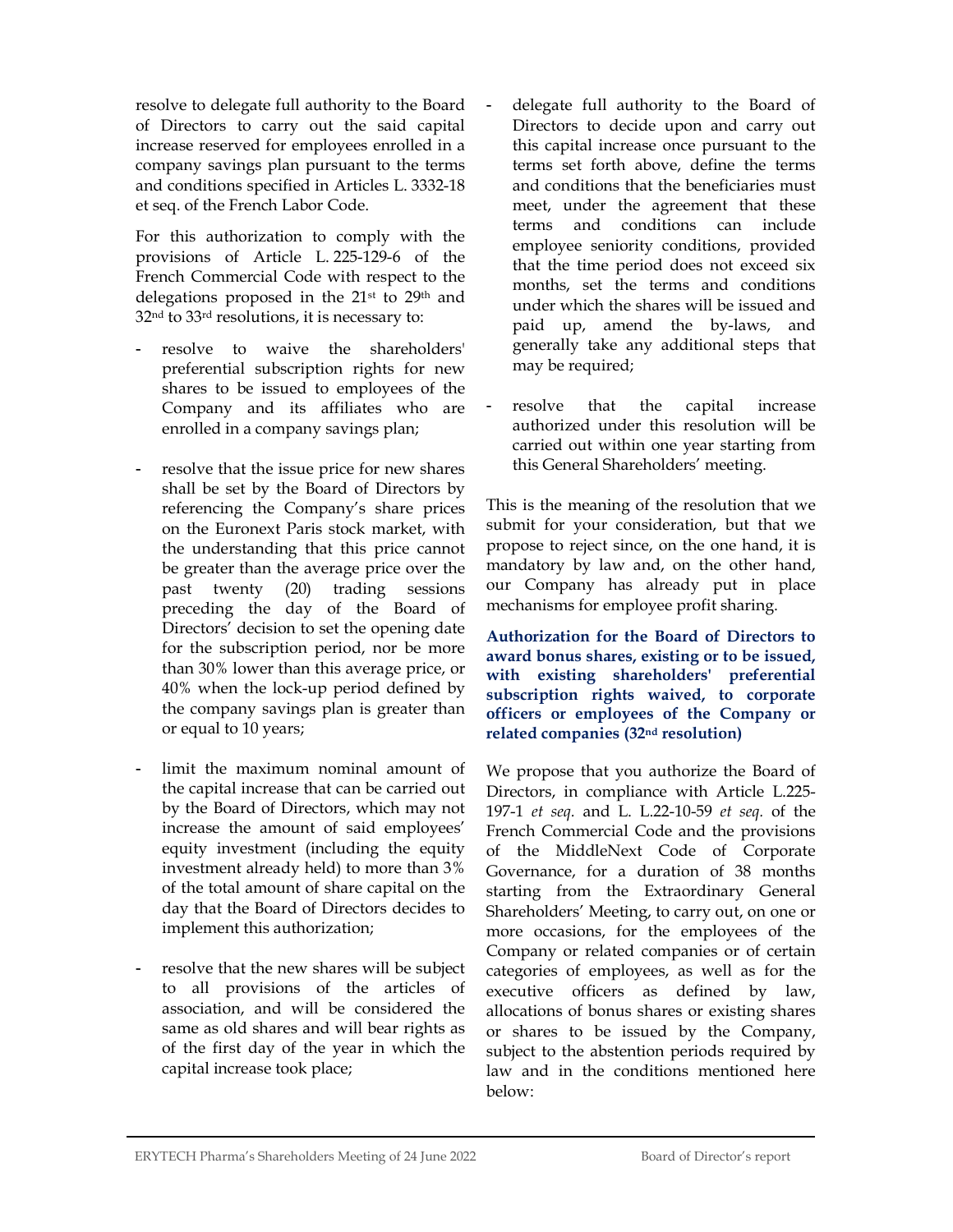- the beneficiaries must be employees or corporate officers of the Company, or French or foreign companies or groups related to the Company or certain categories among them;
- this authorization shall entail the waiver, by the shareholders of existing common shares or common shares to be issued, of (i) their preferential subscription rights to future common shares that will be issued when the shares undergo final allocation, (ii) their entitlement to bonus common shares based on this authorization and (iii) any entitlement to the amount of reserves, profits or premiums on which the new shares will be based;
- the existing shares that may be allocated under this resolution must be acquired by the Company as part of a share buyback program authorized by the 19<sup>th</sup> resolution, submitted to this General Shareholders' Meeting pursuant to Article L.22-10-62 of the French Commercial Code, or any applicable previous or subsequent share buyback program;
- the total number of bonus common shares granted under this resolution may not exceed 800,000 shares, provided that the total nominal amount of capital increases that could result from this resolution cannot exceed the common ceiling of 1,500,000 shares for all issues carried out pursuant to the 32nd to 34th resolutions submitted to this General Shareholders' Meeting.

You are asked to authorize that the granting of these shares to their beneficiaries shall become final for all, or part of the shares allocated:

- at the end of a vesting period defined by the Board of Directors, which may not be less than one year;
- potentially at the end of a minimum period of retention by the beneficiaries starting from the final allocation of the

shares, the duration of which would be defined by the Board of Directors.

In accordance with law, the cumulative duration of the vesting periods and retention periods cannot be less than two years. In the event of the disability of a beneficiary meeting the conditions required by law, the final allocation of shares may take place before the end of the vesting period.

This authorization, which expires after 38 months, would put an end, for the unused fraction, to the authorization granted to the Board of Directors by the 23rd resolution of the General Shareholders' Meeting of June 25, 2021. The Board of Directors will inform the General Shareholders' Meeting of any allocations made under this resolution on a yearly basis, in accordance with Article L. 225-197-4 of the French Commercial Code.

Authorization for the Board of Directors to grant share subscription and/or share purchase options to corporate officers and employees of the Company or companies in the Erytech Pharma Group, entailing the waiver by shareholders of their preferential rights to subscribe for shares issued following the exercise of stock options (33rd resolution)

We propose that you authorize the Board of Directors, pursuant to Articles L. 225-177 et seq. and L.22-10-56 of the French Commercial Code, with respect to the provisions of the MiddleNext Code of Corporate Governance, for a duration of 38 months starting from the General Shareholders' Meeting, to grant, on one or more occasions, share subscription and purchase options on shares of the Company, in the following conditions:

- the beneficiaries must be employees or corporate officers of the Company, or French or foreign companies or groups related to the Company or certain categories among them;
- this authorization includes the shareholders' express waiver of their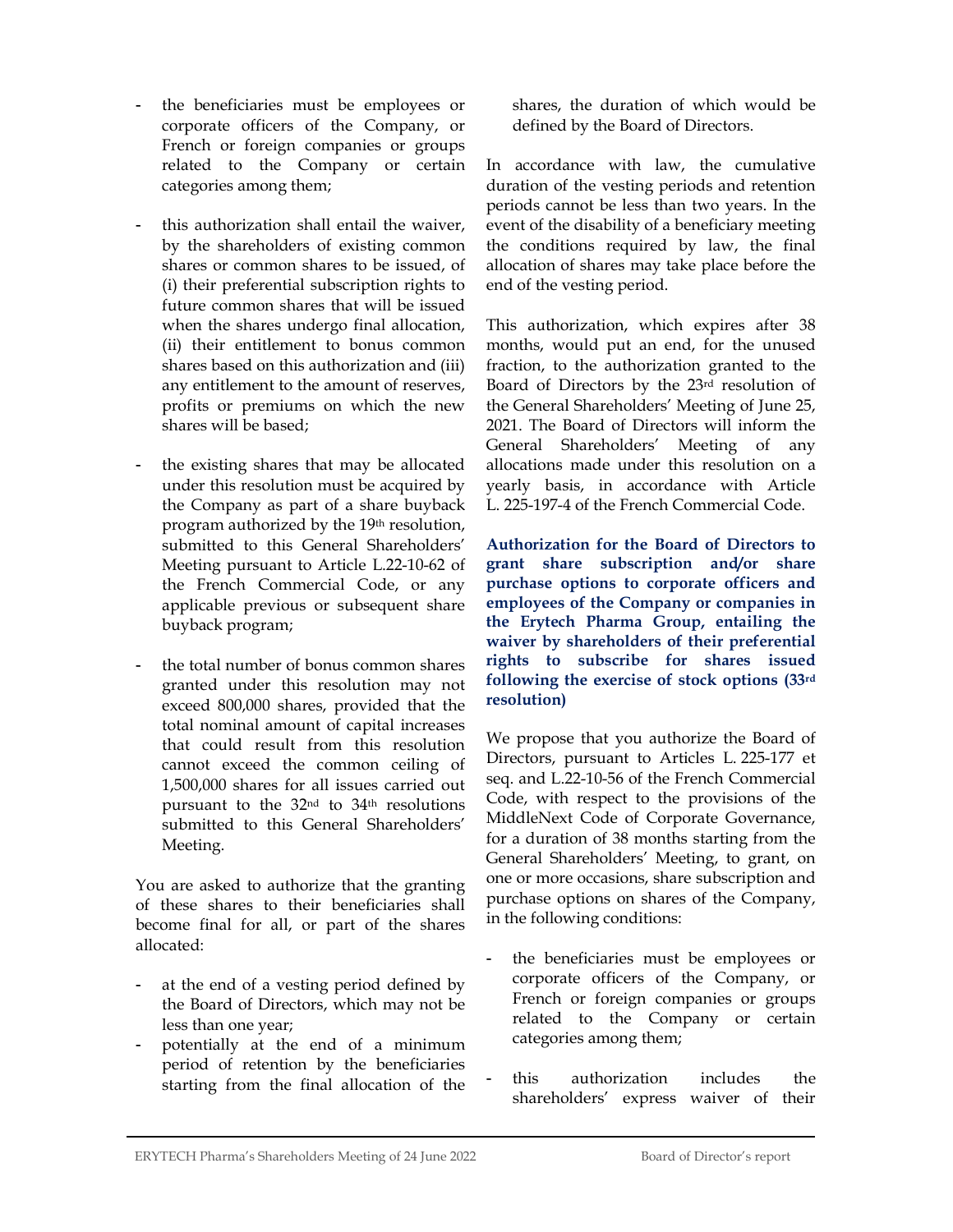preferential subscription rights to the shares that will be issued when these options are exercised;

- each option shall give entitlement to subscribe to or purchase a new or existing common share, as appropriate;
- the total number of bonus common shares granted under this resolution cannot exceed 1,200,000 shares, provided that the total nominal amount of capital increases that could result from this resolution cannot exceed the common ceiling of 1,500,000 total shares for all issues carried out pursuant to the 32nd to 34th resolutions submitted to this General Shareholders' Meeting;
- the shares that can be obtained by the exercise of the purchase options granted pursuant to this resolution proposed must be acquired by the Company;
- the share subscription or purchase price may not be less than 95% of the Company's average share price on the Euronext Paris regulated stock market in the twenty trading sessions prior to the day the options are granted. In addition, (ii) the exercise price of the share purchase options cannot be less than 95% of the average purchase price of shares held by the Company;
- the options allocated must be exercised within 10 years from the day they are granted by the Board of Directors. The Company's Extraordinary General Shareholders' Meeting is authorized to extend the aforementioned 10-year limitation at any time.

To implement this authorization, the Board of Directors can call on the help of a committee composed of members of its choice. This authorization, which expires after 38 months, would put an end, for the unused fraction, to the authorization granted to the Board of Directors by the 24<sup>th</sup> resolution of the General Shareholders' Meeting of June 25, 2021.

The Board of Directors shall inform the General Shareholders' Meeting of the transactions carried out under this proposed resolution each year.

Authorization for the Board of Directors to issue share subscription warrants, with existing shareholders' preferential subscription rights waived, to corporate officers or employees of the Company or Erytech Pharma Group companies (34th resolution)

We propose that you authorize the Board of Directors to decide to increase the share capital, for a duration of 18 months, on one or more or occasions and in the proportions and at the times that it determines, by issuing warrants, pursuant to the terms and conditions below and in accordance with Articles L. 225-129 to L. 225-129-6, L.22-10-49, L. 225-138 and L. 228-91 et seq. of the French Commercial Code:

- the beneficiaries must be employees, consultants or corporate officers of the Company, or French or foreign companies or groups related to it, or certain categories among them;
- this authorization will include, for those who hold share subscription warrants issued under this resolution, the express waiver of their preferential subscription rights attached to the warrants issued;
- one warrant gives the right to subscribe to one share of the Company;
- the total number of shares to which the warrants granted pursuant to this resolution would give the right to a number of shares greater than 200,000 shares, it being specified that the total nominal amount of capital increases that can result from this resolution cannot exceed the common ceiling of 1.500,000 shares for all issues that can be carried out pursuant to the 32nd to 34th resolutions;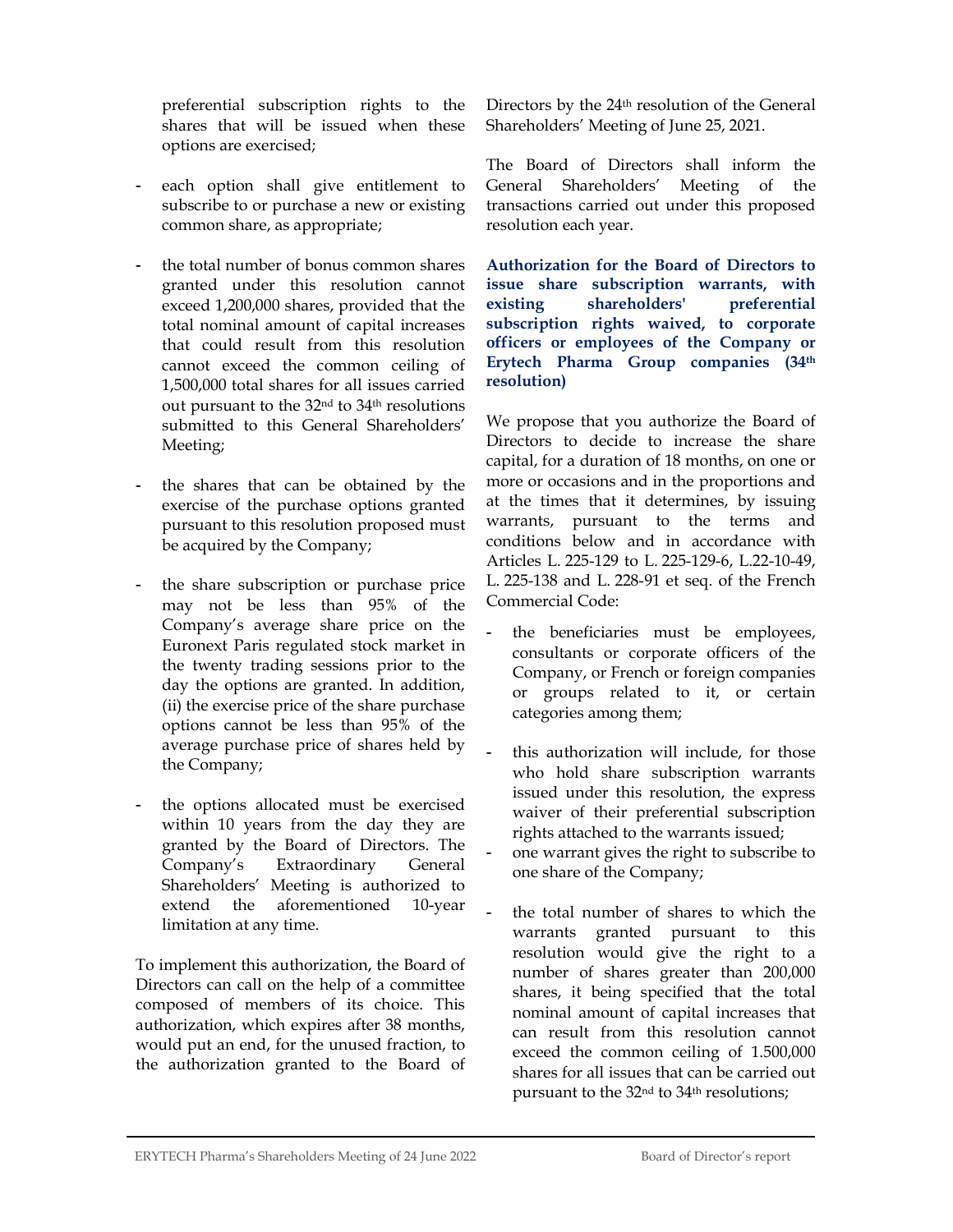the subscription price must be at least equal to the volume-weighted average of the closing prices of the share recorded during a period of at least five consecutive trading days and at most thirty consecutive trading days among the thirty trading days preceding the setting of the subscription price, possibly reduced by a maximum discount of 5% at the time of allocation of the warrants;

To implement this authorization, the Board of Directors can call on the help of a committee composed of members of its choice.

This authorization, which expires after 18 months, would put an end, for the unused fraction, to the authorization granted to the Board of Directors by the 25th resolution of the General Shareholders' Meeting of June 25, 2021.

The Board of Directors shall inform the General Shareholders' Meeting of the transactions carried out under this resolution each year.

## Powers to carry out formalities (35th resolution)

In the 35th resolution, your Board of Directors asks for all powers necessary to carry out all the required registration and publication formalities concerning this General Shareholders' Meeting.

The draft text of the resolutions submitted for your vote is attached hereto.

The Board of Directors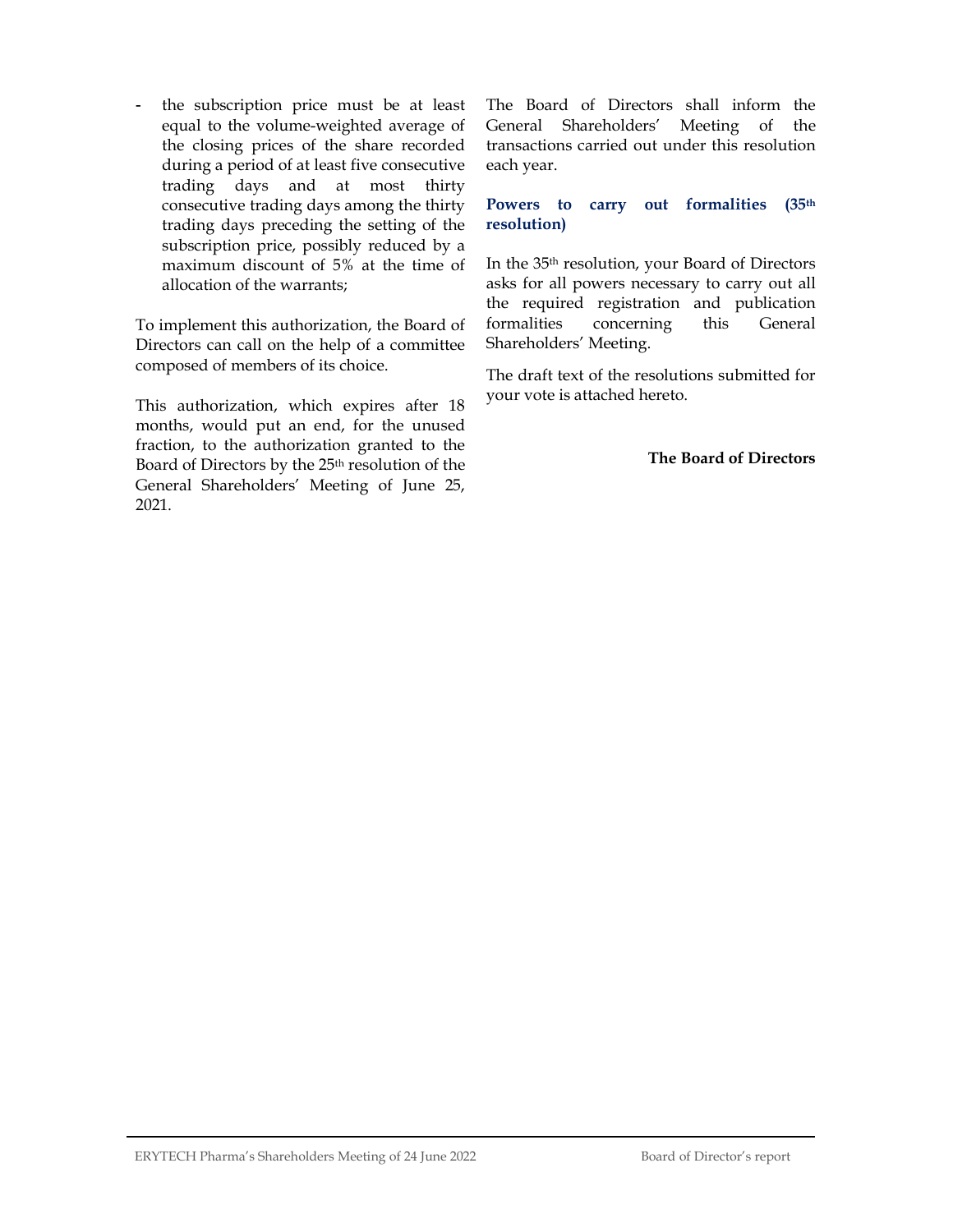# DRAFT RESOLUTIONS PROPOSED TO THE COMBINED GENERAL SHAREHOLDERS' MEETING OF JUNE 24, 2022

# ORDINARY RESOLUTIONS

#### 1. Approval of the financial statements for the year ended December 31, 2021

The General Shareholders' Meeting, voting under the rules of quorum and majority required for Ordinary Shareholders' Meetings, and having reviewed the Board of Directors' reports and the Statutory Auditors' report on the financial statements, approves these reports and the financial statements for the year 2021 as submitted, as well as the transactions reflected in these statements and summarized in these reports, which show a net loss of EUR 48,643,093.61.

Pursuant to Article 223 quater of the French Tax Code, the General Shareholders' Meeting approves the expenses and charges provided in Article 39-4 of the said Code amounting to EUR 29,329, and the amount of potential tax that would be incurred as a result of these expenses and charges, which would amount to EUR 7,772.

#### 2. Approval of the consolidated financial statements for the year ended December 31, 2021

The General Shareholders' Meeting, voting under the rules of quorum and majority required for Ordinary Shareholders' Meetings, and having reviewed the Board of Directors' Reports and the Statutory Auditors' Report on the consolidated financial statements, hereby approves the Company's consolidated financial statements for this financial year ended December 31, 2021 as presented to it, and the transactions reflected in these statements and summarized in these reports, and showing a net loss of EUR 53,796,953.

#### 3. Allocation of results for the year

The General Shareholders' Meeting, voting under the rules of quorum and majority required for Ordinary Shareholders' Meetings and on the recommendation of the Board of Directors, decides to allocate the net loss for the year ended December 31, 2021, in the total amount of EUR 48,643,093.61 to the "Share Premium" account which will amount after allocation to EUR 21,407,975.74.

In accordance with legal provisions, it is hereby noted that the Company has not paid any dividends in the previous three years.

## 4. Approval of the special report of the statutory auditors on regulated agreements and commitments

The General Shareholders' Meeting, voting under the quorum and majority conditions required for Ordinary Shareholders' Meetings, having consulted the report of the Board of Directors and the special report of the Statutory Auditors on the agreements and commitments referred to in Articles L. 225-38 et seq. of the French Commercial Code, approves this report and the agreements and commitments described therein.

5. Approval of the information mentioned in article L.22-10-9 I of the French Commercial Code concerning the executive corporate officers' compensation for the year ended December 31, 2021

The General Shareholders' Meeting, voting under the rules of quorum and majority required for Ordinary Shareholders' Meetings, and having reviewed the Board of Directors' Report on corporate governance described in article L.225-37 of the French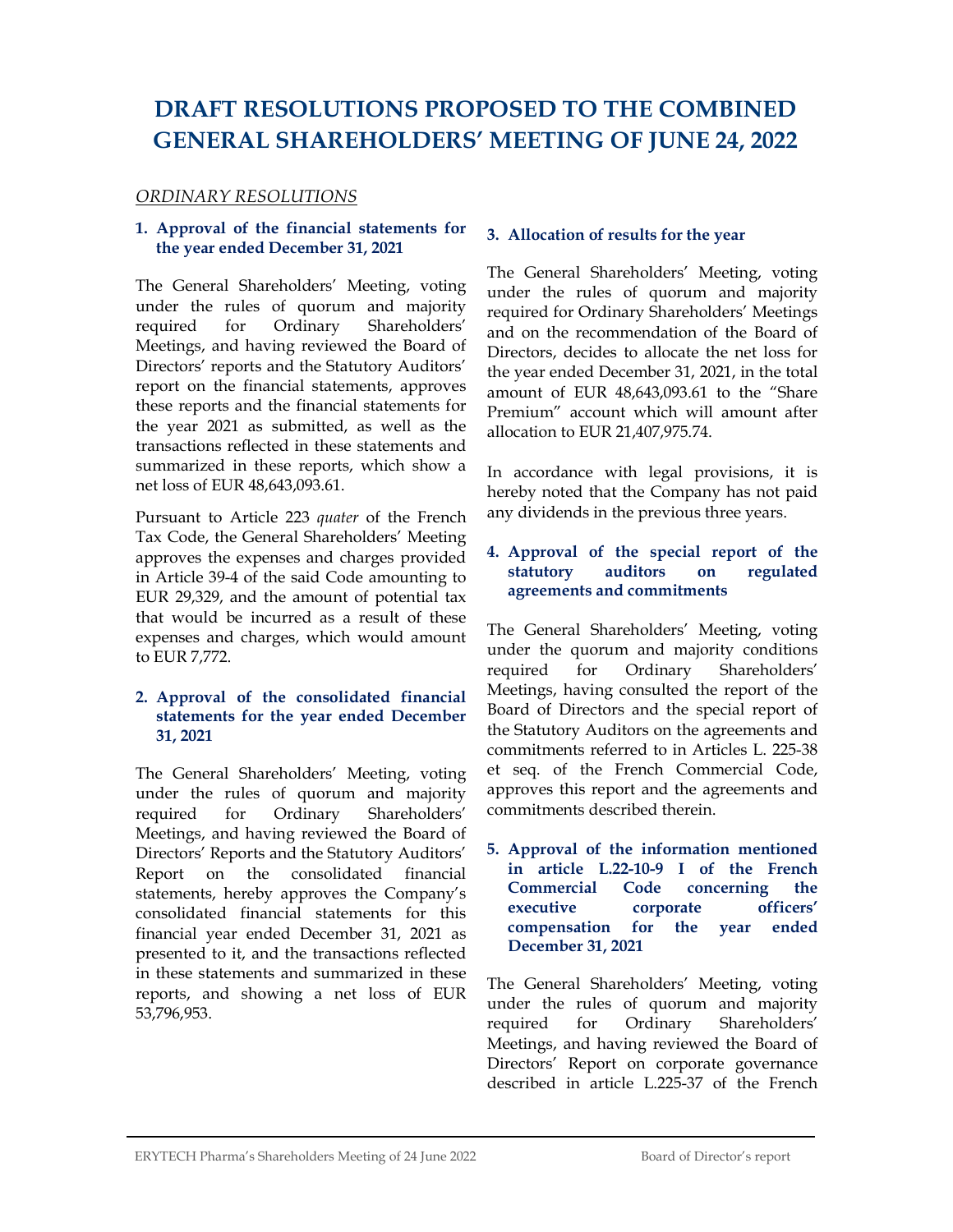Commercial Code approves, in compliance with article L.22-10-34 I of the French Commercial Code, the information mentioned in article L.22-10-9 I of the French Commercial Code as detailed in section 3.1.2.1.2 of the 2021 Universal Registration Document.

6. Approval of the elements of total compensation and benefits of all kinds paid or allocated for the year ended December 31, 2021, to Gil BEYEN, Chief Executive Officer

The General Shareholders' Meeting, voting under the quorum and majority required for Ordinary Shareholders' Meetings, and having reviewed the Board of Directors' Report on corporate governance described in article L.225-37 of the French Commercial Code approves, in compliance with article L.22-10- 34 II of the French Commercial Code, the fixed, variable and exceptional elements of total compensation and the benefits of any type paid during financial year ended on December 31, 2021 or allocated under the same year to Gil BEYEN, Chief Executive Officer as detailed in section 3.1.2.1.1 of the 2021 Universal Registration Document.

7. Approval of the elements of total compensation and benefits of all kinds paid or allocated for the year ended December 31, 2021, to Jean-Paul KRESS, Chairman of the Board

The General Shareholders' Meeting, voting under the rules of quorum and majority required for Ordinary Shareholders' Meetings, and having reviewed the Board of Directors' Report on corporate governance described in article L.225-37 of the French Commercial Code approves, in compliance with article L.22-10-34 II of the French Commercial Code, the fixed, variable and exceptional elements of total compensation and the benefits of any type paid during financial year ended on December 31, 2021 or allocated under the same year to Mr. Jean-Paul KRESS, Chairman of the Board as detailed in section 3.1.2.1.1 of the 2021 Universal Registration Document.

# 8. Approval of the compensation policy for executive corporate officers

The General Shareholders' Meeting, voting under the rules of quorum and majority required for Ordinary General Shareholders' Meetings, and having reviewed the Board of Directors' report on corporate governance mentioned in article L. 225-37 of the French Commercial Code, approves, in compliance with article L.22-10-8 II of the French Commercial Code, the compensation policy applicable to executive corporate officers as detailed in section 3.1.2.2.2 of the 2021 Universal Registration Document.

# 9. Approval of the compensation policy for Board Members

The General Shareholders' Meeting, voting under the rules of quorum and majority required for Ordinary General Shareholders' Meetings, and having reviewed the Board of Directors' report on corporate governance mentioned in article L. 225-37 of the French Commercial Code, approves, in compliance with article L.22-10-8 II of the French Commercial Code, the compensation policy applicable to Board members as detailed in section 3.1.2.2.3 of the 2021 Universal Registration Document.

# 10. Renewal of the term of office of Jean-Paul KRESS as Director

The General Shareholders' Meeting, voting under the rules of quorum and majority required for Ordinary General Shareholders' Meetings, resolves, after reviewing the Board of Directors' report, to renew the term of office of Jean-Paul KRESS, residing 50 Gray Street Boston MA 02116 (United States) as Director for a three-year term, that will end at the close of the Ordinary Shareholders' Meeting to be held in 2025 to approve on the financial statements for the year ending December 31, 2024.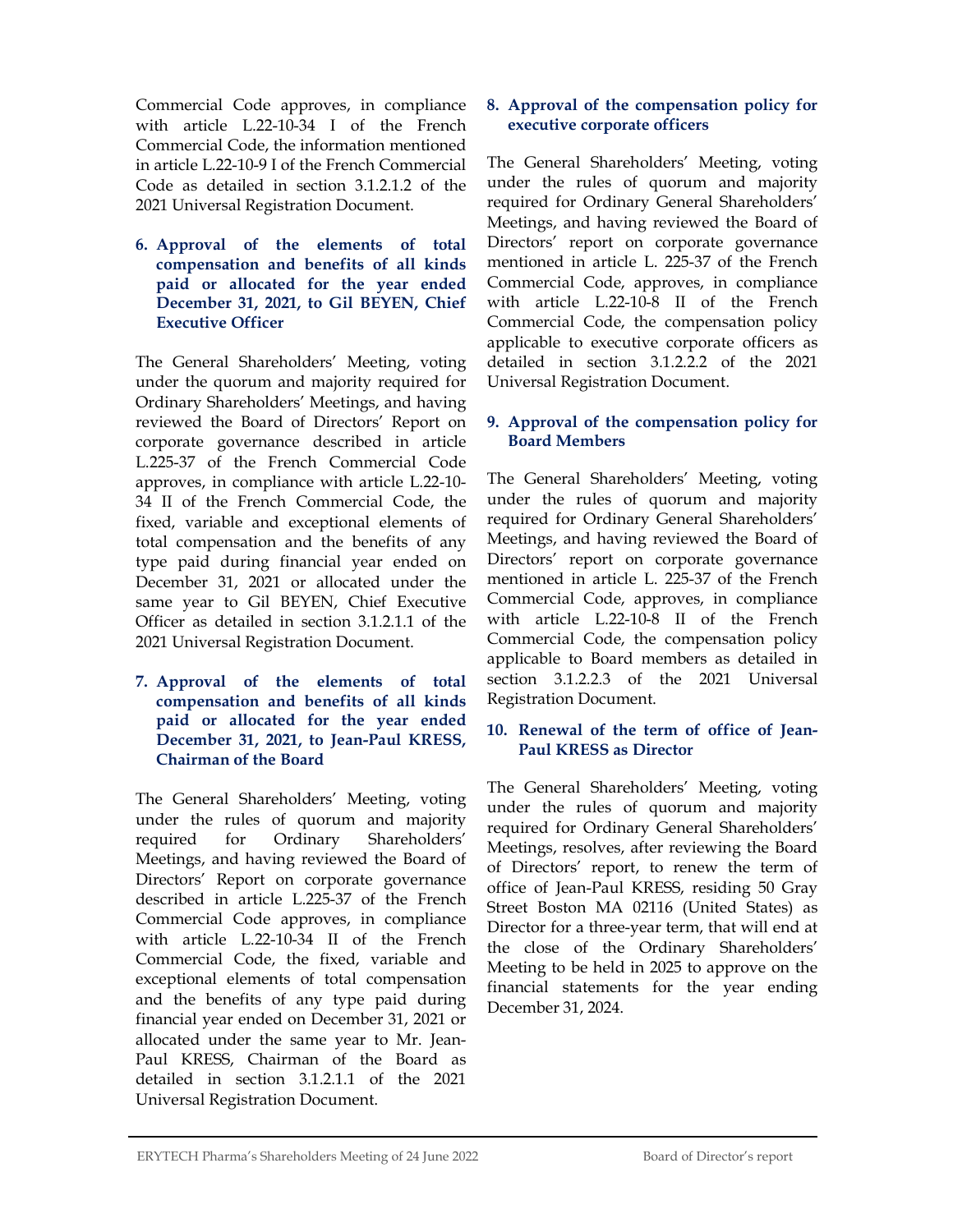## 11. Renewal of the term of office of Gil BEYEN as Director

The General Shareholders' Meeting, voting under the rules of quorum and majority required for Ordinary General Shareholders' Meetings, resolves, after reviewing the Board of Directors' report, to renew the term of office of Gil BEYEN, residing 96 South ST #4, Boston, MA 02111 (United States) as Director for a three-year term, that will end at the close of the Ordinary Shareholders' Meeting to be held in 2025 to approve on the financial statements for the year ending December 31, 2024.

# 12. Renewal of the term of office of Philippe ARCHINARD as Director

The General Shareholders' Meeting, voting under the rules of quorum and majority required for Ordinary General Shareholders' Meetings, resolves, after reviewing the Board of Directors' report, to renew the term of office of Philippe ARCHINARD, residing 47 rue Professeur Deperet, 69160 Tassin-la-Demi-Lune (France), as Director for a three-year term, that will end at the close of the Ordinary Shareholders' Meeting to be held in 2025 to approve on the financial statements for the year ending December 31, 2024.

#### 13. Renewal of the term of office of Luc DOCHEZ as Director

The General Shareholders' Meeting, voting under the rules of quorum and majority required for Ordinary General Shareholders' Meetings, resolves, after reviewing the Board of Directors' report, to renew the term of office of Luc DOCHEZ, residing 8 Klein Vilvoordestraat 3078 Meerbeek (Belgium) as Director for a three-year term, that will end at the close of the Ordinary Shareholders' Meeting to be held in 2025 to approve on the financial statements for the year ending December 31, 2024.

#### 14. Ratification of the appointment by cooptation of Sven ANDRÉASSON as **Director**

The General Shareholders' Meeting, ruling under the conditions of quorum and majority required for Ordinary General Shareholders' Meetings, decides, after reviewing the Board of Directors' report, to ratify the appointment of Sven ANDRÉASSON, residing at 3528 Reservoir Road NW, Washington D.C 20007 (United States), decided by the Board of Directors on January 4, 2022, as a Director, to replace the company Galenos SPRL, for the duration of the latter's term of office, i.e., until the end of the present Shareholders' Meeting.

## 15. Renewal of the term of office of Sven ANDRÉASSON as Director

The General Shareholders' Meeting, voting under the quorum and majority conditions required for Ordinary General Shareholders' Meetings, resolves, after reviewing the Board of Directors' report, to renew the term of office of Sven ANDRÉASSON, residing at 3528 Reservoir Road NW, Washington D.C 20007 (United States), as Director for a period of three years, which will expire at the end of the ordinary general meeting of shareholders to be held in 2025 to approve the financial statements for the financial year ending December 31, 2024.

# 16. Renewal of the term of office of KPMG S.A as co-statutory auditor

The General Shareholders' Meeting, voting under the rules of quorum and majority required for Ordinary General Shareholders' Meetings, resolves, after reviewing the Board of Directors' report, to renew the terms of office of KPMG S.A, with its registered office located 2 Avenue Gambetta Tour Eqho, Paris la Défense 92066 Nanterre Cedex, registered under number 775 726 417 RCS Nanterre, as joint statutory auditor of the Company, for a six year term that will end at the close of the Ordinary General Meeting of Shareholders to be held in 2028 to approve the financial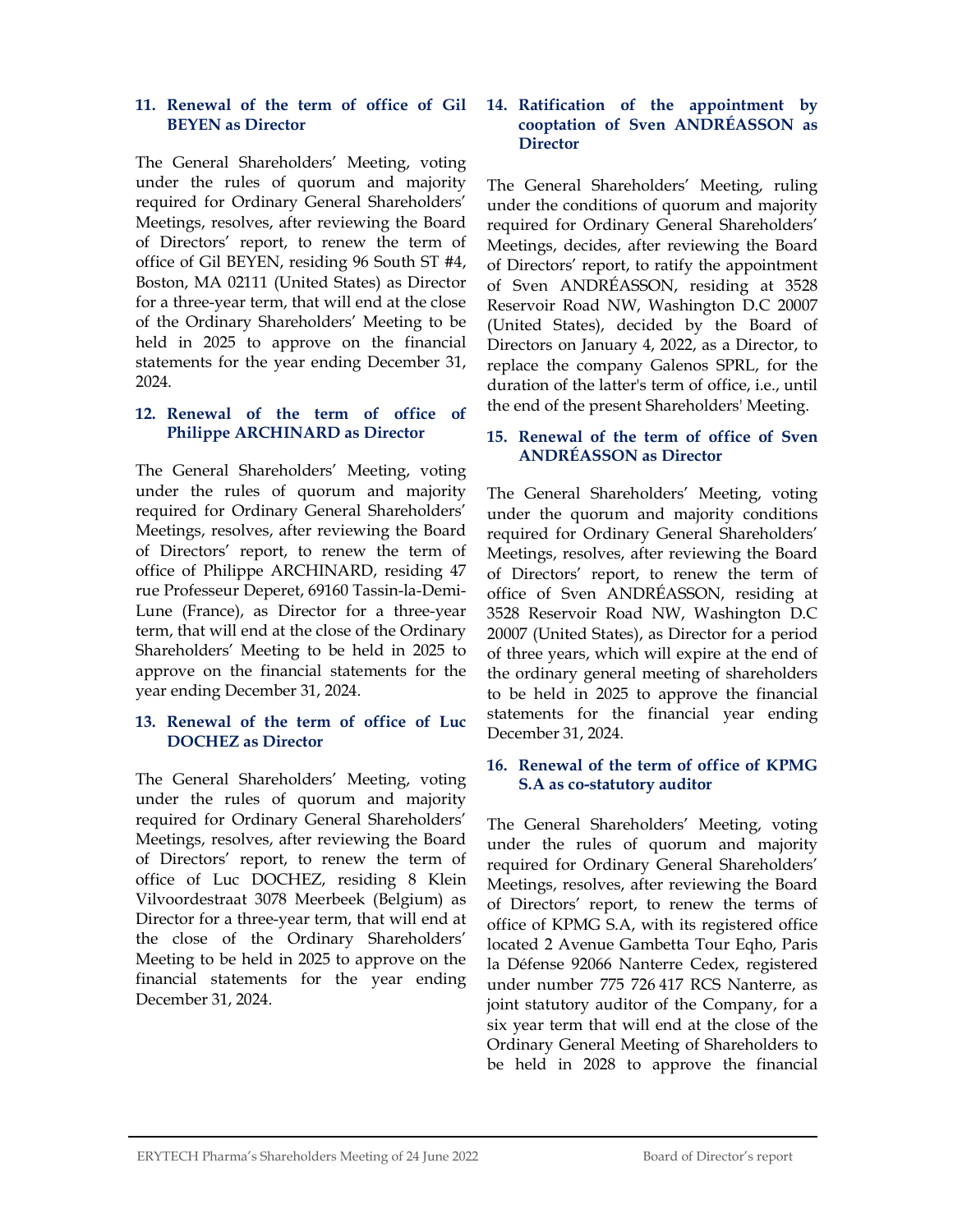statements for the year ending December 31, 2027.

#### 17. Non-renewal of the term of office of SALUSTRO REYDEL as alternate statutory auditor

The General Shareholders' Meeting, voting under the rules of quorum and majority required for Ordinary General Shareholders' Meetings, after reviewing the Board of Directors' report, having noted the term of office' expiration of SALUSTRO REYDEL with its registered office located Tour Eqho 2 Avenue Gambetta Paris la Défense 92066 Nanterre Cedex, registered under number 652 044 371 RCS Nanterre, as alternate auditor of the Company resolves not to renew the term of office of SALUSTRO REYDEL and not to proceed to its replacement.

#### 18. Approval of the regulations of the share subscription and/or purchase options plan adopted by the Board of Directors on July 27, 2021

The General Shareholders' Meeting, voting under the rules of quorum and majority required for Ordinary Shareholders' Meetings, and having reviewed the Board of Directors' report, as well as Section 422 of the U.S. Internal Revenue Code relating to the allocation of incentive stock options to persons who are U.S. Residents for tax purposes stipulated under the share subscription and/or purchase options plan adopted by the Board of Directors on July 27, 2021 (the "2021 Options Plan"), approves the 2021 Options Plan.

# 19. Authorization for the Company to buy back its own shares

The General Shareholders' Meeting, voting under the rules of quorum and majority required for Ordinary Shareholders' Meetings, and having reviewed the Board of Directors' report, authorizes the Board of Directors, which may further delegate such authority, as provided for under Articles L.22- 10-62 et seq. of the French Commercial Code, Articles 241-1 et seq. of the French Financial Markets Authority (AMF) General Regulations and by the European regulation applicable to market abuse especially Regulation (EU) No 596/2014 of the European Parliament and of the Council of April 16, 2014 to purchase or to cause to be purchased securities of the Company under a share buyback program not to exceed 5% of share capital on the day of this General Shareholders' Meeting (it being specified that, where the shares are bought in order to favor liquidity under those conditions defined below, the number of shares taken into account for the calculation of the 5% limit corresponds to the number of bought shares, minus the number of shares resold during the period under this authorization).

The General Shareholders' Meeting decides that the Board of Directors may only purchase Company shares under the following conditions:

- The maximum purchase price shall not exceed ten (10) euros per share, or its equivalent in foreign currency, it being noted that this price will be adjusted as necessary to reflect capital transactions, in particular incorporation of reserves or free share allocations and/or share splits or reverse splits, and will be determined in accordance with the limits set by laws and regulations in place at the time this authorization is used (currently, the maximum purchase price per share, excluding costs, shall not be higher than that of the price of the last independent trade or, if it is higher, than the price of the highest current independent bid on the trading venues where the purchase is carried out);
- Maximum volume: the Company shall refrain from purchasing beyond the maximum daily volume of shares authorized by laws and regulations in place at the time this authorization is used (currently, 25% of the average daily number of shares traded on the regulated Euronext Paris stock market);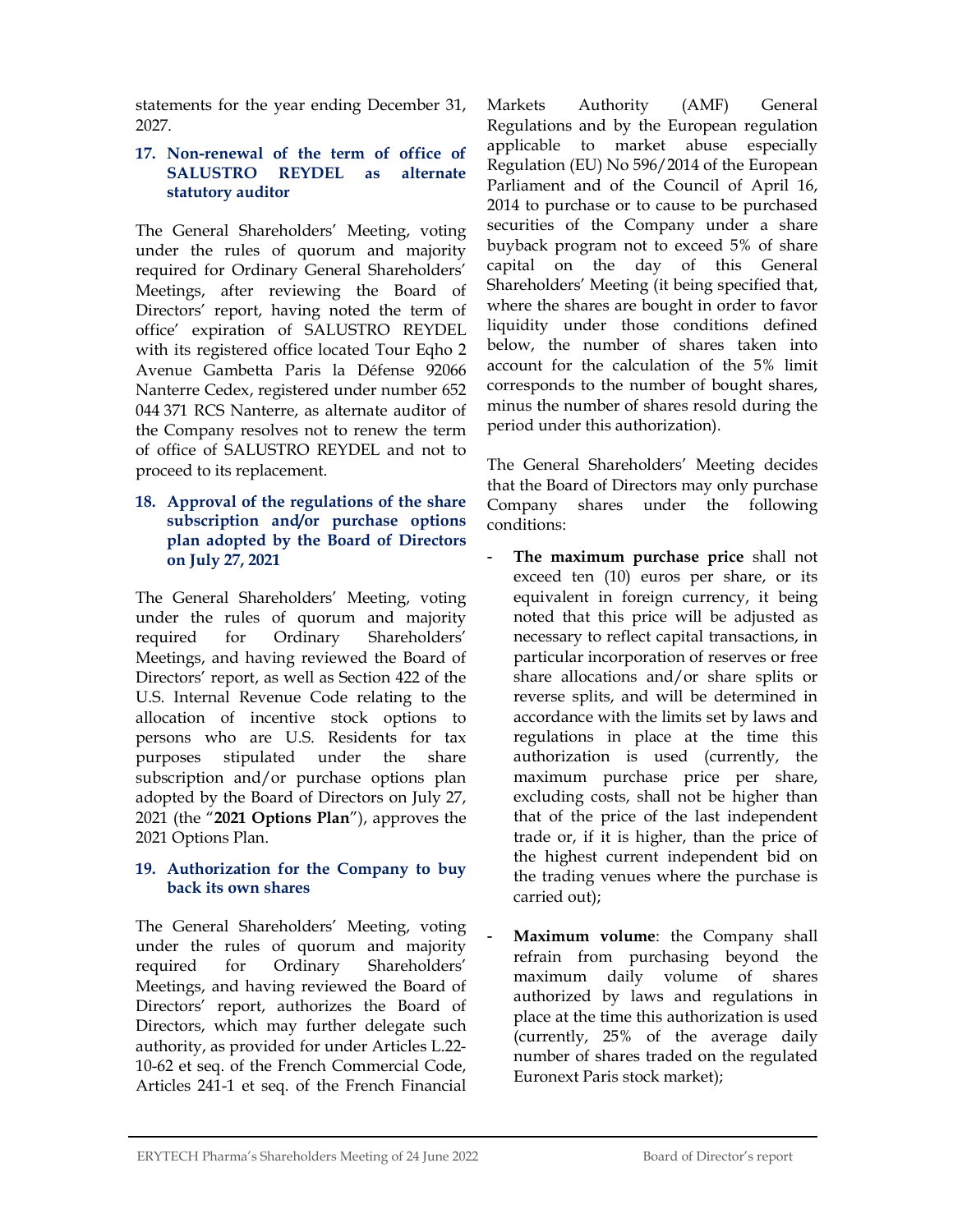- This authorization, which supersedes and replaces the unused portion of the authorization granted by the General Shareholders' Meeting of June 25, 2021, under its eleventh resolution, is granted for a period of 18 months from the date of this General Shareholders' Meeting;
- The purchases made by the Company under this authorization may under no circumstances cause the Company to hold, directly or indirectly, at any time, more than 10% of the shares making up the Company's share capital at the date of this General Shareholders' Meeting;
- These shares may be purchased or transferred by any means, through regulated markets, a multilateral trading facility and/or any other financial market located outside the European Economic Area, with a systematic internalizer, in accordance with the Law and regulations in force on the date of the transactions in question and at such time as the Board of Directors or the person acting on the delegation of the Board shall decide, outside of black-out periods, it being noted that the Board of Directors cannot, unless authorized in advance by the General Shareholders' Meeting, make use of this authorization in a period of a takeover bid initiated by a third party targeting the shares of the Company, until the end of the takeover period. Orders may not be placed during a bidding period and orders placed at the beginning of such periods may not be modified during the period.

This authorization is granted primarily for the purposes of:

awarding shares to employees or corporate officers of the Company and French or foreign companies or groups that may be legally connected with it, particularly in the context of employee participation in the Company's expansion via employee shareholding and company savings plans, stock options plan, or by

way of the award of bonus shares or performance share in accordance with Articles L. 225-197-1 et seq. and L.22-10- 59 et seq. of the French Commercial Code;

- increasing the market liquidity of the share by means of one or more investment services providers acting independently under a liquidity contract, pursuant to market practices recognized by the French Financial Markets Authority (AMF), provided that the number of shares used to calculate the aforementioned 10% limit corresponds to the number of shares purchased, less the number of shares resold during the term of this authorization;
- reducing the Company's share capital in application of the 20th resolution of this General Meeting of Shareholders, if adopted;
- allocating shares to cover debt securities that are convertible or that can be exchanged against Company shares or any other type of securities giving access to shares of the Company, by conversion, presentation of a warrant, reimbursement or exchange; and
- more generally, carrying out any transaction that may be authorized by Law or any market practice that may be permitted by the market authorities, based on the understanding that in such event, the Company would inform its shareholders through a statement.

The Board of Directors shall inform the General Shareholders' Meeting of any transactions carried out by virtue of this authorization, in accordance with the Law.

Full authority is granted to the Board of Directors, which may further delegate such authority, to decide on and implement this authorization and in particular:

- specify, if necessary, its terms, approve its procedures and, where applicable, prepare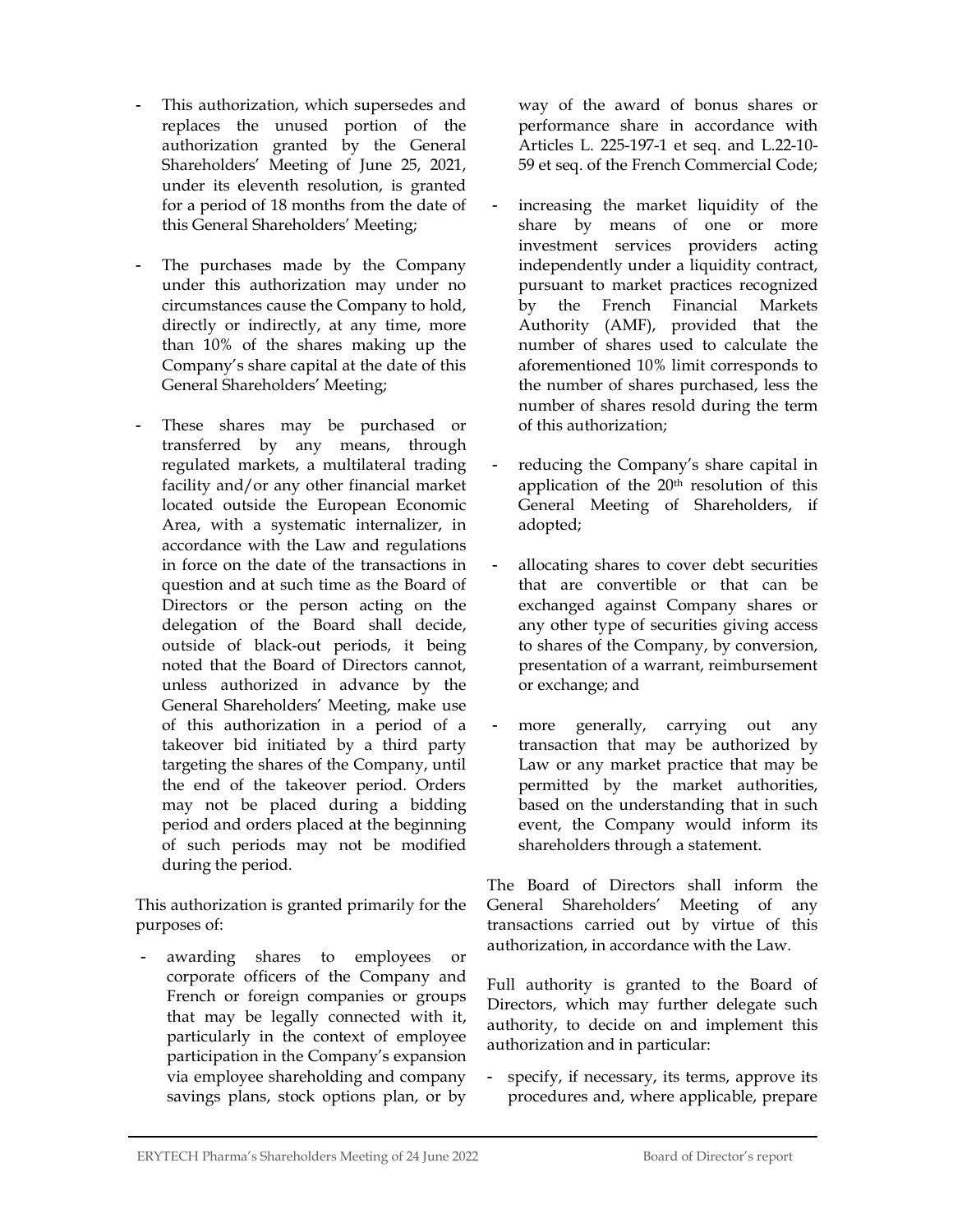a description of the share buyback program pursuant to Article 241-2 of the French Financial Markets Authority (AMF) General Regulations and publish this in accordance with the procedures described in Article 221-3 of these Regulations, prior to completing the share buyback program;

# EXTRAORDINARY RESOLUTIONS

### 20. Authorization for the Board of Directors to reduce the Company's share capital by canceling the treasury shares held by the Company

The General Shareholders' Meeting, voting under the rules of quorum and majority required for Extraordinary Shareholders' Meetings, having reviewed the Board of Directors' Report and the Statutory Auditors' special report, provided that the 19th resolution above is adopted, and ruling in accordance with Articles L.22-10-62 et seq. of the French Commercial Code:

- terminates, with immediate effect, the unused portion of the similar delegation granted by the twelfth resolution of the General Shareholders' Meeting of June 25, 2021;
- authorizes the Board of Directors to cancel, in the proportions and at the times it deems fit, once or several times, all or some of the Company's common shares purchased under the share buyback program authorized by the 19th resolution submitted to this General Shareholders' Meeting or other share buyback programs authorized previously or subsequently, and to reduce the share capital by the total nominal amount of the shares thus canceled up to a maximum of 10% of the Company's share capital per 24-month period, on the understanding that the 10% limit applies to a number of shares adjusted, where applicable, on the basis of the transactions carried out subsequent to this General Shareholders' Meeting that may affect the share capital;
- place any share trading order, and sign any purchase, sale or transfer deed;
- enter into any agreement, make any statement, carry out any formalities and, more generally, take all necessary and appropriate measures.
- decides that the Board of Directors cannot, unless previously approved by the General Shareholders Meeting, make use of this authorization starting from the deposit by a third-party of a public takeover bid targeting the securities of the Company and until the end of the takeover period;
- decides to allocate any positive difference between the purchase price and nominal value of the common shares to the "Issue Premiums" account or to any other available reserves item, including the legal reserve, within the limit of 10% of the capital reduction made.

The General Shareholders' Meeting grants full authority to the Board of Directors, which may further delegate such authority in accordance with the Law, to:

- reduce the capital resulting from the cancellation of common shares;
- approve the final amount of the capital reduction;
- set the procedures for the capital reduction and record its completion;
- deduct the difference between the book value of the canceled shares and their nominal value from "issue premiums" or any available reserves line item;
- amend the articles of incorporation accordingly and carry out any required formalities (particularly with the French Financial Markets Authority); and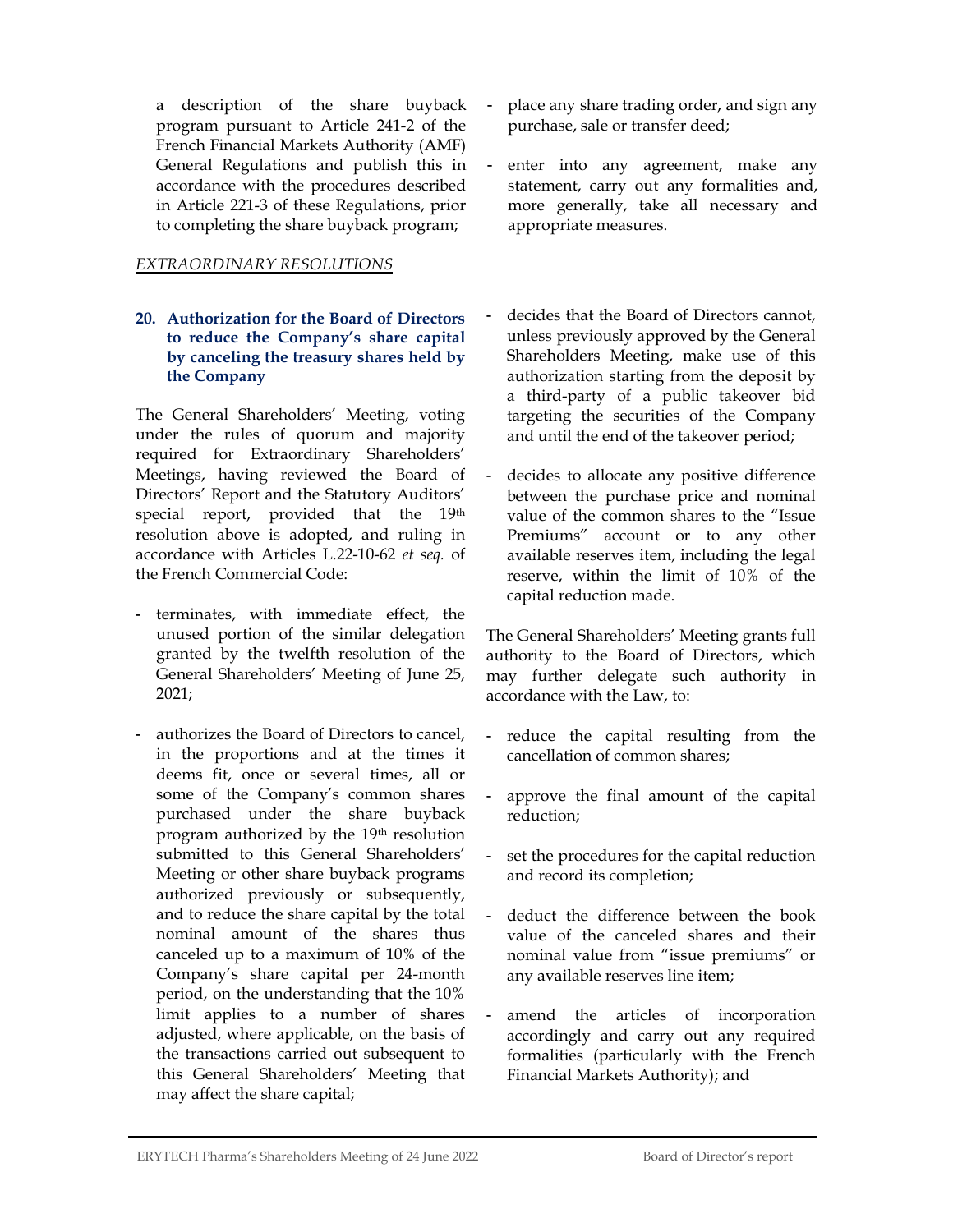- more generally, take all necessary and appropriate measures to implement this authorization.

The authorization thus granted to the Board of Directors is valid for a period of 18 months from the date of this General Shareholders' Meeting.

21. Delegation of authority to the Board of Directors to issue common shares of the Company and/or securities convertible to common shares to be issued immediately or in the future by the Company, with existing shareholders' preferential subscription rights maintained

The General Shareholders' Meeting, voting under the rules of quorum and majority required for Extraordinary General Shareholders' Meetings, having reviewed the Board of Directors' report and the Statutory Auditors' special report, and duly noting that the share capital has been paid up in full, and acting in accordance with Articles L. 225-129 et seq. of the French Commercial Code, especially Article L. 225-129-2, and Articles L. 228-91 et seq. of said Code:

- terminates, with immediate effect, the unused portion of the delegation granted by the thirteenth resolution of the General Shareholders' Meeting of June 25, 2021;
- delegates to the Board of Directors, for a period of 26 months from the date of this General Shareholders' Meeting, the authority to decide to issue, on one or more occasions, at the time or times it sees fit and in the proportions it deems appropriate, both in France and abroad, with shareholders' preemptive subscription rights maintained, (i) common Company shares, and (ii) marketable securities convertible by any means to the common shares to be issued immediately or in the future by the Company, the subscription for which may be settled either in cash or by offsetting receivables.

The cap for the nominal amount of the Company's immediate or future capital increase resulting from all issues carried out by virtue of this delegation is set at EUR 3,000,000 on the understanding that (i) this cap applies to all issues likely to be made by virtue of the 21st to 29th resolutions submitted to this General Shareholders' Meeting, and that, consequently, the nominal amount of the capital increases to be carried out by virtue of the aforementioned resolutions cannot exceed this cap, and (ii) this cap is set excluding the nominal amount of any common shares of the Company that may be issued as a result of legal and contractual adjustments made to protect holders of rights attached to securities convertible to common shares.

Marketable securities giving access to the common shares to be issued by the Company immediately or in the future thus issued may include debt securities or warrants, or be related to the issue of such securities, or allow the issue thereof as intermediate securities.

They may take the form of subordinated or unsubordinated securities with a fixed or indefinite term, and be issued either in euros, or in other currencies, or in any monetary units established by reference to several currencies.

The maximum nominal value of such debt securities may not exceed EUR 150,000,000 or the equivalent of that amount on the date of the decision to issue, it being understood that (i) such amount does not include redemption premiums above par, if any, and that (ii) it is an overall ceiling covering all debt securities that may be issued under the 21st to 29th resolutions submitted to this General Shareholders' Meeting, and that, consequently, the par value of the debt securities liable to be issued pursuant to the above resolutions may not be greater than that ceiling. This ceiling is independent from the debt securities whose issue would be decided on or authorized by the Board of Directors in accordance with Article L. 228-40 of the French Commercial Code.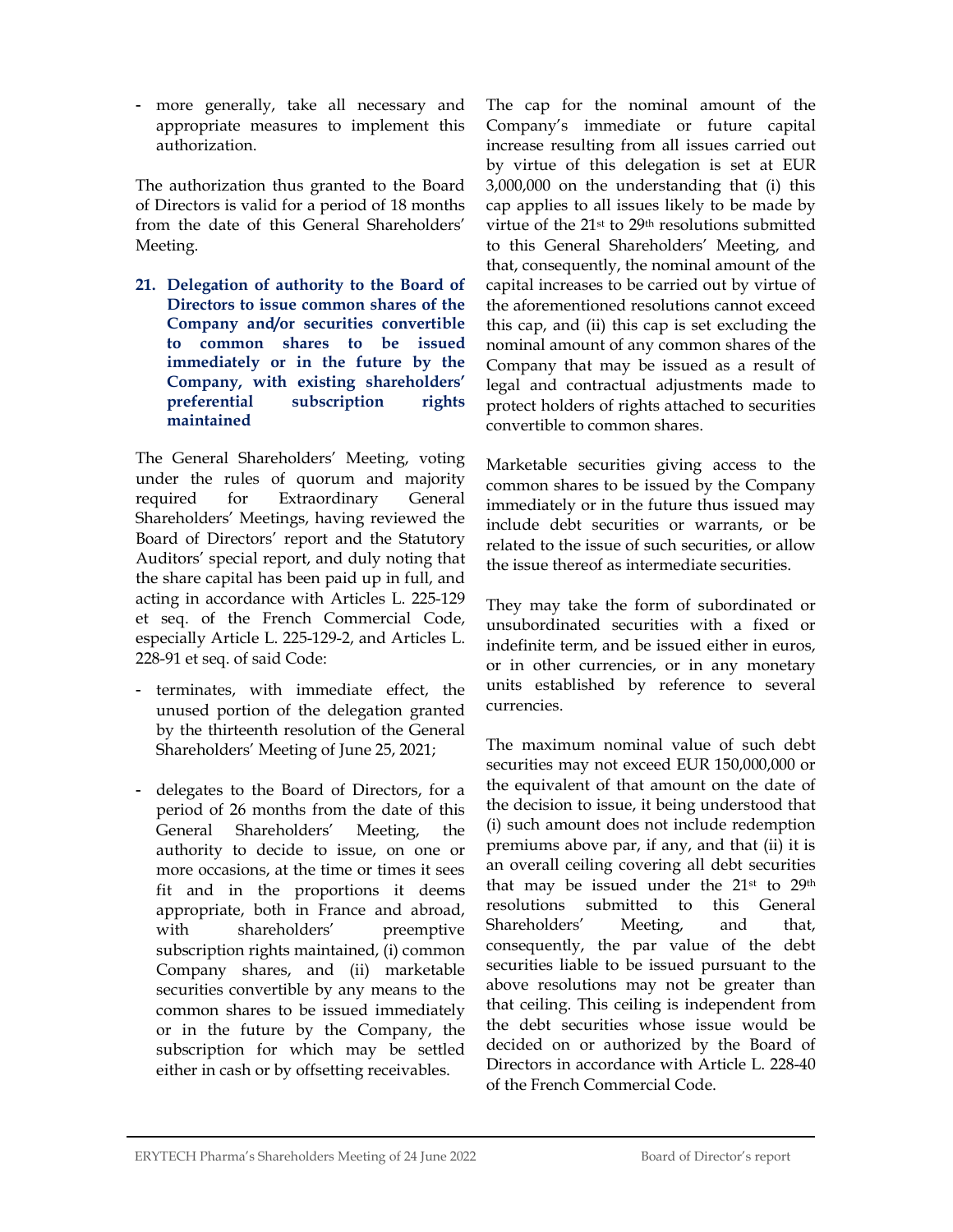The maturity of the borrowings (giving access to the common shares to be issued by the Company), other than those represented by perpetual securities, may not exceed 50 years. Borrowings (giving access to the common shares to be issued by the Company) may be interest bearing at a fixed and/or floating rate, with or without capitalization of interest, be covered by guarantees or collateral, be redeemable, with or without premium, or be amortizable, on the basis that the securities may also be purchased on the stock market or included in a public offering or exchange bid by the Company.

Shareholders have preemptive subscription rights to a fixed number of common shares and marketable securities issued under this resolution, in proportion to their shareholding.

The Board of Directors may institute for shareholders a right to subscribe an additional number of common shares or marketable securities to be issued, which will be exercised in proportion to their subscription rights and subject to the limit of their requests.

If the subscriptions for excess shares and, as per the case, for precise numbers of shares, do not absorb the entire issue of shares or marketable securities giving entitlement to the Company's share capital under this resolution, the Board of Directors may use the facilities of Article L. 225-134 of the French Commercial Code, in whatever order it determines, or only some of them, especially those for limiting the number of subscriptions, provided that this amount reaches at least three-quarters of the issue decided upon, or to offer a portion of unsubscribed shares to the public.

The General Shareholders' Meeting duly notes that in accordance with the provisions in paragraph 6 of Article L. 225-132 of the French Commercial Code, this delegation includes the shareholders' waiver of their preemptive rights to subscribe common Company shares to which the marketable securities issued based on this delegation may entitle them.

The General Shareholders' Meeting decides that issues of Company share subscription warrants may be made through an invitation to subscribe as well as by a bonus allotment to the owners of existing shares and that, in the event of a bonus allotment of share subscription warrants, the Board of Directors shall have the option to decide that allotment rights forming odd lots shall not be transferable and that the corresponding securities shall be sold.

The Board of Directors will establish the features, amount and terms and conditions of any issue and of the securities issued. In particular, it will determine the category of the securities issued and will set their subscription price, their ex-dividend date, which may be retroactive, and the term or conditions for exercising the rights attached to the securities issued. The Board of Directors may, where applicable, amend the terms and conditions of the securities issued by virtue of this resolution during the life of the securities concerned and in accordance with applicable laws and regulations. The Board of Directors may also, where applicable, make all adjustments intended to consider the impact of transactions on the Company's capital and define, in compliance with the applicable laws and regulations and when appropriate the applicable contractual terms providing other adjustments cases, the conditions under which the rights of holders of marketable securities giving access to the capital shall be protected, where applicable.

The Board of Directors shall have full authority to implement this resolution, including entering into any agreement to this effect, in particular to ensure that any issue is completed successfully, and to carry out, in one or more offerings and in the amount and on the dates it deems appropriate, in France and/or abroad, as applicable, the aforementioned issues – as well as defer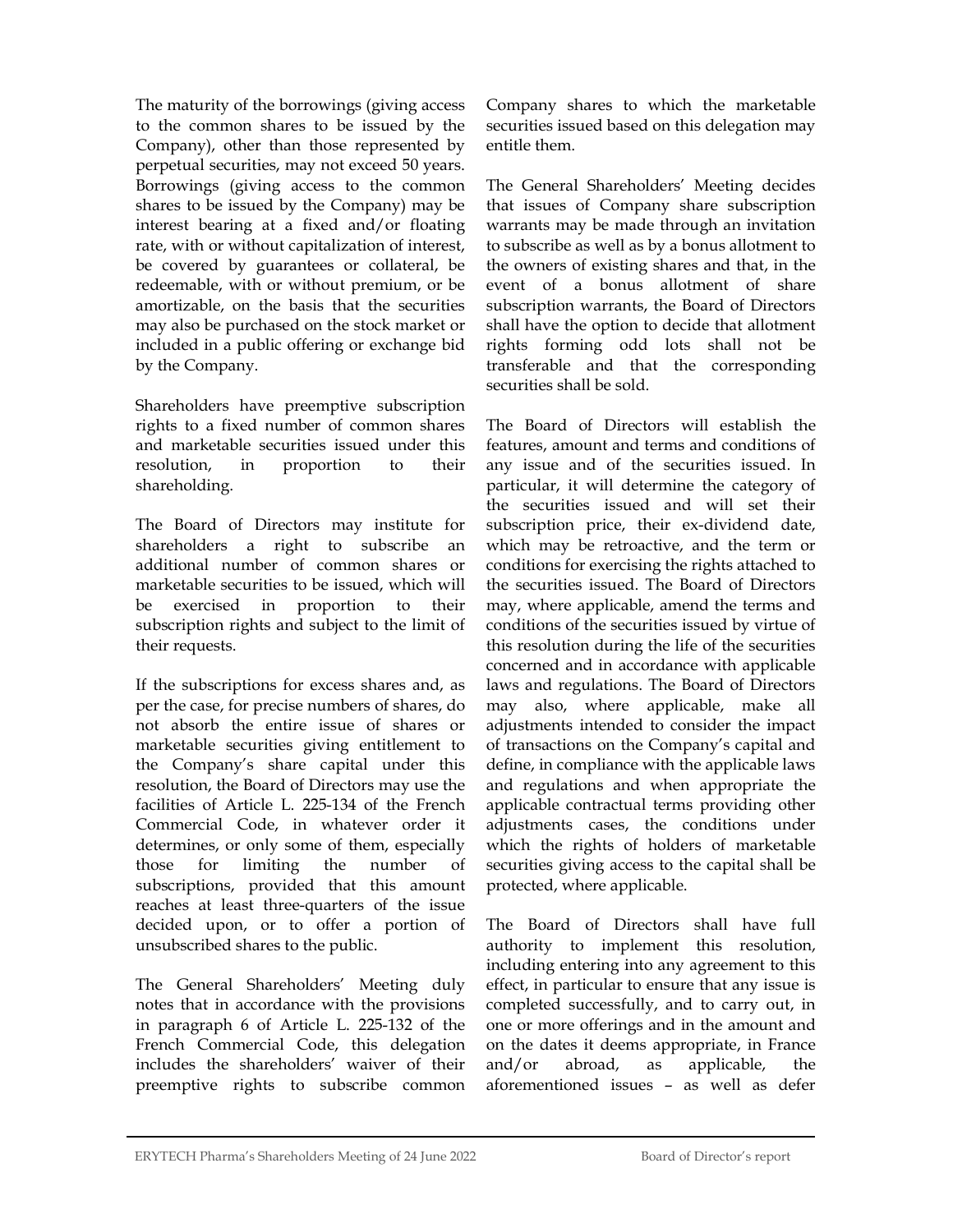them, where appropriate – and to record their completion and make the corresponding amendments to the articles of incorporation, carry out any formalities and disclosures, and call for any authorizations that may be necessary to carry out and complete these issues successfully.

The Board of Directors may, within the limits that it sets in advance, delegate to the Chief Executive Officer or, with the agreement of the latter, to one or more Chief Operating Officers, the power that is granted to it under this resolution.

22. Delegation of authority to the Board of Directors to issue common shares of the Company and/or securities convertible to common shares to be issued immediately or in the future by the Company, with shareholders' preferential subscription rights waived by public offering other than the public offerings referred to in section 1° of article L.411-2 of the French monetary and financial Code

The General Shareholders' Meeting, voting under the rules of quorum and majority required for Extraordinary Shareholders' Meetings, having deliberated and reviewed the Board of Directors' Report and the Statutory Auditors' special report, and having confirmed that the share capital has been paid up in full, in accordance with Articles L. 225- 129 et seq. of the French Commercial Code, particularly Article L. 225-129-2 and Articles L.225-135, L.225-136, L.22-10-51 and L.22-10- 52, as well as Articles L. 228-91 et seq. of this Code:

- terminates, with immediate effect, the unused portion of the delegation granted by the fourteenth resolution of the General Shareholders' Meeting of June 25, 2021,
- delegates to the Board of Directors, for a period of 26 months from the date of this General Shareholders' Meeting, the authority to decide to issue through a public offer other than the public offerings mentioned in section 1° of article L.411-2 of

the Monetary and Financial code, on one or more occasions, at the time or times it sees fit and in the amounts it deems appropriate, both in France and abroad, (i) common Company shares, and (ii) marketable securities giving access by any means to the common shares to be issued immediately or in the future by the Company, the subscription for which may be settled either in cash or by offsetting receivables, with shareholders' preemptive subscription rights waived.

Public offerings made under this resolution may be combined, as part of one or more simultaneous issues, with public offerings within the provisions in section 1° of Article L. 411-2 of the French Monetary and Financial Code. The General Shareholders' Meeting decides to remove shareholders' preemptive rights to subscribe these common shares and marketable securities.

The cap for the nominal amount of the Company's immediate or future capital increase resulting from all issues carried out by virtue of this delegation is set at EUR 3,000,000 on the understanding that (i) the nominal amount of all capital increases likely to be made under this resolution as well as under the 21st to 29th resolutions submitted to this General Shareholders' Meeting cannot exceed the overall ceiling of EUR 3,000,000 set in the 21st resolution, and (ii) this cap is set excluding the nominal amount of any common Company shares that may be issued as a result of legal and contractual adjustments made to protect holders of rights attached to securities convertible to common shares.

Marketable securities giving access to the common shares to be issued by the Company immediately or in the future thus issued may include debt securities or warrants, or be related to the issue of such securities, or allow the issue thereof as intermediate securities. The provisions regarding similar securities that may be issued pursuant to the 21st resolution above will apply to their issue, during their existence, to their convertibility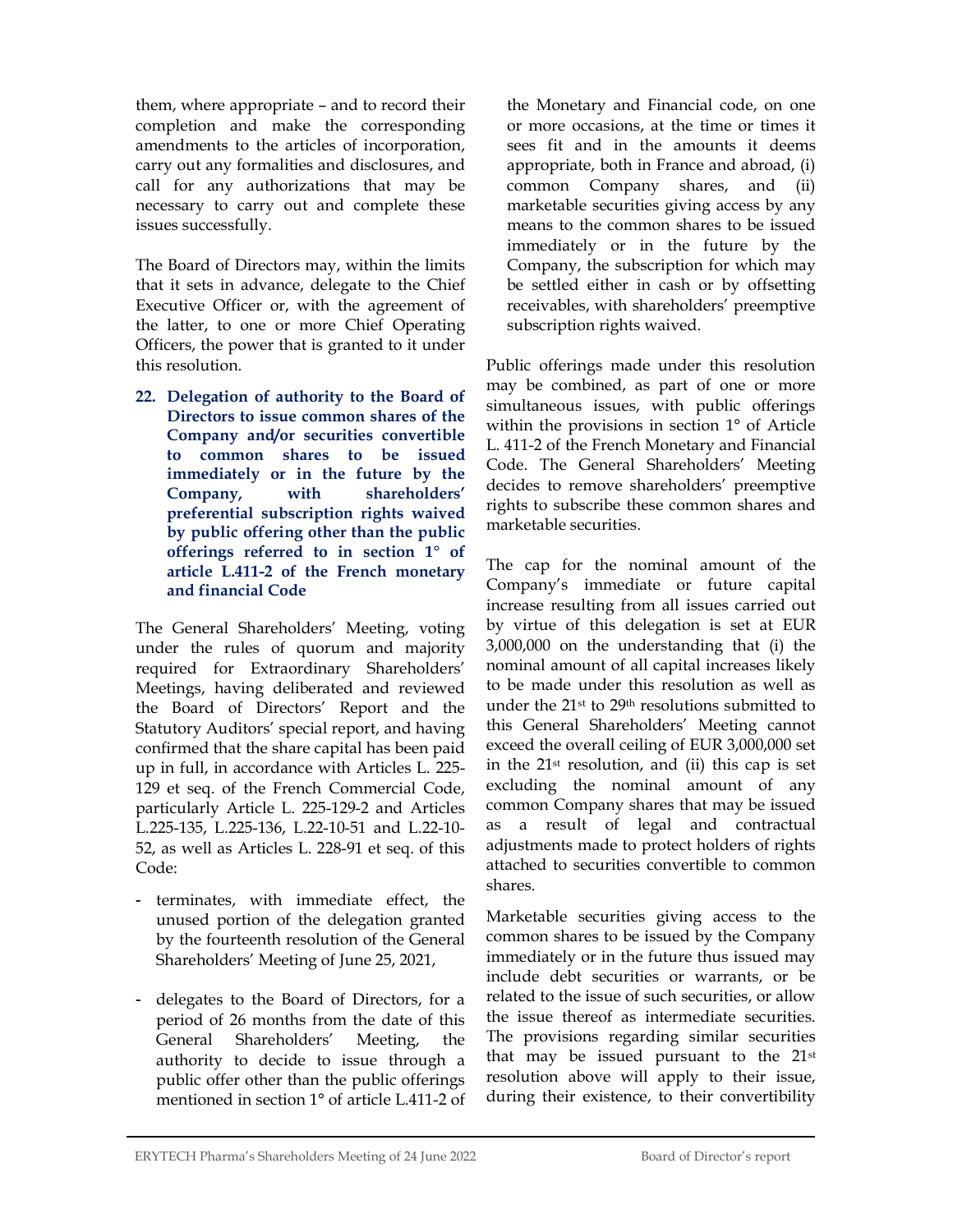to common shares to be issued by the Company, and to their redemption, seniority, or amortization.

The maximum nominal value of such debt securities may not exceed EUR 150,000,000 or the equivalent of that amount on the date of the decision to issue, it being understood that (i) such amount does not include redemption premiums above par, if any, and that (ii) it is an overall ceiling covering all debt securities that may be issued under the  $21$ <sup>st</sup> to  $29$ <sup>th</sup> resolutions submitted to this General Shareholders' Meeting, and that, consequently, the par value of the debt securities liable to be issued pursuant to the above resolutions may not be greater than that ceiling. This ceiling is independent from the debt securities whose issue would be decided on or authorized by the Board of Directors in accordance with Article L. 228-40 of the French Commercial Code.

The Board of Directors may establish a priority right, which would be irreducible and where applicable reducible for all or part of the issue, for shareholders to subscribe common shares or marketable securities for which the Board would set the exercise terms and conditions under the conditions set forth by Law, without giving rise to the creation of transferable rights.

If the subscriptions do not absorb the entire issue of shares and/or marketable securities giving entitlement to the Company's share capital under this resolution, the Board of Directors may use the facilities of Article L. 225-134 of the French Commercial Code, in whatever order it determines, or only some of them, especially those for limiting the number of subscriptions, provided that this amount reaches at least three-quarters of the issue decided upon.

The General Shareholders' Meeting duly notes that this delegation includes the shareholders' waiver of their preemptive rights to subscribe for common Company shares to which the marketable securities issued based on this delegation may entitle them.

The Board of Directors will establish the features, amount and terms and conditions of any issue and of the securities issued. In particular, it will determine the category of the securities issued and will set their subscription price, their ex-dividend date, which may be retroactive, and the term or conditions for exercising the rights attached to the securities issued; it may, where applicable, amend the terms and conditions of the securities issued by virtue of this resolution during the term of the securities concerned and in accordance with applicable laws and regulations; it may also, where applicable, make all adjustments intended to take into account the impact of transactions on the Company's capital and define, in compliance with the applicable laws and regulations and when appropriate the applicable contractual terms providing others adjustments cases the conditions under which the rights of holders of marketable securities giving access to the capital shall be protected, as the case may be, provided that:

- a) the issue price for common shares is at least equal to the minimum provided for by the laws and regulations prevailing at the time of using this delegation (currently the weighted average of the share price over the last three trading days on the regulated Euronext stock market preceding the beginning of the public offering, less a maximum discount of 10%), after this amount is corrected, if necessary, to reflect the difference in settlement date;
- b) the issue price of the marketable securities is such that the sum immediately received by the Company, increased, if necessary, by the sum that may be subsequently collected by the Company, is at least equal to the issue price referred to in paragraph a) above, for each common share issued because of the issue of these marketable securities.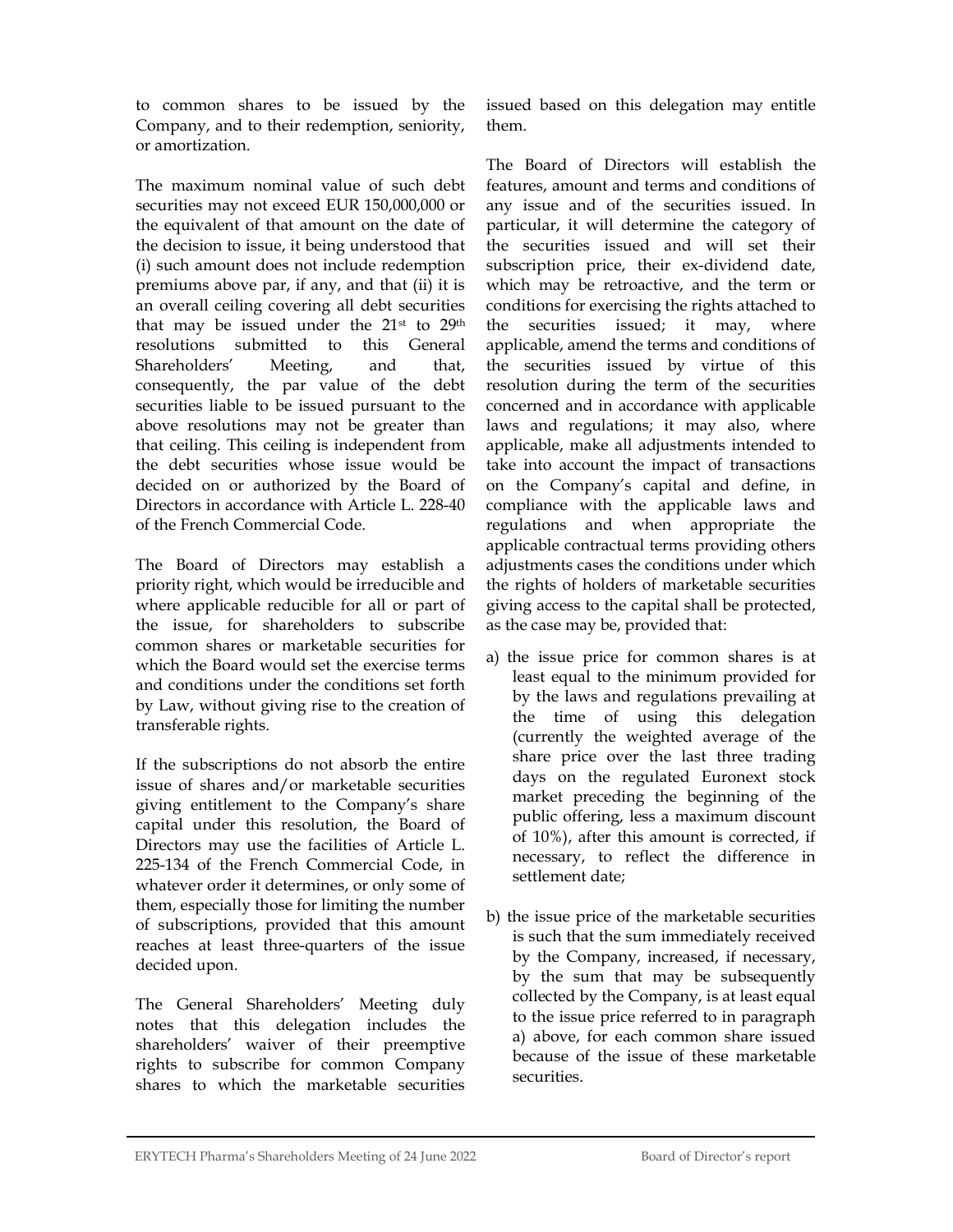The Board of Directors shall have full authority to implement this resolution, including entering into any agreement to this effect, in particular to ensure that any issue is completed successfully, and to carry out, in one or more offerings and in the amount and on the dates it deems appropriate, in France and/or abroad, as applicable, the aforementioned issues – as well as defer them, where appropriate – and to record their completion and make the corresponding amendments to the articles of incorporation, carry out any formalities and disclosures, and call for any authorizations that may be necessary to carry out and complete these issues successfully.

The Board of Directors may, within the limits that it sets in advance, delegate to the Chief Executive Officer or, with the agreement of the latter, to one or more Chief Operating Officers, the power that is granted to it under this resolution.

23. Delegation of authority to the Board of Directors to issue common shares of the Company and/or securities convertible to common shares to be issued by the Company immediately or in the future, with preferential subscription rights waived, by public offering referred to in section 1° of article L.411-2 of the French monetary and financial Code

The General Shareholders' Meeting, voting under the rules of quorum and majority required for Extraordinary General Shareholders' Meetings, having reviewed the Board of Directors' report and the Statutory Auditors' special report and duly noted that the share capital has been paid up in full, and acting in accordance with Articles L. 225-129 et seq. of the French Commercial Code, in particular Article L. 225-129-2, and with Articles L.225-135, L.225-136, L.22-10-51, L.22- 10-52 and L. 228-91 et seq. of said Code and Article L. 411-2 1° of the French Monetary and Financial Code:

- terminates, with immediate effect, the unused portion of the delegation granted

by the fifteenth resolution of the General Shareholders' Meeting of June 25, 2021,

delegates to the Board of Directors, for a period of 26 months from the date of this General Shareholders' Meeting, the authority to decide to issue through an offer in connection with public offerings mentioned in section 1° of Article L. 411-2 of the French Monetary and Financial Code, (i) common Company shares, and (ii) marketable securities giving access by any means to the common shares to be issued immediately or in the future by the Company, with shareholders' preemptive subscription rights waived.

The General Shareholders' Meeting decides to remove shareholders' preemptive rights to subscribe these shares and marketable securities to be issued by means of public offerings mentioned in section 1° of Article L. 411-2 of the Monetary and Financial Code under the conditions stipulated in this resolution.

The cap for the nominal amount of the Company's immediate or future capital increase resulting from all issues carried out by virtue of this delegation is set at EUR 3,000,000 on the understanding that (i) such cap is shared with the ceiling set forth in the 22nd resolution and deducted from it and (ii) the nominal amount of all capital increases likely to be made by virtue of this resolution as well as the 21st to 29th resolutions submitted to this General Shareholders' Meeting cannot exceed the overall ceiling of EUR 3,000,000 set in the 21st resolution, and (iii) this cap is set excluding the nominal amount of any common Company shares that may be issued as a result of legal and contractual adjustments made to protect holders of rights attached to securities convertible to common shares. It is hereby specified that, in any event, in accordance with the law, the nominal amount of the capital increases carried out by virtue of this resolution may not exceed 20% of the share capital per year at the time of the issue.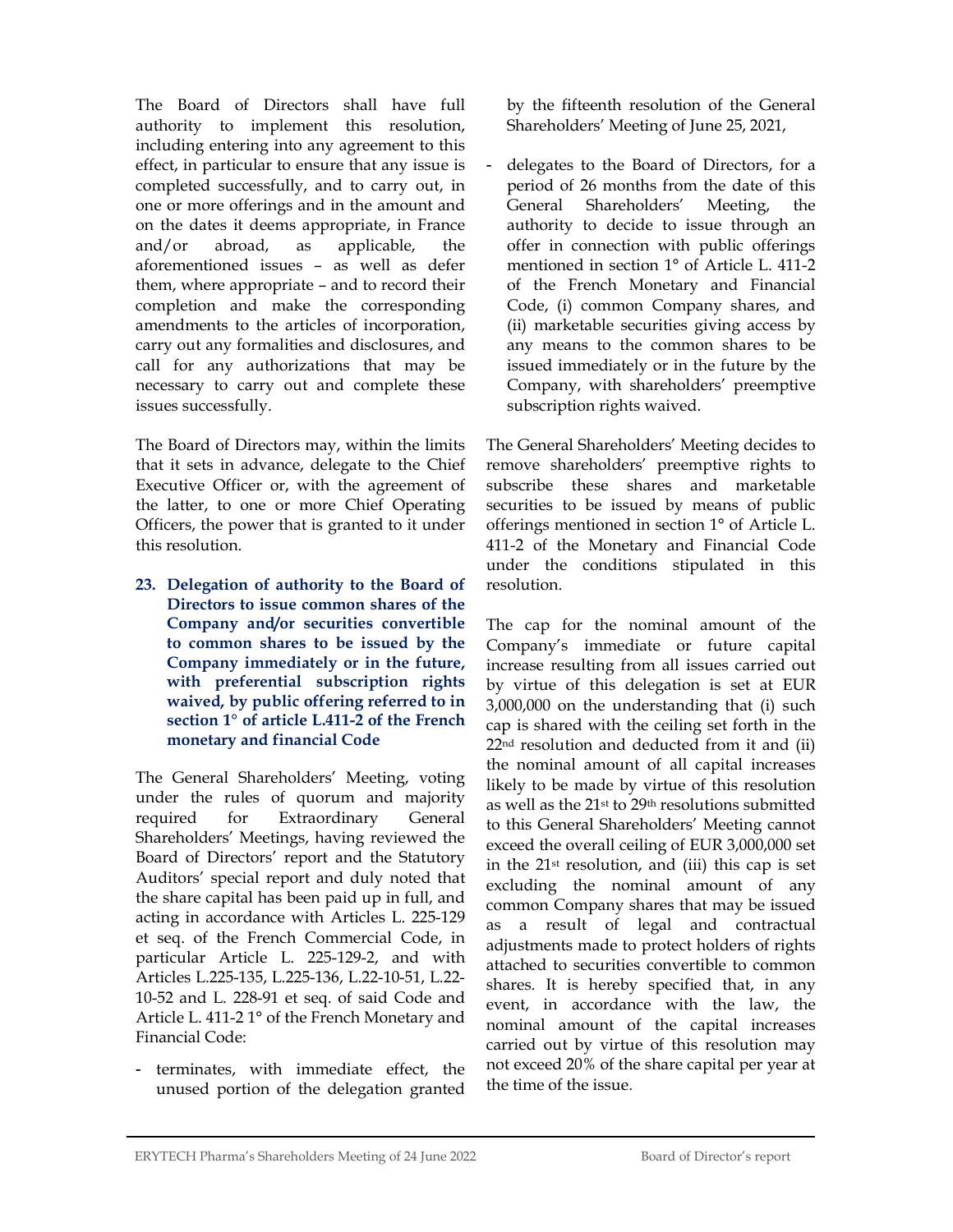Marketable securities giving access to the common shares to be issued by the Company immediately or in the future thus issued may include debt securities or warrants, or be related to the issue of such securities, or allow the issue thereof as intermediate securities. The provisions regarding similar securities that may be issued pursuant to the 21st resolution will apply to their issue, during their existence, to their convertibility to common shares to be issued by the Company, and to their redemption, seniority, or amortization.

The maximum nominal value of such debt securities may not exceed EUR 150,000,000 or the equivalent of that amount on the date of the decision to issue, it being understood that (i) such amount does not include redemption premiums above par, if any, and (ii) it is an overall ceiling covering all debt securities that may be issued under the 21st to 29th resolutions submitted to this General Shareholders' Meeting, and that, consequently, the par value of the debt securities liable to be issued pursuant to the above resolutions may not be greater than that ceiling. This ceiling is independent from the debt securities whose issue would be decided on or authorized by the Board of Directors in accordance with Article L. 228-40 of the French Commercial Code.

If the subscriptions do not absorb the entire issue of shares and/or marketable securities giving entitlement to the Company's share capital under this resolution, the Board of Directors may limit the issue to the amount of subscriptions received, if it is at least threequarters of the decided issue, and/or to freely allocate all or some of the unsubscribed shares to the individuals of its choice.

The General Shareholders' Meeting duly notes that this delegation includes the shareholders' waiver of their preemptive rights to subscribe for common Company shares to which the marketable securities issued on the basis of this delegation may entitle them.

The Board of Directors will establish the features, amount and terms and conditions of any issue and of the securities issued. In particular, it will determine the category of the securities issued and will set their subscription price, their ex-dividend date, which may be retroactive, and the term or conditions for exercising the rights attached to the securities issued; it may, where applicable, amend the terms and conditions of the securities issued by virtue of this resolution during the term of the securities concerned and in accordance with applicable laws and regulations; it may also, where applicable, make all adjustments intended to take into account the impact of transactions on the Company's capital and define, in compliance with the applicable laws and regulations and when appropriate the applicable contractual terms providing others adjustments cases, the conditions under which the rights of holders of marketable securities giving access to the capital shall be protected, as the case may be, provided that:

- a) the issue price for common shares is at least equal to the minimum provided for by the laws and regulations prevailing at the time of using this delegation (currently the weighted average of the share price over the last three trading days on the regulated Euronext stock market preceding the beginning of the public offering, less a maximum discount of 10%), after this amount is corrected, if necessary, to reflect the difference in settlement date;
- b) the issue price of the marketable securities is such that the sum immediately received by the Company, increased, if necessary, by the sum that may be subsequently collected by the Company, is at least equal to the issue price referred to in paragraph a) above, for each common share issued because of the issue of these marketable securities.

The Board of Directors shall have full authority to implement this resolution, including entering into any agreement to this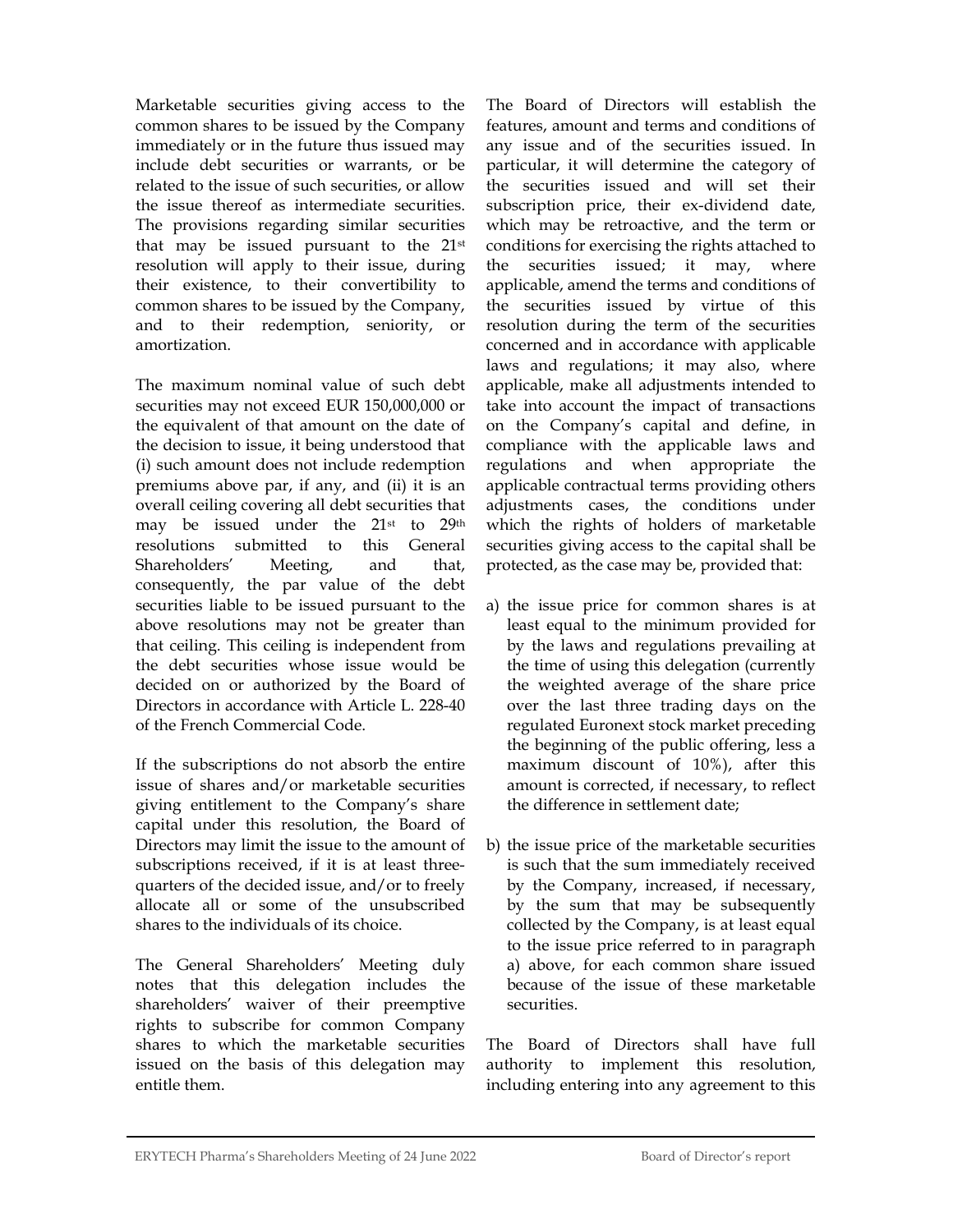effect, in particular to ensure that any issue is completed successfully, and to carry out, in one or more offerings and in the amount and on the dates it deems appropriate, in France and/or abroad, as applicable, the aforementioned issues – as well as defer them, where appropriate – and to record their completion and make the corresponding amendments to the articles of incorporation, carry out any formalities and disclosures, and call for any authorizations that may be necessary to carry out and complete these issues successfully.

The Board of Directors may, within the limits that it sets in advance, delegate to the Chief Executive Officer or, with the agreement of the latter, to one or more Chief Operating Officers, the power that is granted to it under this resolution.

24. Authorization to the Board of Directors, in the case of an issue, with existing shareholders' preferential subscription rights waived by public offering, of common shares of the Company and/or securities convertible to common shares to be issued by the Company, to set the issue price in accordance with the terms and conditions set by the General Meeting, of up to 10% of the share capital per year

The General Shareholders' Meeting, voting under the rules of quorum and majority required for extraordinary general shareholders' meetings, after having read the Board of Directors' Report and the Statutory Auditors' special report, and voting in accordance with Articles L.225-136 and L.22- 10-52 of the French Commercial Code:

- authorizes the Board of Directors, for a 26 month period starting from the day of this General Shareholders' Meeting, for each of the issues decided upon in accordance with the 22nd and 23rd resolutions above, up to a limit of 10% of the Company's capital (in existence on the date that this delegation is implemented) per 12-month period at the time of issue, to override the price-setting terms and conditions defined in the aforementioned 22nd and 23rd resolutions, and to set the issue price of common shares and/or securities issued according to the following terms and conditions:

- a) The issue price of the common shares will be determined by the Board of Directors and will be at least equal, at the discretion of the Board:
- Either to the Company's share price on the regulated Euronext Paris stock market during the last trading session prior to the price being set;
- or to the volume weighted average prices of the Company's share at closing on the regulated Euronext Paris stock market in the three previous trading sessions preceding its being set,

and possibly discounted by a maximum of 20%;

b) The issue price of marketable securities convertible to common shares to be issued shall be the amount received immediately by the Company, plus any amount likely to be received later by the Company, where applicable, i.e., for each common share issued as a result of these marketable securities being issued, at least equal to the amount mentioned in paragraph "a)" above.

The total nominal amount of the Company's capital increase and the total amount of debt securities resulting from the issues carried out under this delegation shall be deducted from the capital increase ceiling and from the debt securities ceiling set forth in accordance with the resolution relating to the issue approved.

The Board of Directors may, within the limits that it sets in advance, delegate to the Chief Executive Officer or, with the agreement of the latter, to one or more Chief Operating Officers, the power that is granted to it under this resolution.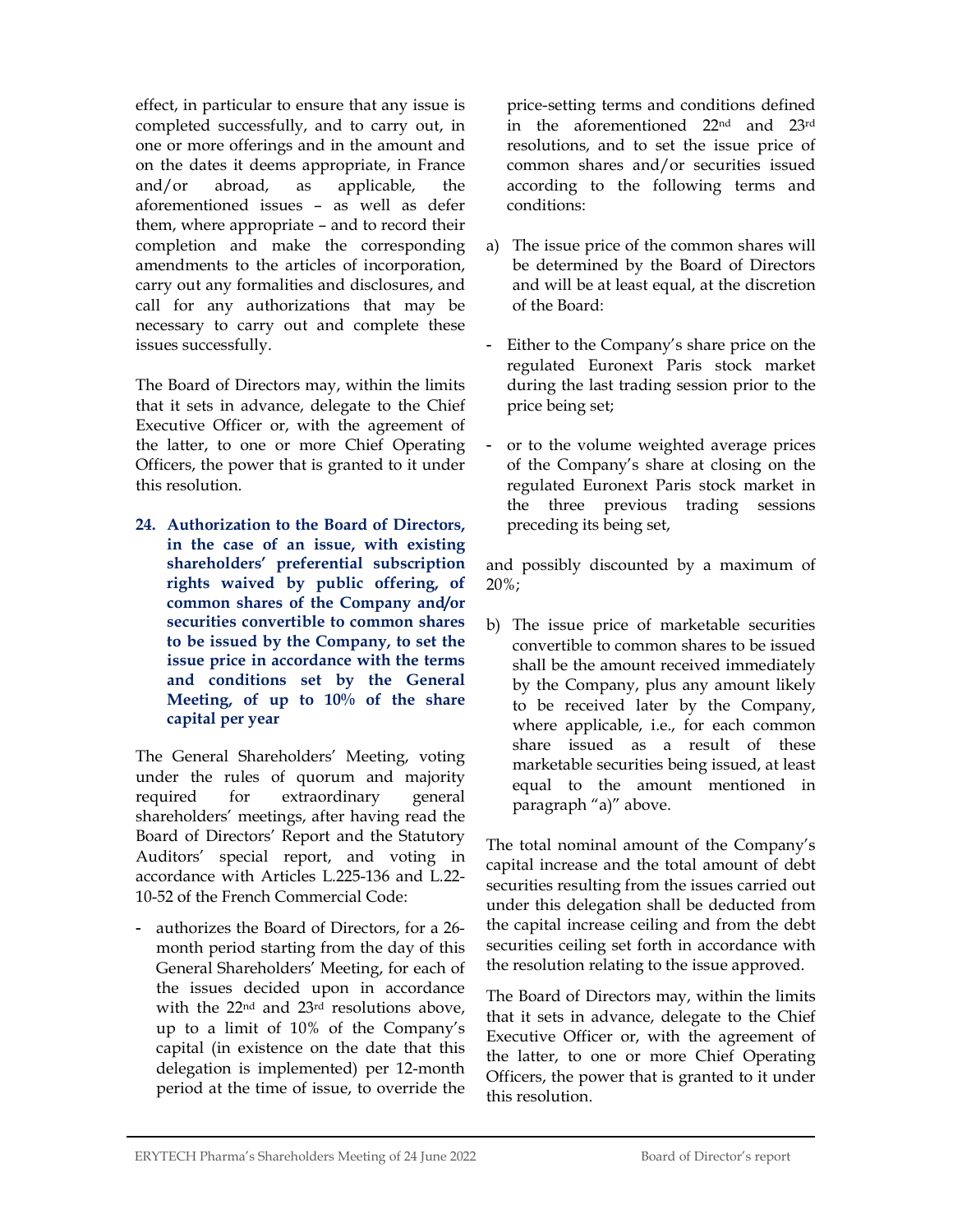25. Authorization for the Board of Directors, in the case of a capital increase with existing shareholders' preferential subscription rights maintained or waived, to increase the number of shares to be issued

The General Shareholders' Meeting, voting under the rules of quorum and majority required for Extraordinary General Shareholders' Meetings, after having read the Board of Directors' Report and the Statutory Auditors' special report, and voting in accordance with Article L. 225-135-1 of the French Commercial Code:

- terminates, with immediate effect, the unused portion of the delegation granted by the seventeenth resolution of the General Shareholders' Meeting of June 25, 2021,
- authorizes the Board of Directors to decide to increase the number of securities to be issued, subject to complying with the ceiling(s) set forth in accordance with the resolution relating to the issue approved, for a 26-month period starting from this General Shareholders' Meeting (except for the 26th and 27th resolutions, for which this delegation is valid for an 18-month period), and decided on within the time limits set forth by the laws and regulations in effect on the day of the issue (on the day of this General Shareholders' Meeting, within thirty days of the subscription's closure, within 15% of the initial issue and at the same price as the price used for the initial issue) for each of the issues, while either maintaining or waiving shareholder preferential subscription rights, decided on in accordance with the 21st, 22nd and 23rd resolutions above and the 26th and 27th resolutions below.

The Board of Directors may, within the limits that it sets in advance, delegate to the Chief Executive Officer or, with the agreement of the latter, to one or more Chief Operating Officers, the power that is granted to it under this resolution.

26. Delegation of authority to the Board of Directors, with shareholders' preferential subscription rights waived, to increase the Company's share capital through an issue reserved for certain categories of investors

The General Shareholders' Meeting, voting under the rules of quorum and majority required for Extraordinary General Shareholders' Meetings, after having read the Board of Directors' Report and the Statutory Auditors' special report, in accordance with Articles L. 225-138 and L. 225-129-2 of the French Commercial Code:

- terminates, with immediate effect, the unused portion of the delegation granted by the eighteenth resolution of the General Shareholders' Meeting of June 25, 2021,
- delegates the authority to the Board of Directors, which may further delegate such authority as provided by law, to decide to increase the share capital a maximum nominal amount of EUR 3,000,000 one or more times, at the time(s) it sets forth and in the proportion it deems fit (provided that (i) a portion of the ceiling is shared with the ceiling set forth in the 22nd resolution and deducted from it, and that (ii) the total nominal amount of capital increases likely to result from this resolution, as well as the 21st to 29th resolutions submitted to this General Shareholders' Meeting, may not exceed the total ceiling of EUR 3,000,000 set forth in the 21st resolution by issuing shares as well as any other securities convertible to shares to be issued immediately or in the future by the Company.

The General Shareholders' Meeting decides that the marketable securities providing access to common shares to be issued by the Company either immediately or in the future that have already been issued may consist of debt securities or warrants or may be associated with the issue of such securities or allow the issue as intermediate securities. The maximum nominal value of such debt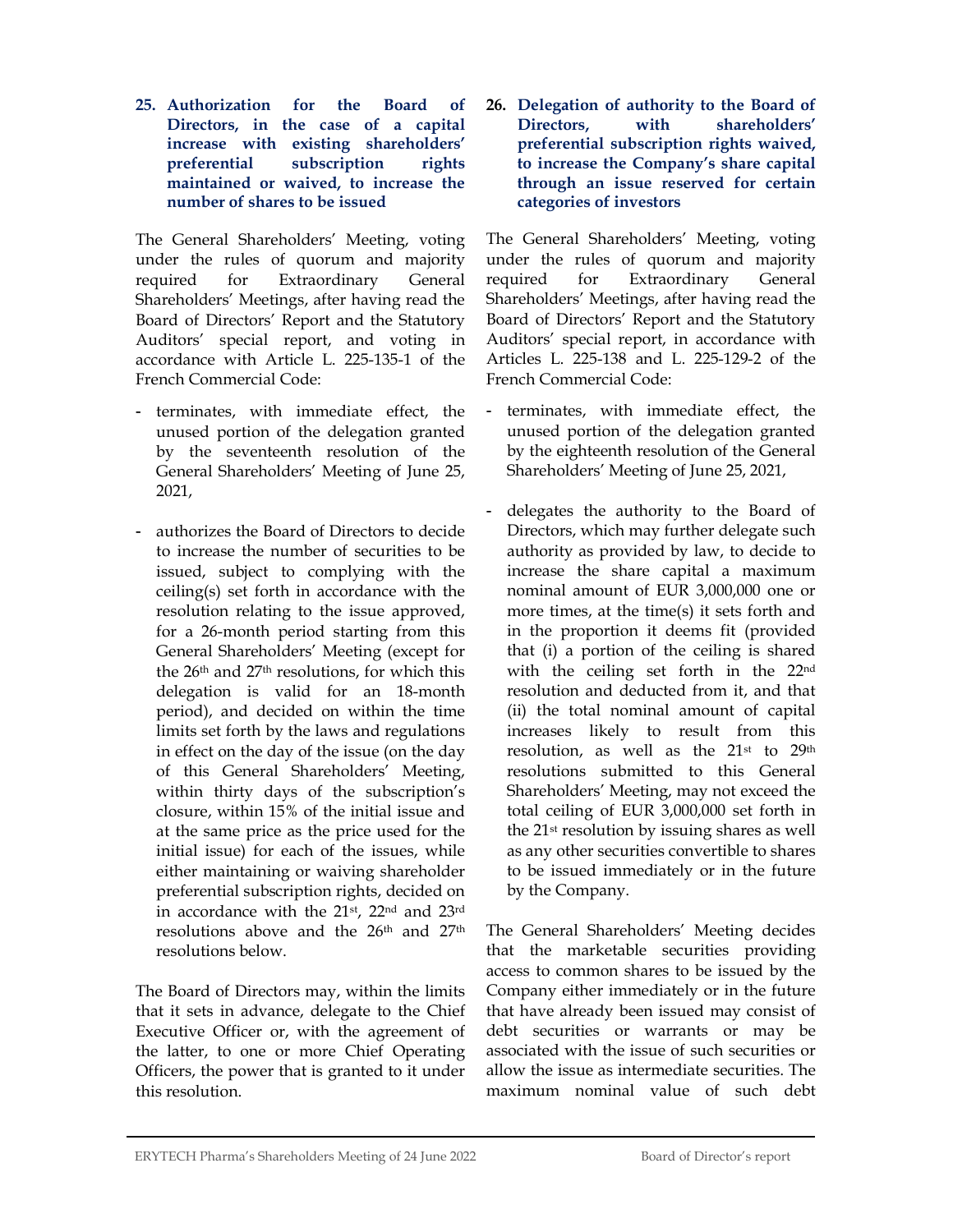securities may not exceed EUR 150,000,000 or the equivalent of that amount on the date of the decision to issue; (i) this amount does not include redemption premiums above par, if any, and that (ii) this amount is an overall ceiling covering all debt securities that may be issued under the  $21<sup>st</sup>$  to  $29<sup>th</sup>$  resolutions submitted to this General Shareholders' Meeting.

The General Shareholders' Meeting decides to remove shareholders' preemptive subscription rights to the securities covered by this resolution and to reserve the right to subscribe for them to:

- i. physical and legal persons, including companies, trusts or investment funds or other investment entities in any form, organized under French or foreign law, that habitually invest in the pharmaceutical, biotechnological, or medical technology sector; and/or
- ii. companies, institutions, or entities of any type, French or foreign, that exercise a significant part of their business in the pharmaceutical, cosmetic, chemical, or medical devices and/or technologies or research in these sectors; and/or
- iii. French or foreign investment services companies, or any foreign firm with an equivalent status, that could guarantee to carry out an issue to be placed with the persons described in (i) and/or (ii) above, and, in this context, to subscribe to securities that are issued.

If the subscriptions, including those made by shareholders, where applicable, do not result in the purchase of the entire issue, the Board of Directors may limit the issue to the amount of subscriptions, provided that it is at least three-quarters of the decided issue, and/or to freely allocate all or some of the unsubscribed shares to the individuals of its choice.

This delegation shall act as a waiver by shareholders of their preferential subscription rights to shares to which the issued marketable securities will entitle, for those shareholders who hold marketable securities providing access to the Company's capital.

The General Meeting resolves that the Board of Directors will have full authority, and may further delegate such authority in accordance with the law, to implement this resolution, and in particular determine the list of beneficiaries from within the aforementioned category of investors who will benefit from the waiver of preferential subscription rights, to proceed with any adjustments in order to take into account the impact of operations on the Company' capital, and to settle, in compliance with the applicable laws and regulations and when appropriate the applicable contractual terms providing others adjustments cases and settle the features, amount and terms and conditions of any issue as well as the type of securities to be issued.

In particular, it shall determine the number of securities to be issued to each beneficiary and shall define the subscription price of said securities, their entitlement date which may be retroactive, as well as the duration, or the terms and conditions under which the marketable securities issued under this resolution will provide access to common shares to be issued by the Company and by which the rights of holders of securities giving access to the capital will be preserved where applicable, given the instructions contained in its report. Any amount owed to the Company should at least be equal to:

- a) For common shares issued under this delegation of authority at the Board's discretion:
- Either at the closing price of the Company's share on the regulated Euronext Paris stock market at the last trading session preceding its being set;
- Or the volume-weighted average price (in the central order book and excluding offmarket blocks) of the Company's share prices on the regulated Euronext Paris stock market from the three trading sessions preceding the date that the issue price was set. This average may be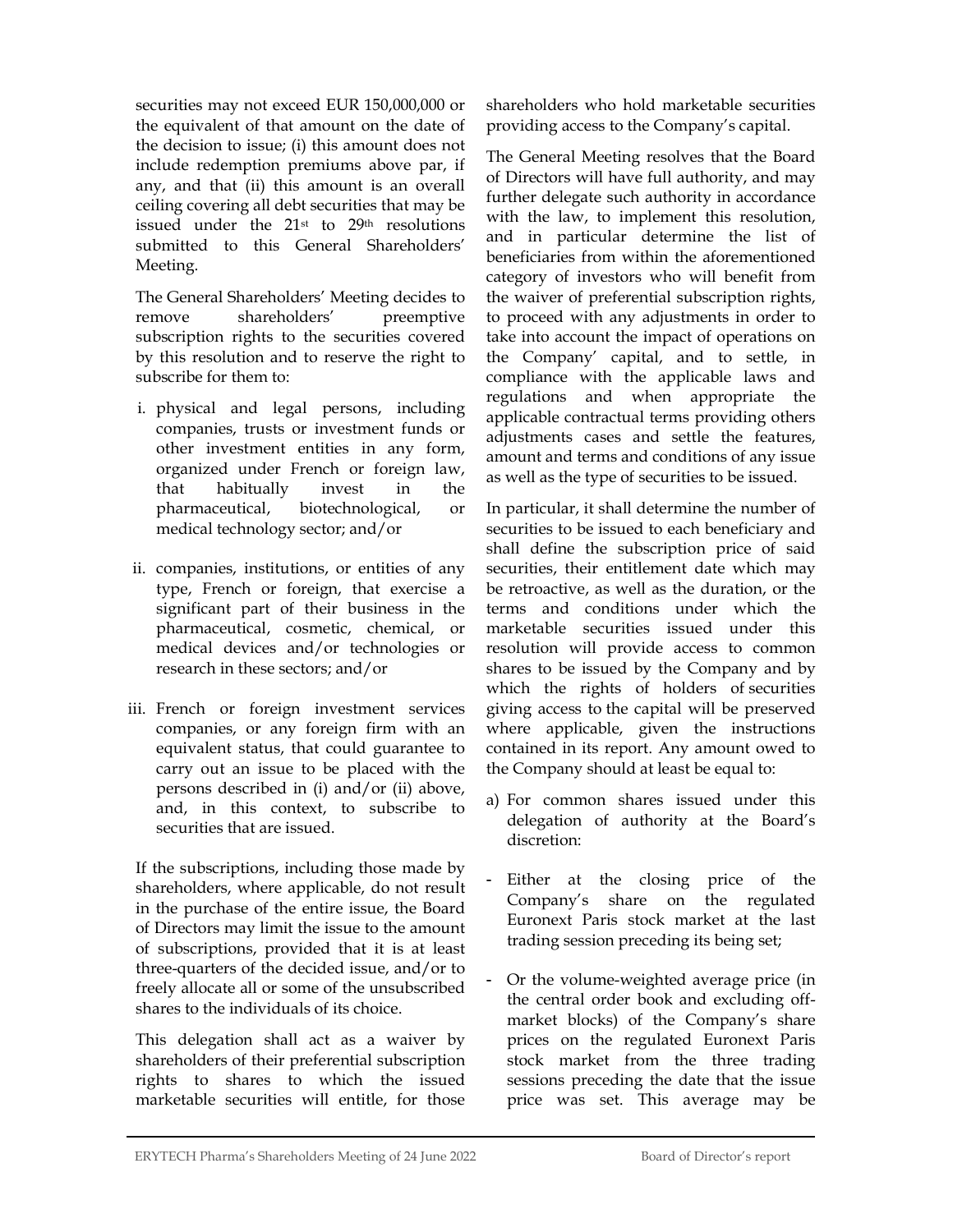adjusted for differences in the entitlement date, where applicable

and may potentially be discounted by a maximum of 20%;

b) marketable securities issued under this delegation will be such that the amount received immediately by the Company plus any amount likely to be received subsequently by the Company, where applicable, be at least equal to the amount listed in paragraph "a)" above, for each common share issued as a result of the issue of these marketable securities.

The General Meeting resolves that the amount of any additional capital increases necessary to protect the rights of holders of securities giving access to Company capital shall be added to the EUR 3,000,000 amount defined above.

In accordance with Article L. 225-138 of the French Commercial Code, the Board of Directors will prepare a report for the next Ordinary General Shareholders' Meeting describing the definitive terms and conditions of the transactions completed, in accordance with this resolution.

The authorization thus granted to the Board of Directors is valid for a period of 18 months from the date of this General Shareholders' Meeting.

27. Delegation of authority to the Board of Directors, with shareholders' preferential subscription rights waived, to increase the Company's share capital through an issue reserved for certain categories of investors as part of an "Atthe-market" or "ATM" equity financing program

The General Meeting, voting under the quorum and majority conditions required for extraordinary meetings, after having taken note of the report of the Board of Directors and the special report of the Statutory Auditors, in accordance with Articles L. 225- 138 and L. 225-129-2 of the French Commercial Code, delegates to the Board of Directors, with the option of sub-delegation under the conditions provided for by law, its authority to decide to increase the share capital, on one or more occasions, in France and/or abroad, in the proportions and at the times it sees fit, by a maximum nominal amount of EUR 1,500,000, it being specified that the total nominal amount of the capital increases likely to result from the present resolution, as well as from the 21st to 29th resolutions submitted to the present General Meeting, may not exceed the overall ceiling of EUR 3,000,000 set in the 21st resolution, through the issue of ordinary shares in the form of American Depositary Shares or American Depositary Receipts of the Company.

The General Meeting resolves to cancel the shareholders' preferential subscription rights to the shares that may be issued pursuant to this resolution and to reserve the right to subscribe for them to:

- any credit institution or any investment services provider, French or foreign, or any foreign institution with equivalent status, acting within the framework of an ATM program set up by the Company (or any equity financing program of the same nature that may be substituted for it) and providing, within this framework, for the subscription of securities issued by the Company.

If subscriptions do not absorb the entire issue of shares under this resolution, the Board of Directors may limit the issue to the amount of subscriptions, provided that this amount reaches at least three-quarters of the issue decided upon, and/or freely allocate all or part of the unsubscribed shares among the persons of its choice.

The General Meeting resolves that the Board of Directors shall have full powers, with the option of sub-delegation under the conditions provided for by law, to implement this resolution, and in particular to determine the list of beneficiary(ies), within the category(ies) of beneficiaries mentioned above in favor of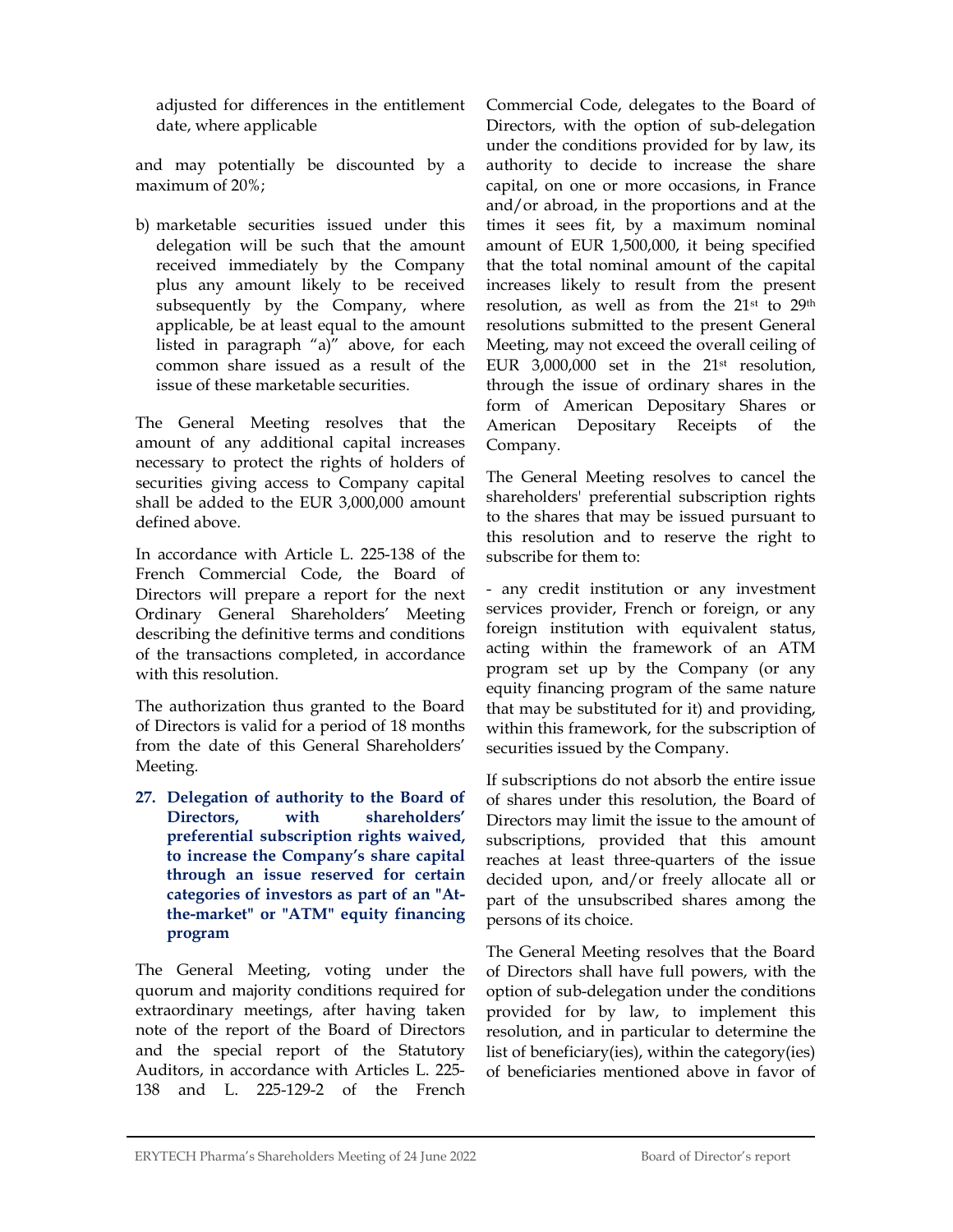whom the preferential subscription right has been waived.

In particular, it may determine the number of securities to be issued to each beneficiary and set, in the light of the indications contained in its report, the subscription price of the said securities and their dividend entitlement date, which may be retroactive, it being specified that the issue price of the ordinary shares must be at least equal to:

- either the closing price of the Company's shares on the regulated market Euronext Paris during the last trading session prior to its determination;

- or the volume-weighted average (in the central order book and excluding off-market blocks) of the Company's share price on the regulated market of Euronext Paris during the last 3 trading sessions preceding the setting of the issue price, this average being able to be corrected, if necessary, to consider differences in the date of dividend entitlement;

possibly reduced by a maximum discount of 20%;

In accordance with the provisions of Article L. 225-138 of the French Commercial Code, the Board of Directors will prepare a report to the next Ordinary General Meeting describing the final terms of the transactions carried out under this resolution.

The delegation thus granted to the Board of Directors is valid for a period of 18 months from the date of this Meeting.

28. Delegation of authority to the Board of Directors to issue common shares of the Company and/or securities convertible to common shares to be issued by the Company in the event of a public exchange offer initiated by the Company, with shareholders' preferential subscription rights waived

The General Shareholders' Meeting, voting under the rules of quorum and majority required for Extraordinary General Shareholders' Meetings, after having read the Board of Directors' Report and the Statutory Auditors' special report, and voting in accordance with Articles L. 225-129 et seq. of the French Commercial Code, and notably Articles L. 225-129-2, L. 22-10-54 and L. 228-91 et seq. of the said Code:

- terminates, with immediate effect, the unused portion of the delegation granted by the nineteenth resolution of the General Shareholders' Meeting of June 25, 2021,
- delegates to the Board of Directors, for a period of 26 months from the date of this General Shareholders' Meeting, the authority to decide, defined in the 22nd resolution above, to issue common shares of the Company and/or securities convertible to common shares to be issued immediately or in the future by the Company in compensation for securities tendered in a public offering that has an exchange component initiated in France or abroad in accordance with local regulations by the Company on the securities of a company whose shares are admitted for trading on one of the regulated stock markets listed in Article L. 22-10-54 mentioned above, and decides, as and when necessary, to waive, in favor of the holders of such securities, the shareholders' preferential subscription rights to common shares and securities to be issued.

The General Shareholders' Meeting duly notes that this delegation includes the shareholders' waiver of their preemptive rights to subscribe for common shares to which the marketable securities issued on the basis of this delegation may entitle them.

The cap for the nominal amount of the immediate or future capital increase resulting from all issues carried out by virtue of this delegation of authority is set at EUR 3,000,000 on the understanding that (i) such cap is shared with the ceiling set forth in the 22nd resolution and deducted from it and (ii) the nominal amount of all capital increases likely to be made under this resolution as well as under the 21st to 29th resolutions submitted to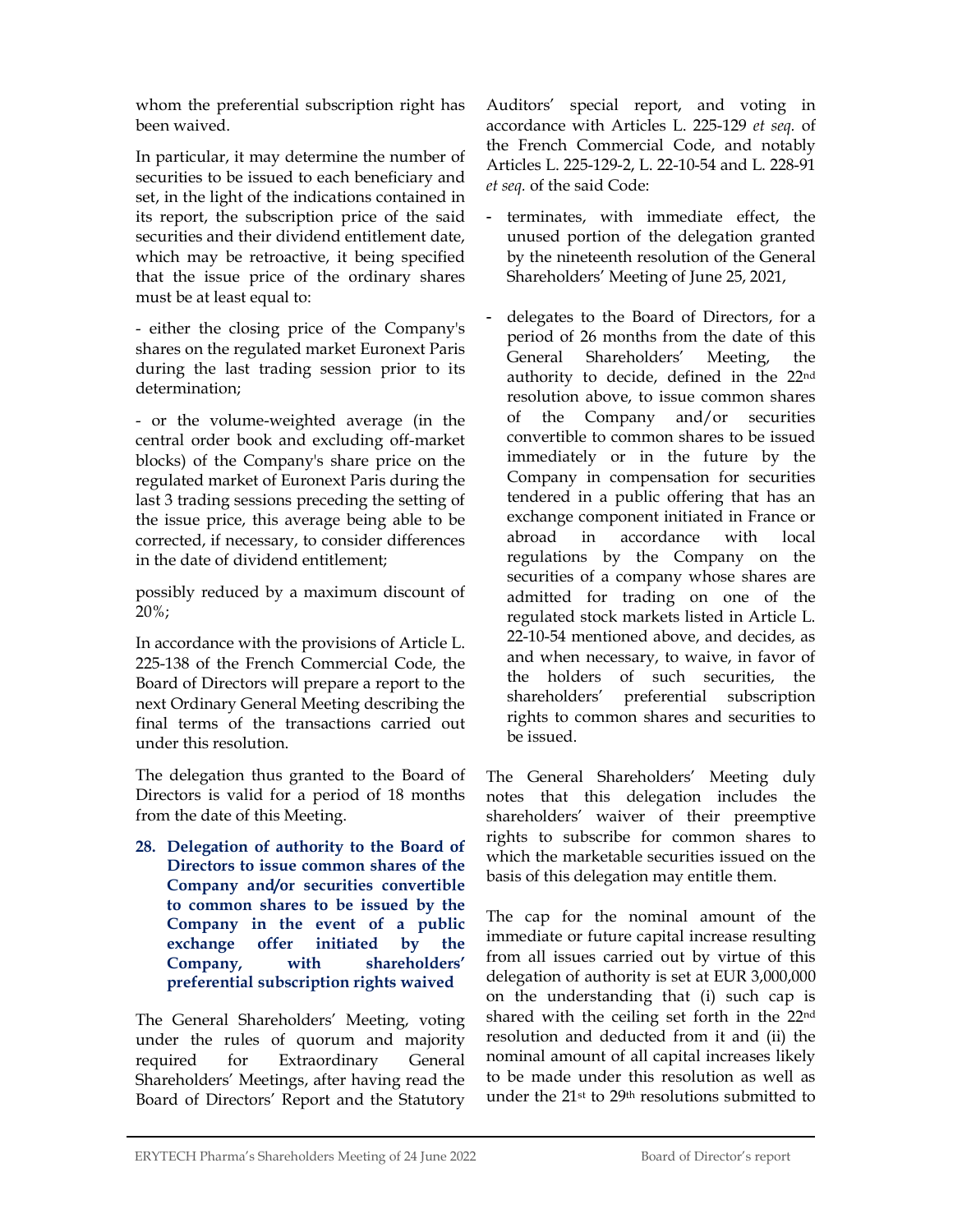this General Shareholders' Meeting cannot exceed the overall ceiling of EUR 3,000,000 set in the 21st resolution and lastly, that (iii) the cap is set excluding the nominal amount of any common Company shares that may be issued as a result of legal and contractual adjustments made to protect holders of rights attached to securities convertible to common shares.

The maximum nominal value of such debt securities may not exceed EUR 150,000,000 or the equivalent of that amount on the date of the decision to issue, it being understood that (i) such amount does not include redemption premiums above par, if any, and that (ii) it is an overall ceiling covering all debt securities that may be issued under the 21st to 29th resolutions submitted to this General Shareholders' Meeting, and that, consequently, the par value of the debt securities liable to be issued pursuant to the above resolutions may not be greater than that ceiling. This ceiling is independent from the debt securities whose issue would be decided on or authorized by the Board of Directors in accordance with Article L. 228-40 of the French Commercial Code.

The General Shareholders' Meeting decides that the Board of Directors shall have full authority to implement the public offers listed in this resolution, and in particular to:

- determine the parity ratios as well as the amount of the cash bonus to be paid, where applicable;
- record the number of securities contributed to the exchange;
- determine the dates, terms, and conditions of the issue, and particularly the price and entitlement date, which may be retroactive, new common shares or marketable securities providing access to common shares of the Company, where applicable, and, if necessary, modify the terms and conditions of securities issued under this resolution during the term of the securities concerned and in compliance with applicable legal and regulatory provisions;
- record the difference between the new common shares' issue price and their par value as a liability on the balance sheet in a "share premium" line item;
- assign any of the fees and costs incurred from the authorized transaction to said "share premium" account, where applicable;
- generally, adopt all useful measures and enter into any agreement to ensure that the authorized transaction is successful, record the resulting capital increases and make any corresponding amendments to the articles of incorporation.

The Board of Directors may, within the limits that it sets in advance, delegate to the Chief Executive Officer or, with the agreement of the latter, to one or more Chief Operating Officers, the power that is granted to it under this resolution.

29. Authorization for the Board of Directors to issue, with existing shareholders' preferential subscription rights waived, common shares and/or securities convertible to common shares to be issued, to be used as payment for inkind contributions to the Company consisting of equity securities or other securities convertible to shares

The General Shareholders' Meeting, voting under the rules of quorum and majority required for Extraordinary Shareholders' Meetings, having reviewed the Board of Directors' Report and the Statutory Auditors' special report, and ruling in accordance with Articles L.225-147, L.22-10-53 and Articles L. 228-91 et seq. of the French Commercial Code:

- terminates, with immediate effect, the unused portion of the delegation of authority granted by the twentieth resolution of the General Shareholders' Meeting of June 25, 2021,
- delegates to the Board of Directors the authority to issue common shares of the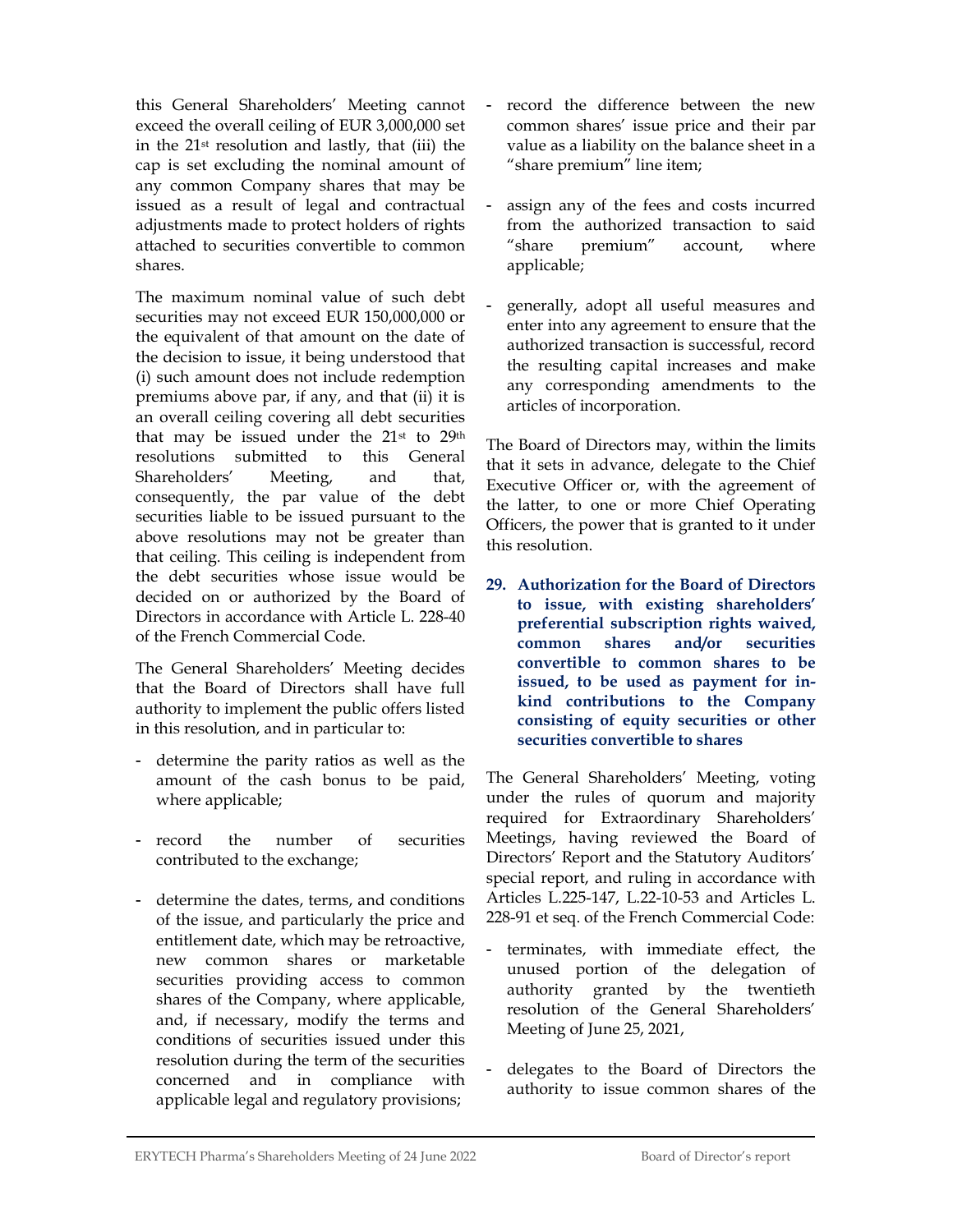Company or marketable convertible to common shares to be issued immediately or in the future by the Company to pay for contributions in kind granted to the Company and consisting of shares of the Company's stock and/or marketable securities convertible into shares where the provisions of Article L. 22-10-54 are not applicable, and to decide to eliminate the shareholder preferential subscription rights of the common shares and marketable securities thus issued for those holding securities or marketable securities, the subject of the contribution in kind, as and when necessary, based on the report on capital contributions of the auditor(s) mentioned in paragraph 1 and 2 of Article L.225-147 mentioned above, within the terms and conditions set forth in the 21st resolution above, for a 26-month period starting from the day of this General Shareholders' Meeting.

The maximum nominal amount of the immediate or future capital increase resulting from all of the issues carried out under this delegation is set at 10% of the Company's capital (existing on the date of this General Shareholders' Meeting), provided that (i) a portion of this ceiling is deducted from the EUR 3,000,000 ceiling defined in the 22nd resolution, and that (ii) the total nominal amount of capital increases likely to result from this resolution, as well as the 21<sup>st</sup> to 29<sup>th</sup> resolutions submitted to this General Shareholders' Meeting, may not exceed the total ceiling of EUR 3,000,000 set forth in the 21st resolution.

The maximum nominal value of such debt securities may not exceed EUR 150,000,000 or the equivalent of that amount on the date of the decision to issue, it being understood that (i) such amount does not include redemption premiums above par, if any, and that (ii) it is an overall ceiling covering all debt securities that may be issued under the 21st to 29th resolutions submitted to this General Shareholders' Meeting, and that, consequently, the par value of the debt securities liable to be issued pursuant to the

above resolutions may not be greater than that ceiling. This ceiling is independent from the debt securities whose issue would be decided on or authorized by the Board of Directors in accordance with Article L. 228-40 of the French Commercial Code.

The General Shareholders' Meeting duly notes that this delegation includes the shareholders' waiver of their preemptive rights to subscribe for common shares to which the marketable securities issued on the basis of this delegation may entitle them.

The Board of Directors shall have full authority to implement this resolution, in particular to:

- decide on the assessment of contributions and any potential grants of special benefits, based on the capital contributions auditor(s) report mentioned in paragraph 1 and 2 of Article L.225-147 of the French commercial code mentioned above;
- approve the list of capital securities or marketable securities contributed to the exchange, determine the parity ratios as well as the amount of the cash bonus to be paid, where applicable;
- approve the number of securities to be issued in compensation for the contributions as well as the entitlement date of shares to be issued, which may potentially be retroactive, and marketable securities to be issued providing immediate or future access to existing shares or shares to be issued by the Company, where applicable;
- charge the fees and expenses incurred by the issues to the amount of corresponding premiums and deduct the amount necessary from this amount to increase the legal reserve to one-tenth of share capital;
- record the final completion of the capital increases carried out under this delegation, make any corresponding amendments to the articles of incorporation, carry out any formalities and declarations and require any authorizations that may prove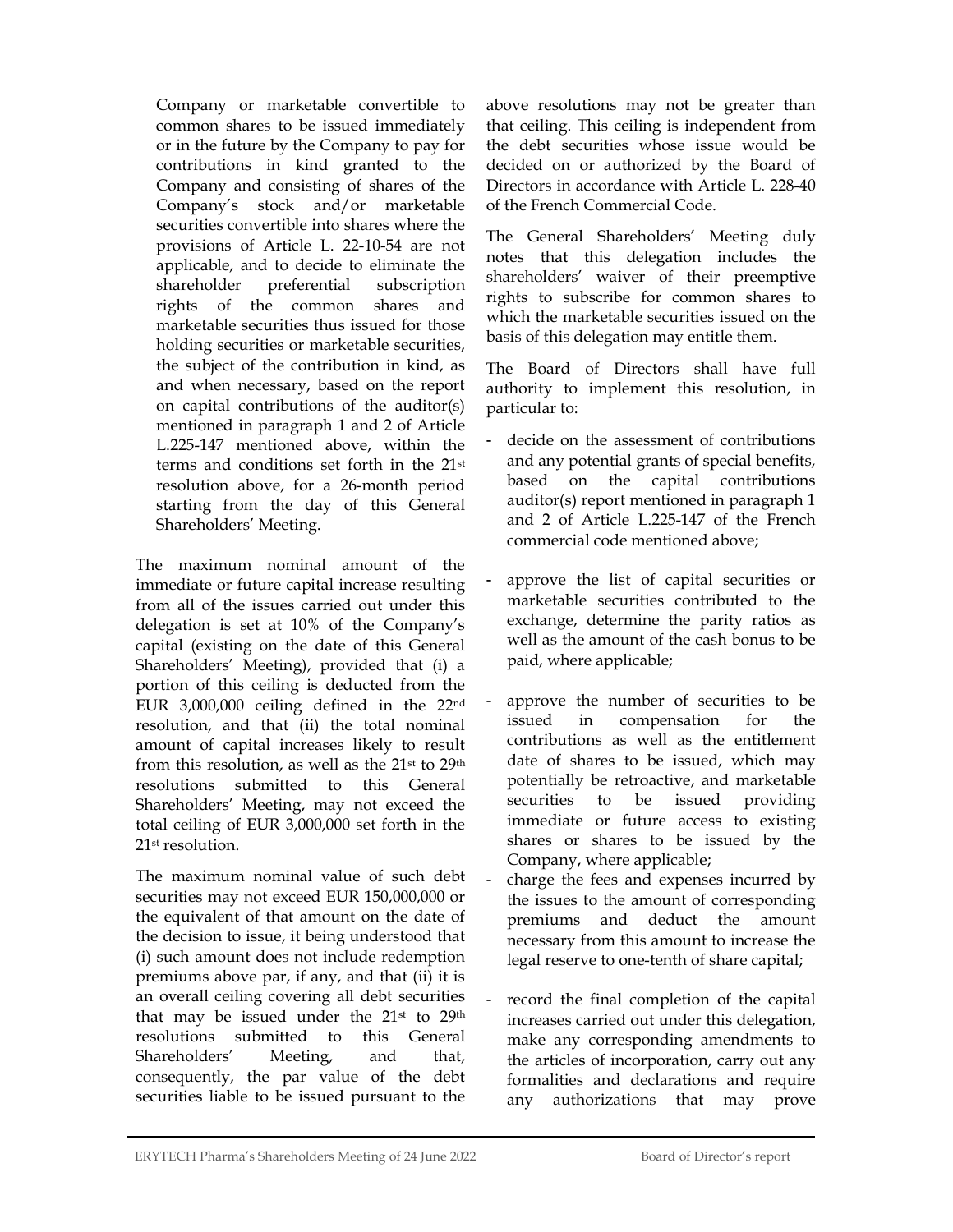necessary in order to complete these contributions.

The Board of Directors may, within the limits that it sets in advance, delegate to the Chief Executive Officer or, with the agreement of the latter, to one or more Chief Operating Officers, the powers that are granted to it under this resolution.

#### 30. Delegation of authority to the Board of Directors to increase the Company's capital by incorporating reserves, profits, or premiums

The General Shareholders' Meeting, voting under the rules of quorum and majority required for Extraordinary General Shareholders' Meetings, after having read the Board of Directors' report and voting in accordance with Article L. 225-129-2, L.225- 130 and L.22-10-50 of the French Commercial Code:

- terminates, with immediate effect, the unused portion of the delegation of authority granted by the twenty-first of the General Shareholders' Meeting of June 25, 2021,
- delegates to the Board of Directors, for a period of 26 months from the date of this General Shareholders' Meeting, the authority to decide to increase the share capital one or more times, at the time(s) it sets forth and according to the terms and conditions it determines, by successively or simultaneously incorporating reserves, profits, or premiums into the share capital, or any other amounts whose capitalization would be permitted by Law and under the Company's articles of incorporation, followed by creating and allocating bonus shares or by raising the par value of existing common shares, or by using a combination of these two methods.

The Board of Directors shall have the option to decide that fractional rights will neither be traded nor sold and that the corresponding securities will be sold. The amounts arising from the sale shall be allocated to the rights holders within the time frame set forth by regulations.

The maximum nominal amount of the immediate or future capital increase resulting from all of the issues carried out under this delegation is set at EUR 1,300,000 provided that this ceiling is set (i) without taking into account the nominal amount of common shares of the Company to be issued in the future for legal or contractual adjustments made to protect those holding rights attached to the marketable securities providing access to common shares, and (ii) autonomously and separately from the capital increase ceilings resulting from issues of common shares or marketable securities authorized under other resolutions submitted to this General Shareholders' Meeting.

The Board of Directors shall have full authority to implement this resolution, and in generally adopt any measure or fulfill any formalities required to successfully complete each capital increase.

The Board of Directors may, within the limits that it sets in advance, delegate to the Chief Executive Officer or, with the agreement of the latter, to one or more Chief Operating Officers, the powers that are granted to it under this resolution.

31. Delegation of authority to the Board of Directors to carry out capital increases reserved for employees participating in an Erytech Pharma group savings plan, with shareholders' preferential subscription rights waived

The General Shareholders' Meeting, voting under the rules of quorum and majority required for Extraordinary General Shareholders' Meetings, after having read the Board of Directors' report prepared in accordance with Articles L. 225-102 and L. 225-129-6 of the French Commercial Code, the Statutory Auditors' special report and the provisions of Articles L. 225-129-6, L. 225-138 I and II and L. 225-138-1 of the French Commercial Code: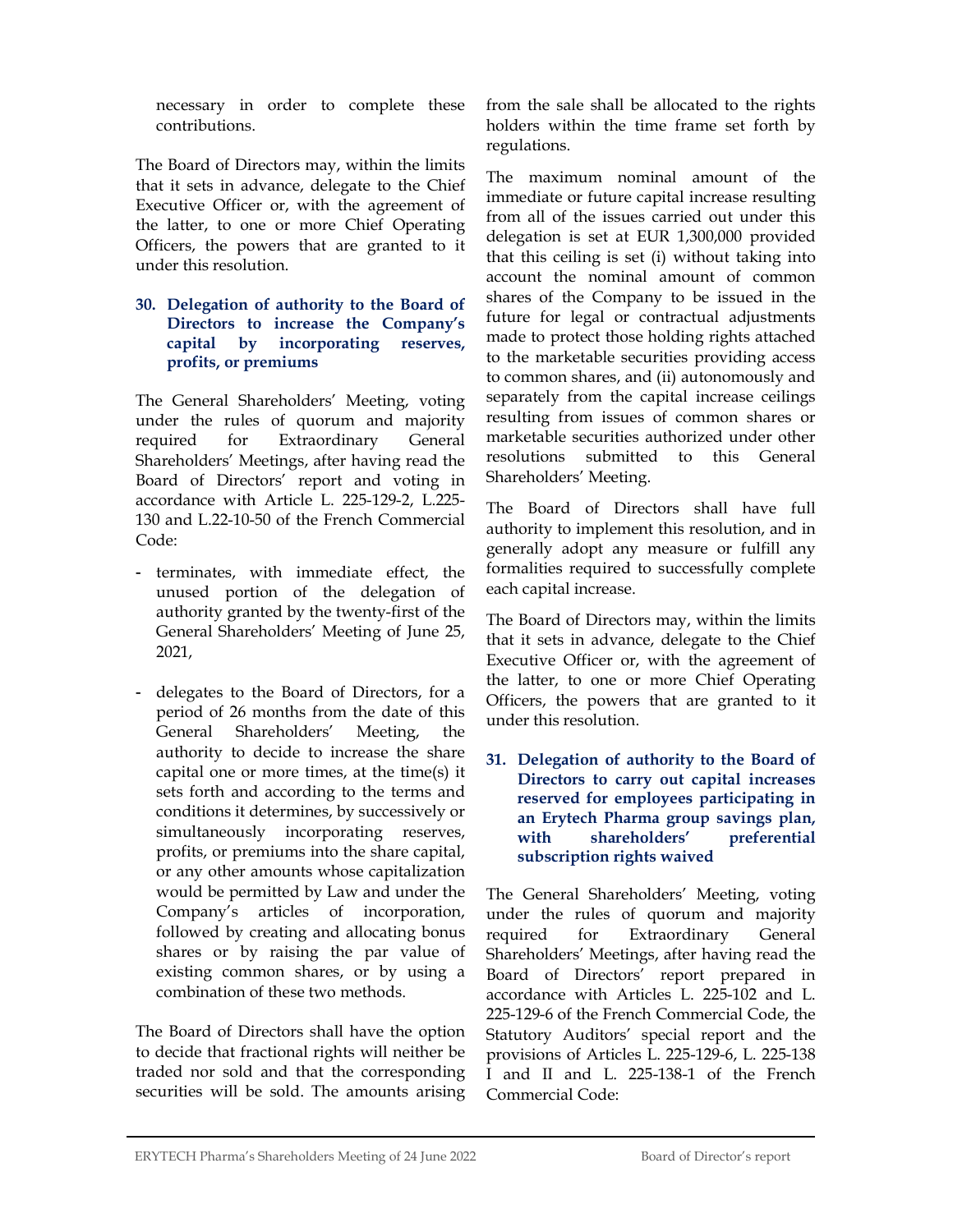- authorizes the Board of Directors to carry out a capital increase of the Company by issuing common shares reserved for employees of the Company and its affiliates within the meaning of Article L. 225-180 of the French Commercial Code, participating in a company savings plan. This capital increase will be carried out under the terms and conditions set forth in Articles L. 3332-18 et seq. of the French Labor Code.

As a result, the General Shareholder's Meeting:

- decides to eliminate shareholders' preferential subscription rights for new shares to be issued to employees of the Company and its affiliates who are members of a company savings plan;
- decides that the issue price for new shares shall be set by the Board of Directors by referencing the Company's share prices on the Euronext Paris stock market, with the understanding that this price may not exceed the average price over the past twenty (20) trading sessions preceding the day of the Board of Directors' decision to set the opening date for the subscription period, nor be more than 30% lower than this average price, or 40% when the lockup period defined by the company savings plan is greater than or equal to 10 years;
- limits the maximum nominal amount of the capital increase that may be carried out by the Board of Directors, which may not increase the amount of said employees' equity investment (including the equity investment already held) by more than 3% of the total amount of share capital on the day that the Board of Directors decides to implement this authorization;
- decides that the new shares shall be subject to all provisions of the articles of incorporation, shall be combined with old shares and shall bear rights as of the first day of the year during which the capital increase took place;
- delegates full authority to the Board of Directors to decide upon and carry out this capital increase one time under the terms and conditions set forth above, to define the terms and conditions that the beneficiaries must meet, with these terms and conditions being able to include employee seniority conditions, provided that the required period does not exceed six months, to set the terms and conditions in which the shares shall be issued and paid up, to amend the articles of association, and generally take any additional steps that may be required;
- decides that the capital increase authorized under this resolution shall be carried out within one year starting from this General Meeting.

The shareholders duly note that this resolution has been proposed to comply with the provisions of Article L. 225-129-6 of the French Commercial Code in respect to the authorizations granted under the 21st to the 29th resolutions above and the 32nd and 33rd resolution below.

32. Authorization for the Board of Directors to award bonus shares, existing or to be issued, with existing shareholders' preferential subscription rights waived, to corporate officers or employees of the Company or related companies

The General Shareholders' Meeting, voting under the rules of quorum and majority required for Extraordinary General Shareholders' Meetings, after having read the Board of Directors' Report and the Statutory Auditors' special report:

- terminates, with immediate effect, the unused portion of the delegation of authority granted by the twenty-third resolution of the General Shareholders' Meeting of June 25, 2021,
- authorizes the Board of Directors to grant existing common shares or common bonus shares to be issued by the Company one or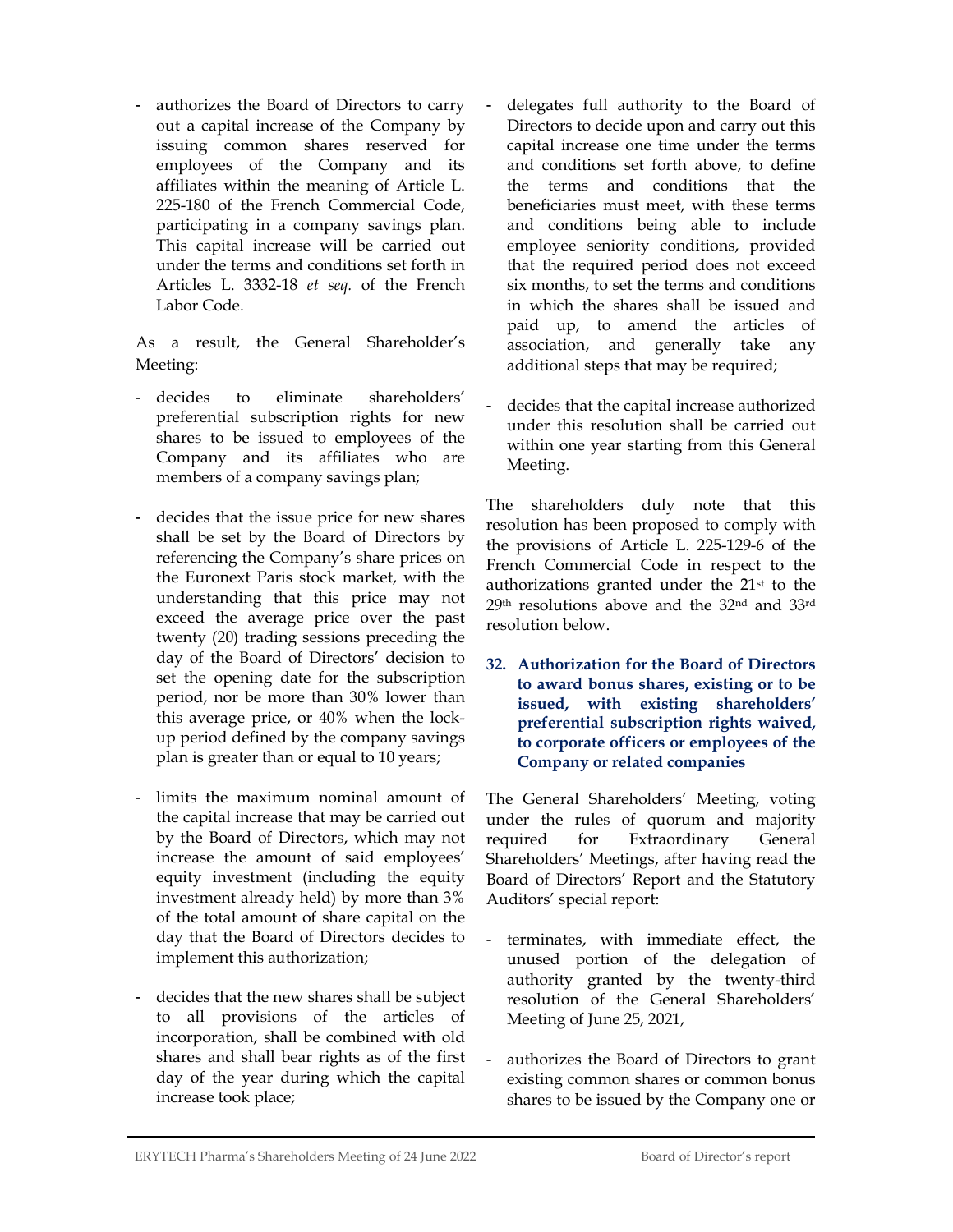more times and under the terms and conditions that it determines, within the limits set under this authority, in accordance with Articles L.225-197-1 et seq. and L. L.22-10-59 et seq. of the French Commercial Code, and under the terms and conditions below.

The beneficiaries must be employees of the Company, or French companies or groups that are related within the meaning of Article L. 225-197-2 of the French Commercial Code, or corporate officers of the Company, or of related companies or groups related to it, and which fulfill the terms and conditions listed in Article L. 225-197-1 II, or certain categories among them.

If the shares are granted to executive corporate officers referred to in Article L. 225- 197-1 II of the French Commercial Code, they may only be granted as per the terms and conditions of Article L. 22-10-60 of said Code.

This authorization is granted for a 38-month period starting from the day of this General Shareholders' Meeting.

The total number of common bonus shares granted under this resolution may not exceed 800,000 shares, provided that the total nominal amount of capital increases likely to result from this resolution may not exceed the ceiling of 1,500,000 common shares for all of the issues likely to be carried out under the 32nd to 34th resolutions submitted to this General Shareholders' Meeting.

The General Shareholders' Meeting decides that the granting of these shares to their beneficiaries shall become final for all, or part of the shares granted:

- at the end of a vesting period defined by the Board of Directors, which may not be less than one year;
- potentially at the end of a minimum retention period by the beneficiaries starting from the final allocation of the shares, the duration of which would be defined by the Board of Directors.

In accordance with the Law, the total duration of vesting periods, and retention periods where applicable, for shares may not be less than two years.

The General Shareholders' Meeting decides that, in the event of the disability of the beneficiary meeting the conditions set forth by Law, the final allocation of the shares may take place before the end of the vesting period.

Existing shares that may be allocated under this resolution must be acquired by the Company as part of a share buyback program authorized by the 19th resolution submitted to this General Shareholders' Meeting under Article L.22-10-62 of the French Commercial Code, or any share buyback program applicable previously or subsequently.

The General Shareholders' Meeting takes note of and decides, where applicable, that this authorization shall entail the waiver by shareholders (i) of their preferential subscription rights to common shares, which will be issued when the shares undergo final allocation, (ii) of their entitlement to bonus shares based on this authorization and (iii) of any entitlement to the amount of reserves, earnings or premiums that the new shares shall be allocated to, where applicable, for those receiving allocations of existing common shares or common shares to be issued.

The General Shareholders' Meeting confers all powers to the Board of Directors, which may be assisted by a committee comprising members of its choice, in order to carry out the following, within the limits set forth above:

- set the terms and conditions and the criteria for granting common shares, where applicable, as well as the performance conditions to be met in order to make the grant final, if applicable;
- determine if the bonus shares granted are shares to be issued or existing shares;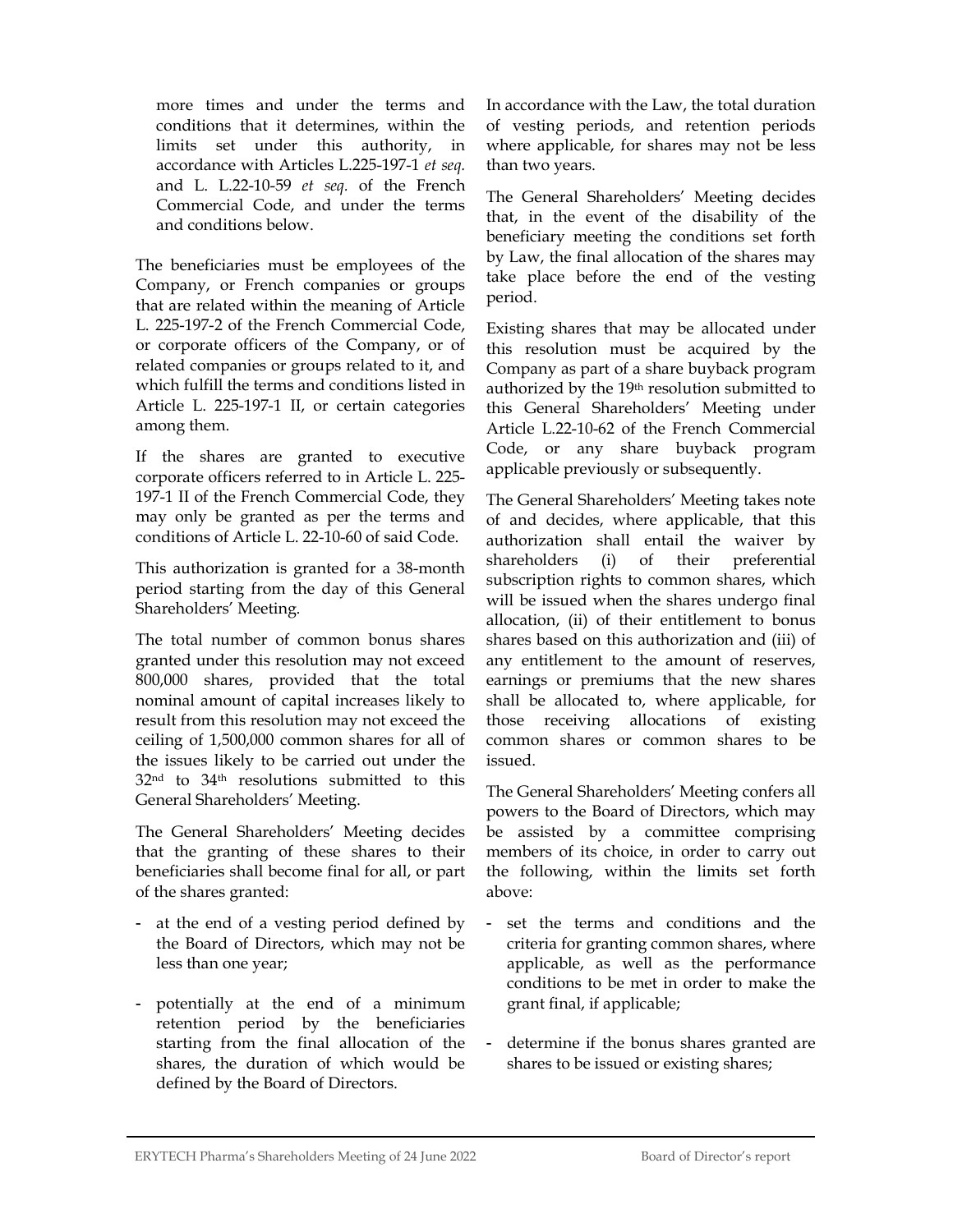- establish the dates on which the grants of bonus shares will take place, subject to legal conditions and limits;
- decide the entitlement date of the newly issued common shares, which may be retroactive;
- determine the beneficiary's identity, the number of common shares granted to each of them, the terms, and conditions of granting common shares, and in particular, the vesting periods and retention periods of the bonus shares;
- decide on one or more capital increases of the Company resulting from granting bonus shares to be issued by the Company;
- decide the terms and conditions under which the number of common shares granted shall be adjusted; and
- generally, sign any agreements, prepare any documents, carry out any formalities and make any necessary declarations with the relevant bodies and do anything else that may be required.

The Board of Directors may, within the limits that it sets in advance, delegate to the Chief Executive Officer or, with the agreement of the latter, to one or more Chief Operating Officers, the power that is granted to it under this resolution.

The Board of Directors will inform the General Shareholders' Meeting of any allocations made under this resolution on a yearly basis, in accordance with Article L.225- 197-4 of the French Commercial Code.

33. Authorization for the Board of Directors to grant share subscription and/or share purchase options to corporate officers and employees of the Company or companies in the Erytech Pharma group, entailing the waiver by shareholders of their preferential rights to subscribe for shares issued following the exercise of stock options

The General Shareholders' Meeting, voting under the rules of quorum and majority required for Extraordinary General Shareholders' Meetings, after having read the Board of Directors' Report and the Statutory Auditors' special report,

- terminates, with immediate effect, the unused portion of the delegation of authority granted by the twenty fourth resolution of the General Shareholders' Meeting of June 25, 2021;
- authorizes the Board of Directors to grant Company stock options once or several times under the terms and conditions below, in accordance with Articles L. 225- 177 et seq. and L.22-10-56 et seq. of the French Commercial Code.

The beneficiaries must be employees or corporate officers of the Company or of French or foreign companies or groups related to the Company in the meaning of Article L. 225-180 of the French Commercial Code, or certain categories among them. The Board of Directors may grant the options to all or some of these people.

This authorization is granted for a 38-month period starting from the day of this General Shareholders' Meeting.

Each option shall confer entitlement to subscribe or purchase a new or existing common share, as appropriate.

The total number of share options that may be granted under this resolution may not confer entitlement to subscribe or purchase a number of shares in excess of 1,200,000 shares, provided that the total nominal amount of capital increases likely to result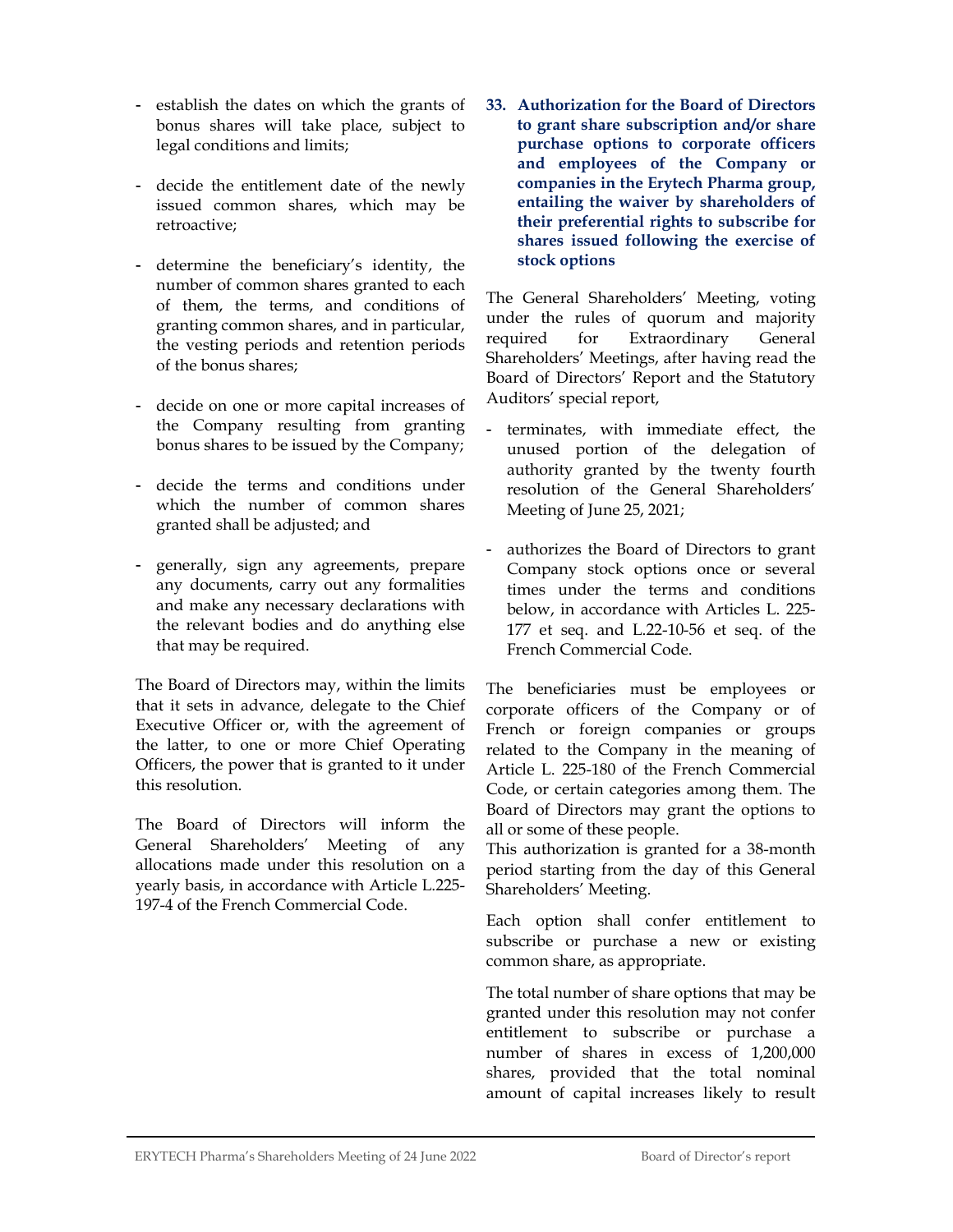from this resolution may not exceed (i) the 1,500,000 share ceiling for all of the issues likely to be carried out under the 32nd to 34th resolutions submitted to this General Shareholders' Meeting, and lastly (ii) that these ceilings are set without taking into account the nominal amount of common shares of the Company that may be issued in the future for legal or contractual adjustments made to protect those holding rights attached to the securities convertible to common shares.

The shares that may be obtained by exercising stock options granted under this resolution must be acquired by the Company as part of a share buyback program described in the 19th resolution submitted to this General Shareholders' Meeting pursuant to Article L.22-10-62 of the French Commercial Code, or any share buyback program applicable previously or subsequently.

The exercise price of the options granted under this resolution shall be set by the Board of Directors according to the following terms and conditions:

- the stock options' exercise price may not be less than 95% of the Company's average share price on the regulated Euronext Paris stock market over the twenty trading sessions prior to the day the options were granted. In addition,
- the stock option exercise price may not be less than 95% of the Company's average purchase price of the shares held by the Company under the share buyback program authorized in the 19th resolution submitted to this to this General Shareholders' Meeting under article L.22- 10-62 of the French Commercial Code or any share buyback program applicable previously or subsequently.

The options allocated must be exercised within 10 years from the day they are granted by the Board of Directors. The Company's Extraordinary General Shareholders' Meeting is authorized to extend the aforementioned 10-year time frame at any time.

The General Shareholders' Meeting takes note of and decides that, for stock option beneficiaries, this authorization includes the shareholders' express waiver of their preferential subscription rights to the shares that will be issued when these options are exercised, if needed.

The General Shareholders' Meeting confers all powers to the Board of Directors, which may be assisted by a committee comprising members of its choice, in order to carry out the following, within the limits set forth above:

- establish the dates on which the options will be granted, subject to legal conditions and limits;
- determine the list of option beneficiaries, the number of options allocated to each of them, terms and conditions for the grant as well as for exercising the options;
- set the conditions for exercising the options, and in particular, limit, restrict or prohibit (a) exercising options (notably define the performance conditions to be met, where applicable) or (b) sell the shares obtained by exercising the options, during certain periods or starting when certain events take place. This decision may (i) pertain to all or part of the options and (ii) concern all or part of the beneficiaries;
	- decide on the conditions in which the price and/or number of shares to subscribe or purchase will be adjusted in cases provided for by Law;
	- more generally, enter into all agreements, prepare all documents, record capital increases following the exercise of options, amend the articles of incorporation accordingly where necessary, carry out all formalities and declarations with all bodies and take all other necessary action.

The Board of Directors may, within the limits that it sets in advance, delegate to the Chief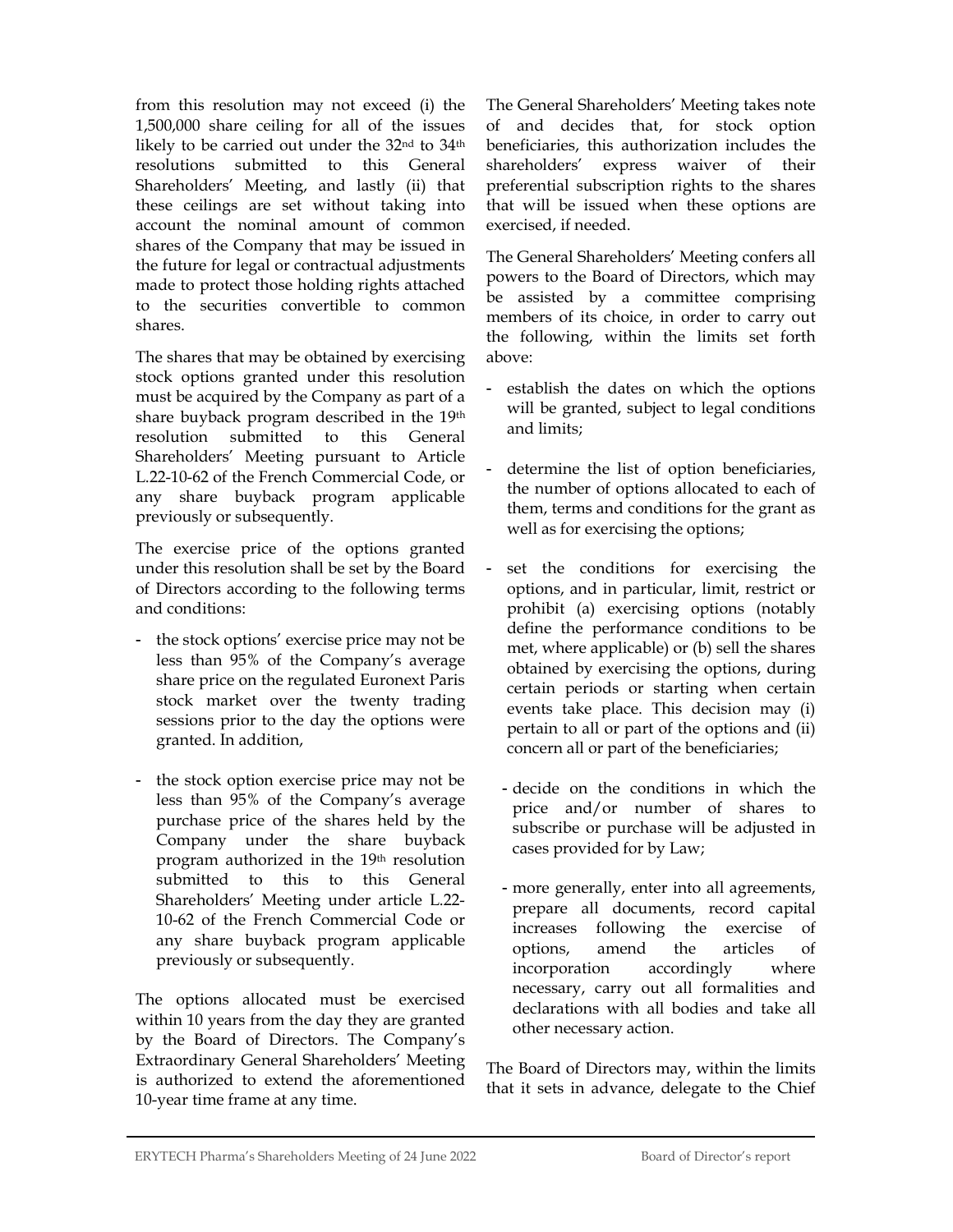Executive Officer or, with the agreement of the latter, to one or more Chief Operating Officers, the power that is granted to it under this resolution.

The Board of Directors shall inform the General Shareholders' Meeting of transactions carried out under this resolution every year.

34. Authorization for the Board of Directors to issue share subscription warrants, with existing shareholders' preferential subscription rights waived, to corporate officers or employees of the Company or Erytech Pharma group companies

The General Shareholders' Meeting, voting under the rules of quorum and majority required for Extraordinary Shareholders' Meetings, and having reviewed the Board of Directors' Report and the Statutory Auditors' special report:

- terminates, with immediate effect, the unused portion of the delegation given by the General Shareholders' Meeting of June 25, 2021, in its twenty-fifth resolution;
- authorizes the Board of Directors to decide to increase the share capital once or several times in the proportions and at the times that it deems fit, by issuing warrants under the terms and conditions below and in accordance with Articles L. 225-129 to L. 225-129-6, L.22-10-49, L. 225-138 and L. 228-91 et seq. of the French Commercial Code.

The beneficiaries must be employees, consultants, or corporate officers of the Company or of French or foreign companies or groups related to it in the meaning of Article L. 225-180 of the French Commercial Code, or certain categories among them.

The total number of options that may be granted under this resolution may not confer entitlement to subscribe or purchase a number of shares in excess of 200,000 shares, provided that the total nominal amount of capital increases likely to result from this resolution may not exceed (i) the 1,500,000 share ceiling for all of the issues likely to be carried out under the 32nd to 34th resolutions submitted to this General Shareholders' Meeting, and lastly (ii) that these ceilings are set without taking into account the nominal amount of common shares of the Company that may be issued in the future for legal or contractual adjustments made to protect those holding rights attached to the securities convertible to common shares.

This authorization is granted for an 18-month period starting from the day of this General Shareholders' Meeting.

The General Shareholders' Meeting takes note of and decides, where applicable, that this authorization shall act as an express waiver by shareholders of their preferential subscription rights to which the warrants issued entitle, for those who hold warrants issued under this resolution.

The General Shareholders' Meeting confers all powers to the Board of Directors, which may be assisted by a committee comprising members of its choice, in order to carry out the following, within the limits set forth above:

- establish the list of beneficiaries within the category of beneficiaries previously mentioned, for which preferential subscription rights have been eliminated;
- approve the features, amounts and terms and conditions of any issue, as well as terms and conditions for paying up securities issued, provided that a warrant shall entitle the right to subscribe a Company share; notably determine the number of warrants to issue for each beneficiary and set the subscription price and entitlement date for those warrants according to the information contained in its report, provided that the amount owed to the Company for each of the shares issued under this delegation shall be at least equal to the volume weighted average closing share price recorded during a period of no less than five consecutive trading days to no more than